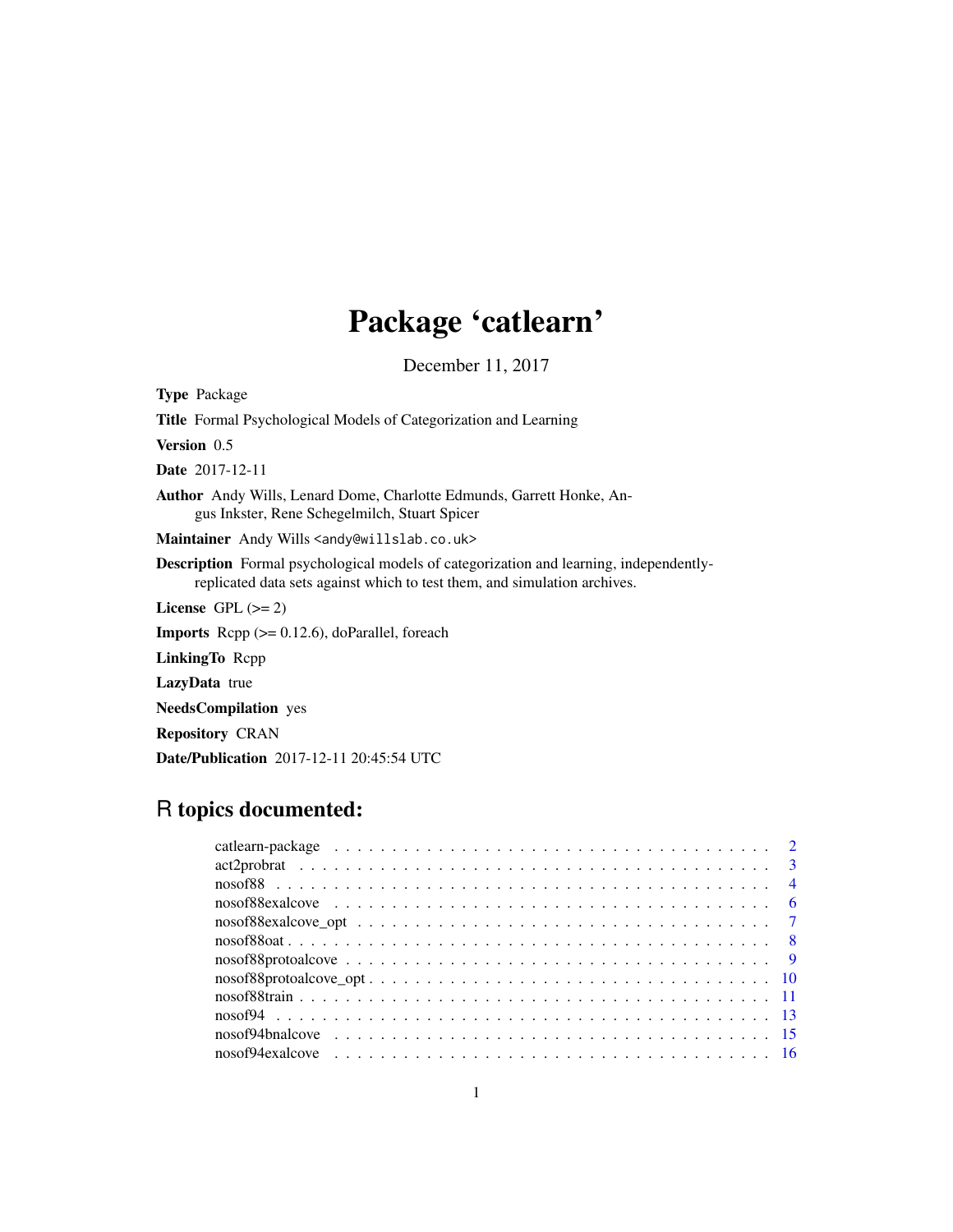<span id="page-1-0"></span>

|       | 20 |
|-------|----|
|       |    |
|       |    |
|       |    |
|       |    |
|       |    |
|       |    |
|       |    |
|       |    |
|       |    |
|       |    |
|       | 40 |
|       | 42 |
|       | 45 |
|       | 47 |
|       | 48 |
|       |    |
| Index | 54 |

catlearn-package *Formal Modeling for Psychology.*

# Description

Formal psychological models, independently-replicated data sets against which to test them, and simulation archives.

# Details

For a complete list of functions, use library(help = "catlearn").

For a complete table of simulations, use data(thegrid).

All functions are concisely documented, use the help function e.g ?shin92.

For more detailed documentation, see the references listed by the help documentation.

For a tutorial introduction, see Wills et al. (2016a).

For a guide to contributing to this package, Catlearn Research Group (2016).

#### Author(s)

Andy Wills

Maintainer: Andy Wills <andy@willslab.co.uk>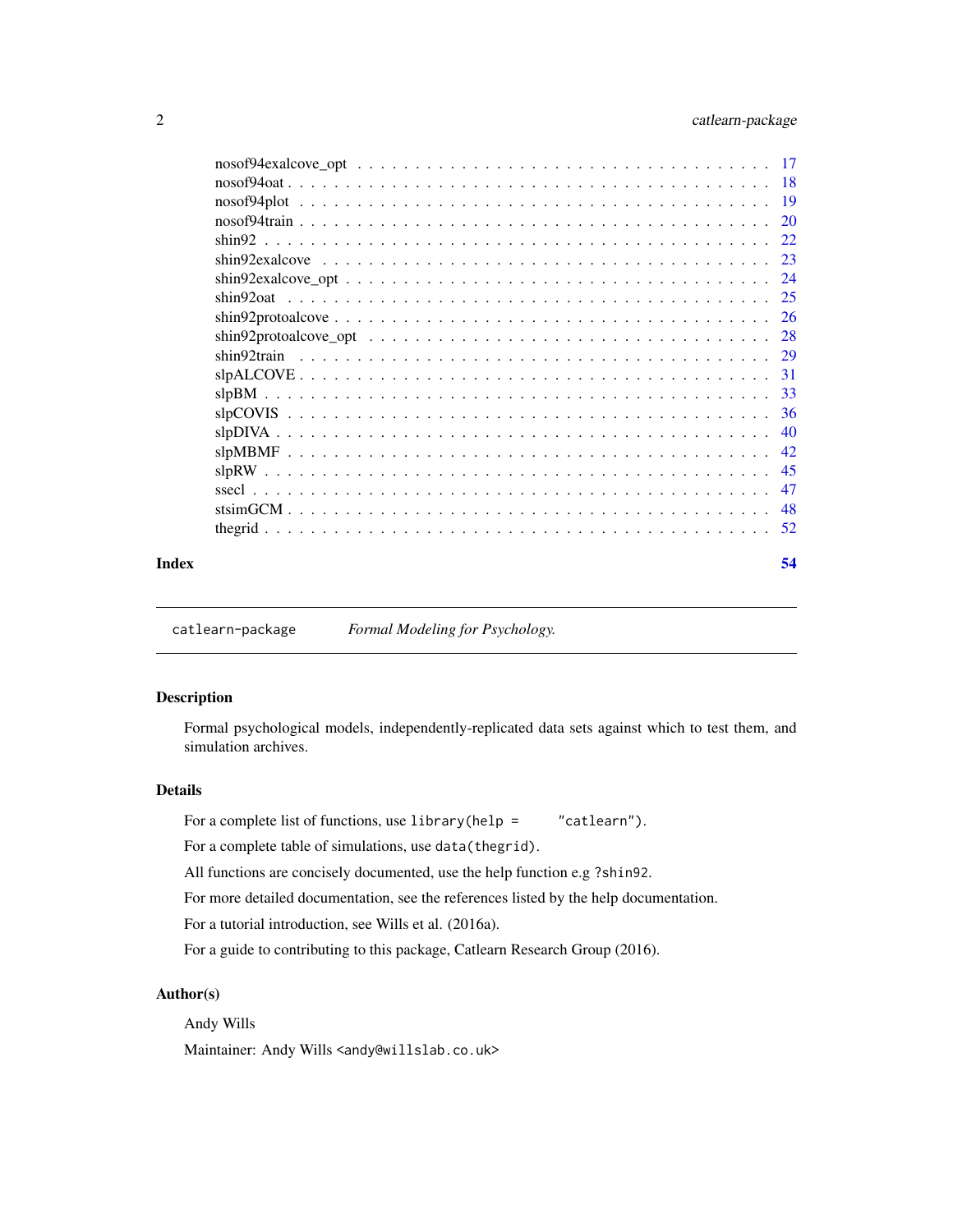# <span id="page-2-0"></span>act2probrat 3

#### References

Catlearn Research Group (2016). Contributing to catlearn. [http://catlearn.r-forge.r-project](http://catlearn.r-forge.r-project.org/intro-catlearn.pdf). [org/intro-catlearn.pdf](http://catlearn.r-forge.r-project.org/intro-catlearn.pdf)

Wills, A.J., O'Connell, G., Edmunds, C.E.R. & Inkster, A.B. (2016). Progress in modeling through distributed collaboration: Concepts, tools, and category-learning examples. *The Psychology of Learning and Motivation*.

act2probrat *Convert output activation to a rating of outcome probability*

#### Description

Logistic function to convert output activations to rating of outcome probability (see e.g. Gluck & Bower, 1988).

# Usage

act2probrat(act, theta, beta)

## Arguments

| act   | Vector of output activations |
|-------|------------------------------|
| theta | Scaling constant             |
| beta  | Bias constant                |

# Details

The contents of this help file are relatively brief; a more extensive tutorial on using act2probrat can be found in Spicer et al. (n.d.).

The function takes the output activation of a learning model (e.g. slpRW), and converts it into a rating of the subjective probability that the outcome will occur. It does this separately for each activation in the vector act. It uses a logistic function to do this conversion (see e.g. Gluck & Bower, 1988, Equation 7). This function can produce a variety of monotonic mappings from activation to probability rating, determined by the value set for the two constants:

theta is a scaling constant; as its value rises, the function relating activation to rating becomes less linear and at high values approximates a step function.

beta is a bias parameter; it is the value of the output activation that results in an output rating of P = 0.5. For example, if you wish an output activation of 0.4 to produce a rated probability of 0.5, set beta to 0.4.

# Value

Returns a vector of probability ratings.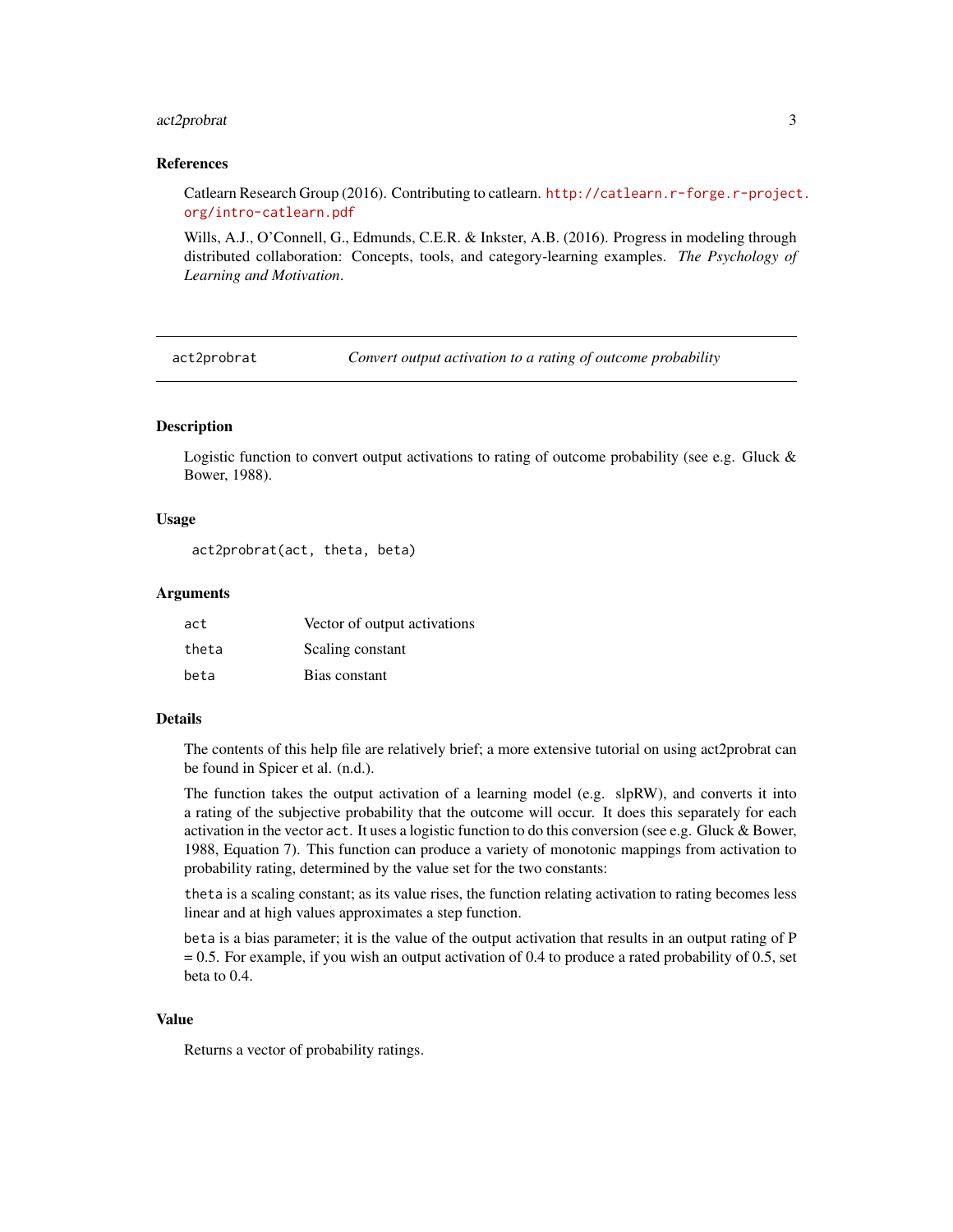As this function returns probabilities, the numbers returned are always in the range 0-1. If the data you are fitting use a different range, convert them. For example, if your data are ratings on a 0-10 scale, divide them by 10. If your data are something other than probability estimates (e.g. you asked participants to use negative ratings to indicate preventative relationships), don't use this function unless you are sure it is doing what you intend.

#### Author(s)

Andy Wills

#### References

Gluck, M.A. & Bower, G.H. (1988). From conditioning to category learning: An adaptive network model. *Journal of Experimental Psychology: General, 117*, 227-247.

Spicer, S., Jones, P.M., Inkster, A.B., Edmunds, C.E.R. & Wills, A.J. (n.d.). Progress in learning theory through distributed collaboration: Concepts, tools, and examples. *Manuscript in preparation*.

<span id="page-3-1"></span>

nosof88 *Within-category stimulus frequency CIRP*

# Description

Within-category stimulus frequency is the number of times a stimulus has been observed as a member of a specific category; sometimes referred to as 'instantiation frequency' (Barsalou, 1985). Increasing instantiation frequency of a stimulus increases categorization accuracy for that stimulus ('direct' effect), and for other similar stimuli ('indirect' effect). Experiment 1 of Nosofsky (1988) provides the data for this CIRP.

#### Usage

data(nosof88)

#### Format

A data frame with the following columns:

cond Experimental condition, see 'details'.  $1 = 'B', 2 = 'E2', 3 = 'E7'$ 

stim Stimulus number, see Nosofsky (1988), Figure 1. Takes values: 1-12

c2acc Mean probability, across participants, of responding that the item belongs to category 2.

# <span id="page-3-0"></span>**Note**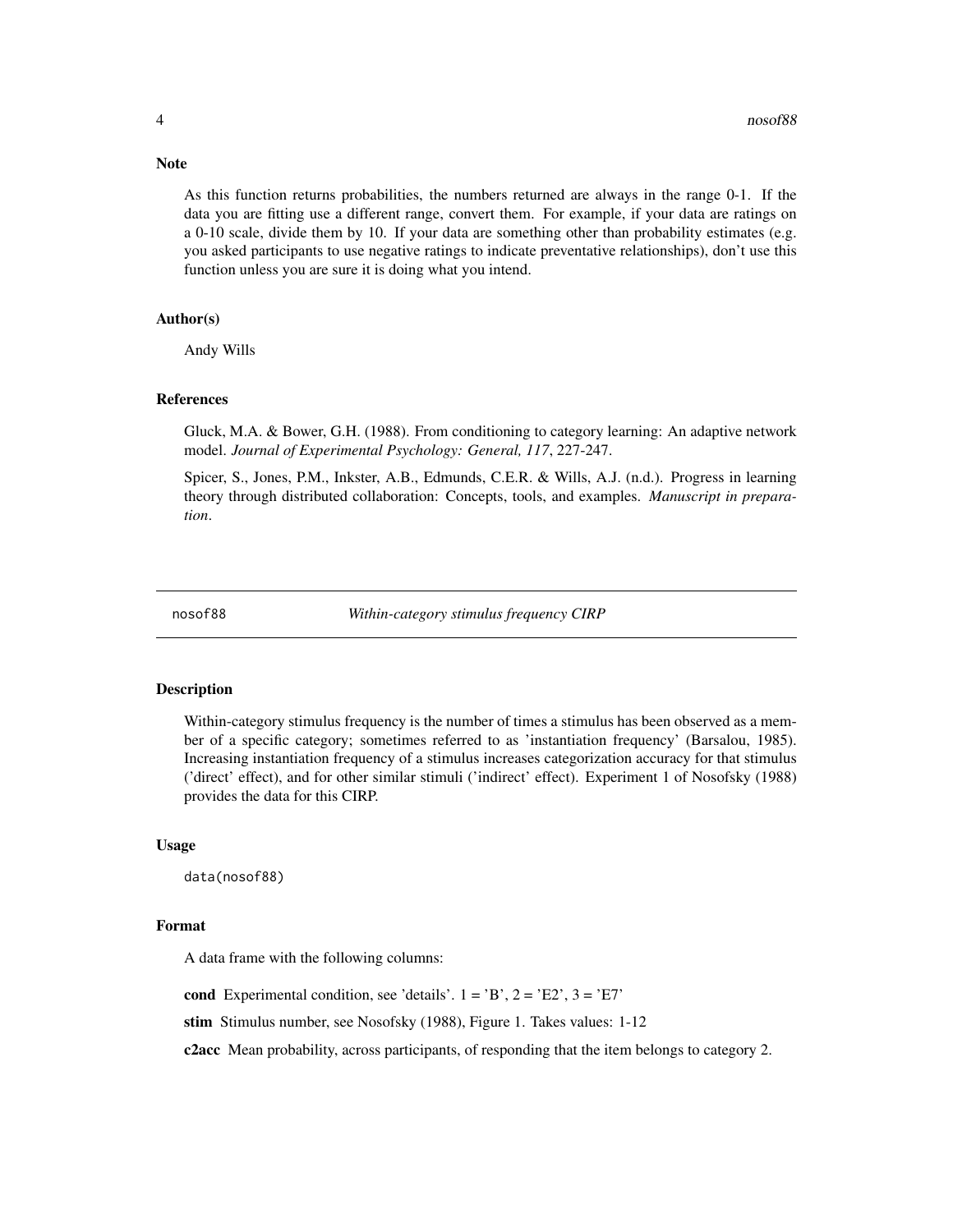#### <span id="page-4-0"></span> $\frac{1}{5}$  5

#### Details

Wills & O'Connell (n.d.) discuss the derivation of this CIRP. In brief, both the direct and indirect effects have been independently replicated. Direct effect: Harris et al. (2008), Nosofsky (1988). Indirect effect: Barsalou (1985), Erickson & Kruschke (1998), Florian (1992), Homa et al. (1991), Nosofsky (1991). Experiment 1 of Nosofsky (1988) was selected due to the availability of a multidimensional scaling solution for the stimuli, see [nosof88train](#page-10-1), and because it includes an assessment of both the direct and the indirect effect.

Experiment 1 of Nosofsky(1988) involved the classification of Munsell chips of fixed hue (5R) varying in brightness (value) and saturation (chroma). Instantiation frequency was manipulated between subjects. In condition B, all stimuli were equally frequent. In condition E2 (E7), stimulus 2 (7) was approximately five times as frequent as each of the other stimuli. In condition E2 (E7), stimulus 4 (9) indexes the indirect effect. There were three blocks of training. Block length was 48 trials for condition B and 63 trials for conditions E2 and E7. The training phase was followed by a transfer phase, which is not included in this CIRP (see Nosofsky, 1988, for details).

The data are as shown in Table 1 of Nosofsky (1988). The data are mean response probabilities for each stimulus in the training phase, averaged across blocks and participants.

# Author(s)

Andy J. Wills <andy@willslab.co.uk>

#### Source

Nosofsky, R.M. (1988). Similarity, frequency, and category representations, *Journal of Experimental Psychology: Learning, Memory and Cognition, 14*, 54-65.

# References

Barsalou, L.W. (1985). Ideals, central tendency, and frequency of instantiation as determinants of graded structure in categories. *Journal of Experimental Psychology: Learning, Memory & Cognition, 11*, 629-654.

Erickson, M.A. & Kruschke, J. (1998). Rules and exemplars in category learning. *Journal of Experimental Psychology: General, 127*, 107-140.

Florian, J. (1992). Frequency effects of categorization and recognition. *Proceedings of the 14th Annual Conference of the Cognitive Science Society*, 826-831.

Harris, H.D., Murphy, G.L. & Rehder, B. (2008). Prior knowledge and exemplar frequency. *Memory & Cognition, 36*, 1335-1350.

Homa, D., Dunbar, S. & Nohre, L. (1991). Instance frequency, categorization, and the modulating effect of experience. *Journal of Experimental Psychology: Learning, Memory & Cognition, 17*, 444-458.

Nosofsky, R.M. (1991). Tests of an exemplar model for relating perceptual classification and recognition memory. *Journal of Experimental Psychology: Human Perception and Performance, 17*, 3-27.

Wills, A.J. & O'Connell (n.d.). Averaging abstractions. *Manuscript in preparation*.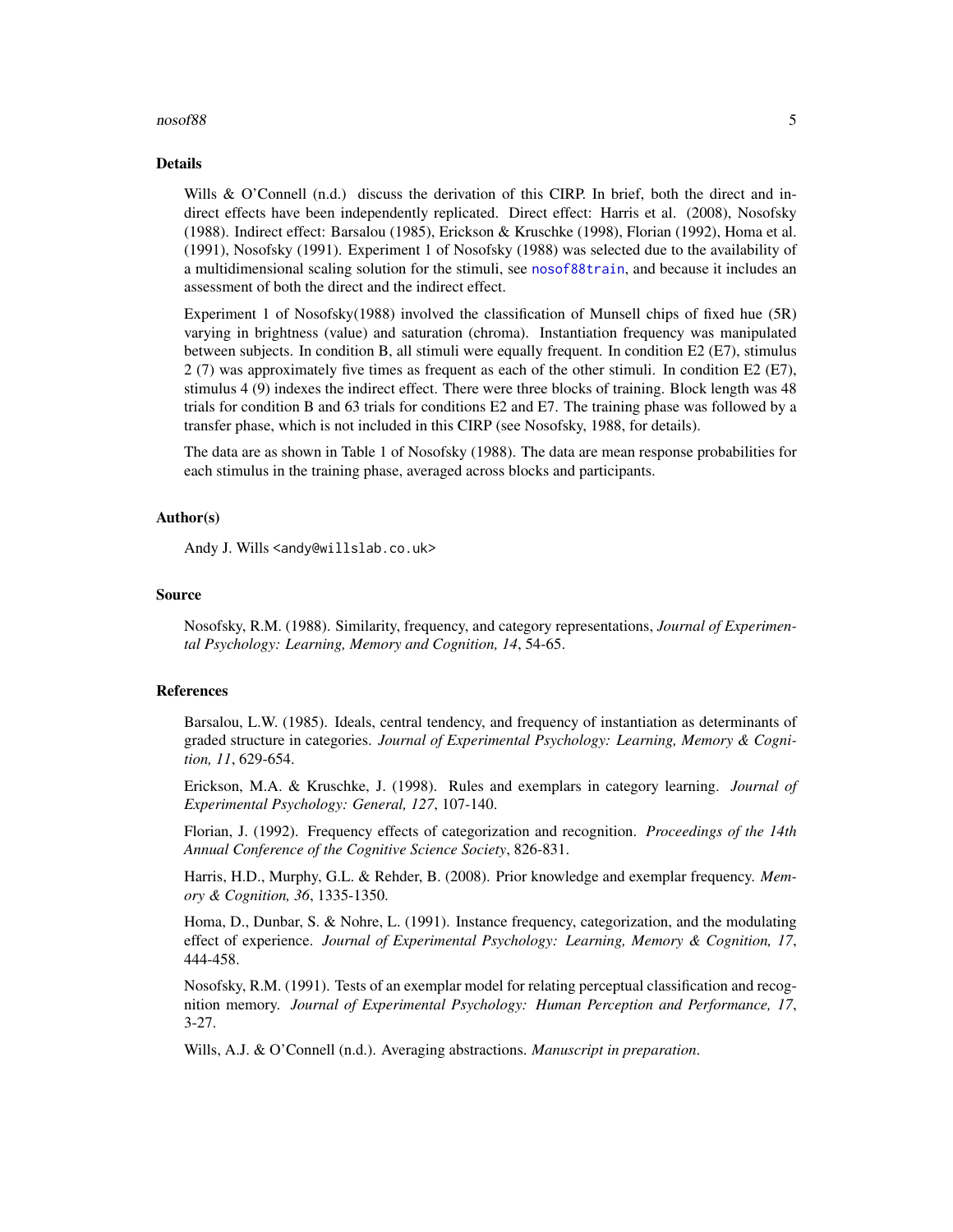# <span id="page-5-0"></span>See Also

[nosof88train](#page-10-1), [nosof88oat](#page-7-1)

# <span id="page-5-1"></span>nosof88exalcove *Simulation of CIRP nosof88 with ex-ALCOVE model*

#### Description

Runs a simulation of the [nosof88](#page-3-1) CIRP using the [slpALCOVE](#page-30-1) model implementation as an exemplar model and [nosof88train](#page-10-1) as the input representation.

# Usage

```
nosof88exalcove(params = NULL)
```
#### Arguments

```
params \alpha vector containing values for c, phi, la, and lw, in that order, e.g. params =
                 c(2.1, 0.6, 0.09, 0.9)slpALCOVE for an explanation of these parameters.
                 Where params = NULL, best-fitting parameters are derived from optimization
                 archive nosof88exalcove_opt
```
#### Details

An exemplar-based simulation using [slpALCOVE](#page-30-1) and [nosof88train](#page-10-1). The co-ordinates for the radial-basis units are taken from the multdimensional scaling solution for these stimuli reported by Nosofsky (1987).

Other parameters of slpALCOVE are set as follows:  $r = 2$ ,  $q = 1$ , initial alpha = 1 / (number of input dimensions), initial  $w = 0$ . These values are conventions of modeling with ALCOVE, and should not be considered as free parameters. They are set within the nosof88exalcove function, and hence can't be changed without re-writing the function.

This simulation is reported in Wills & O'Connell (n.d.).

# Value

A matrix of predicted response probabilities, in the same order and format as the observed data contained in [nosof88](#page-3-1).

#### Author(s)

Andy Wills & Garret O'Connell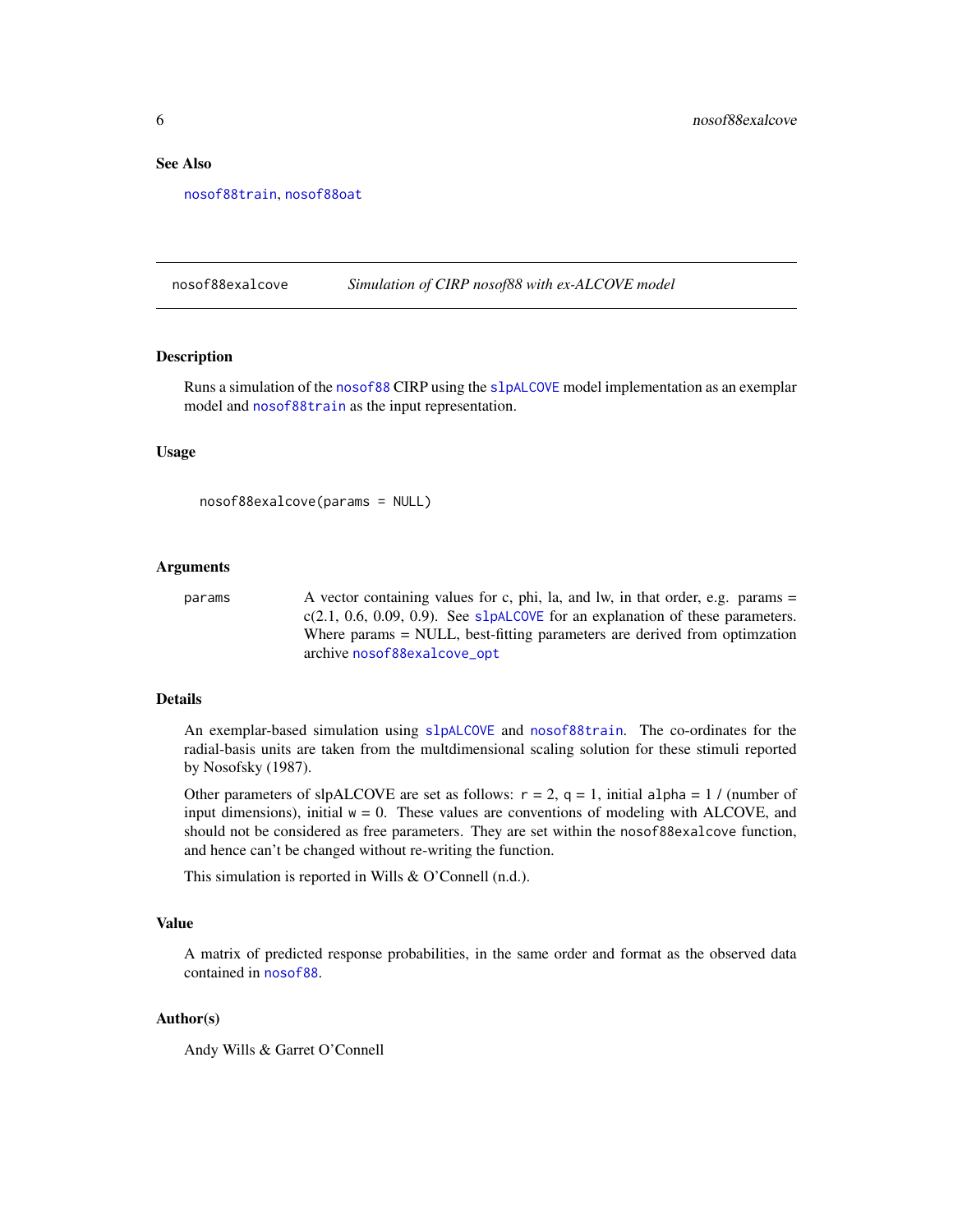#### <span id="page-6-0"></span>References

Nosofsky, R.M. (1987). Attention and learning processes in the identification and categorization of integral stimuli, *Journal of Experimental Psychology: Learning, Memory and Cognition, 13*, 87-108.

Wills, A.J. & O'Connell (n.d.). Averaging abstractions. *Manuscript in preparation*.

#### See Also

[nosof88](#page-3-1), [nosof88oat](#page-7-1), [nosof88train](#page-10-1), [slpALCOVE](#page-30-1)

<span id="page-6-1"></span>nosof88exalcove\_opt *Parameter optimization of ex-ALCOVE model with nosof88 CIRP*

#### **Description**

Uses [nosof88exalcove](#page-5-1) to find best-fitting parameters for the ex-ALCOVE model for the [nosof88](#page-3-1) CIRP.

# Usage

nosof88exalcove\_opt(recompute = FALSE)

#### Arguments

recompute When set to TRUE, the function re-runs the optimization. When set to FALSE, the function returns a stored copy of the results of the optimization.

#### Details

This function is an archive of the optimization procedure used to derive the best-fitting parameters for the [nosof88exalcove](#page-5-1) simulation; see Spicer et al. (2017) for a tutorial introduction to the concept of simulation archives.

Optimization used the L-BFGS-B method from the [optim](#page-0-0) function of the standard R stats package. The objective function was sum of squared errors. Please inspect the source code for further details (e.g. type nosof88exalcove\_opt). The optimization was repeated for 16 different sets of starting values.

Where recompute = TRUE, the function can take many hours to run, depending on your system, and there is no progress bar. You can use Task Manager (Windows) or equivalent if you want some kind of visual feedback that the code is working hard. The code uses all the processor cores on the local machine, so speed of execution is a simple function of clock speed times processor cores. So, for example, a 4 GHz i7 processor (8 virutal cores) will take a quarter of the time to run this compared to a 2 GHz i5 processor (4 virtual cores).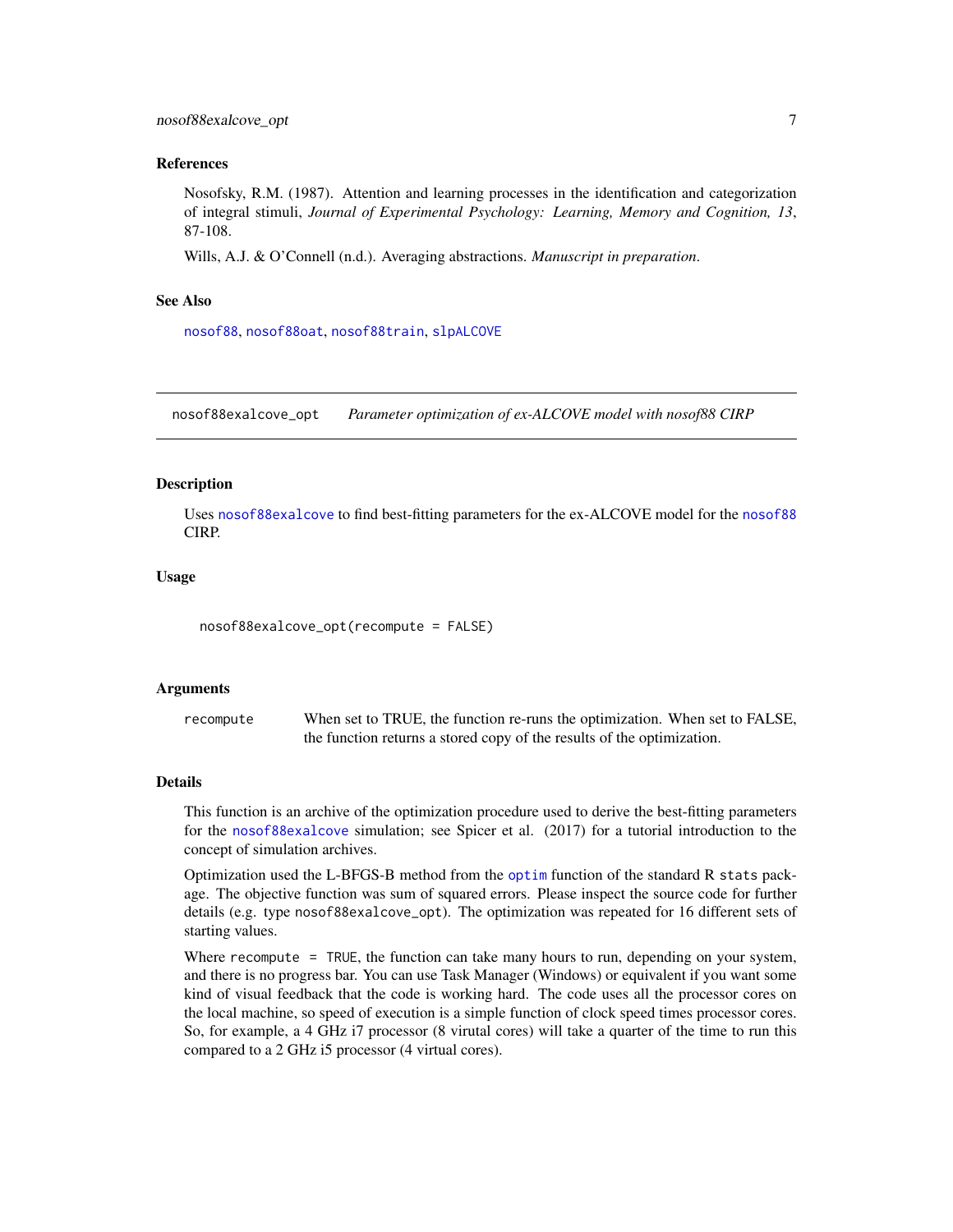# <span id="page-7-0"></span>Value

A vector containing the best-fitting values for c, phi, la, and lw, in that order. See [slpALCOVE](#page-30-1) for an explanation of these parameters.

#### Author(s)

Andy Wills

#### References

Spicer, S., Jones, P.M., Inkster, A.B., Edmunds, C.E.R. & Wills, A.J. (2017). Progress in learning theory through distributed collaboration: Concepts, tools, and examples. *Manuscript in preparation*.

<span id="page-7-1"></span>nosof88oat *Ordinal adequacy test for simulations of nosof88 CIRP*

#### **Description**

Tests whether a model output passes the ordinal adequacy criteria for the [nosof88](#page-3-1) CIRP.

#### Usage

```
nosof88oat(dta, xtdo=FALSE)
```
#### Arguments

| dta  | Matrix containing model output. The matrix must have the same format, row    |
|------|------------------------------------------------------------------------------|
|      | order, and column names, as data (nosof88); with that proviso, the output of |
|      | any simulation implementation can be handled by this function.               |
| xtdo | eXTenDed Output: Either TRUE or FALSE                                        |

#### Details

This function implements the Wills & O'Connell (n.d.) ordinal adequacy tests for the [nosof88](#page-3-1) CIRP. Specifically, a model passes this test if it passes all four component tests:  $1. E2(2) > B(2)$ , 2. E7(7) > B(7), 3. E2(4) > B(4), 4. E7(9) > B(9). These tests refer to classification accuracy for particular stimuli in particular experimental conditions. For example, E7(9) indicates stimulus 9 in experimental condition E7.

Alternatively, by setting xtdo to TRUE, this function returns the summary model predictions reported by Wills & O'Connell (2016).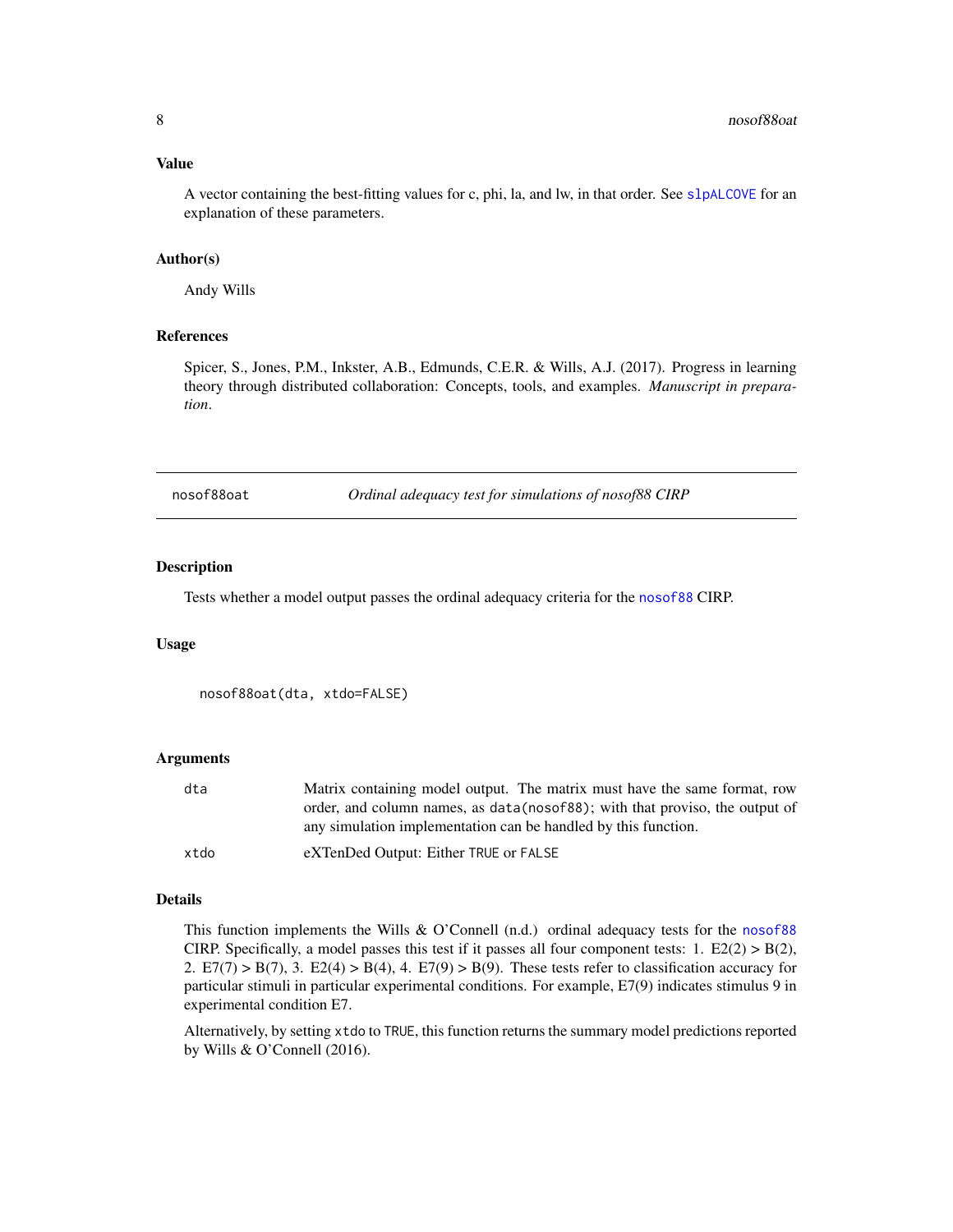# <span id="page-8-0"></span>Value

Where xtdo=FALSE, this function returns TRUE if the ordinal adequacy tests are passed, and FALSE otherwise.

Where xtdo=TRUE, this function returns a summary matrix. The columns are stimulus numbers. The rows ( $B$ ','E') indicate the baseline (equal frequency) condition ( $B$ ') and the experimental conditions ('E2' or 'E7', depending on the column).

# Author(s)

Andy Wills and Garret O'Connell

# References

Wills, A.J. & O'Connell (n.d.). Averaging abstractions. *Manuscript in preparation*.

# See Also

[nosof88](#page-3-1)

<span id="page-8-1"></span>nosof88protoalcove *Simulation of CIRP nosof88 with proto-ALCOVE model*

# Description

Runs a simulation of the [nosof88](#page-3-1) CIRP using the [slpALCOVE](#page-30-1) model implementation as a prototype model and [nosof88train](#page-10-1) as the input representation.

# Usage

nosof88protoalcove(params = NULL)

# Arguments

params A vector containing values for c, phi, la, and lw, in that order, e.g. params =  $c(2.1, 0.6, 0.09, 0.9)$ . See [slpALCOVE](#page-30-1) for an explanation of these parameters. Where params = NULL, best-fitting parameters are derived from optimzation archive [nosof88protoalcove\\_opt](#page-9-1)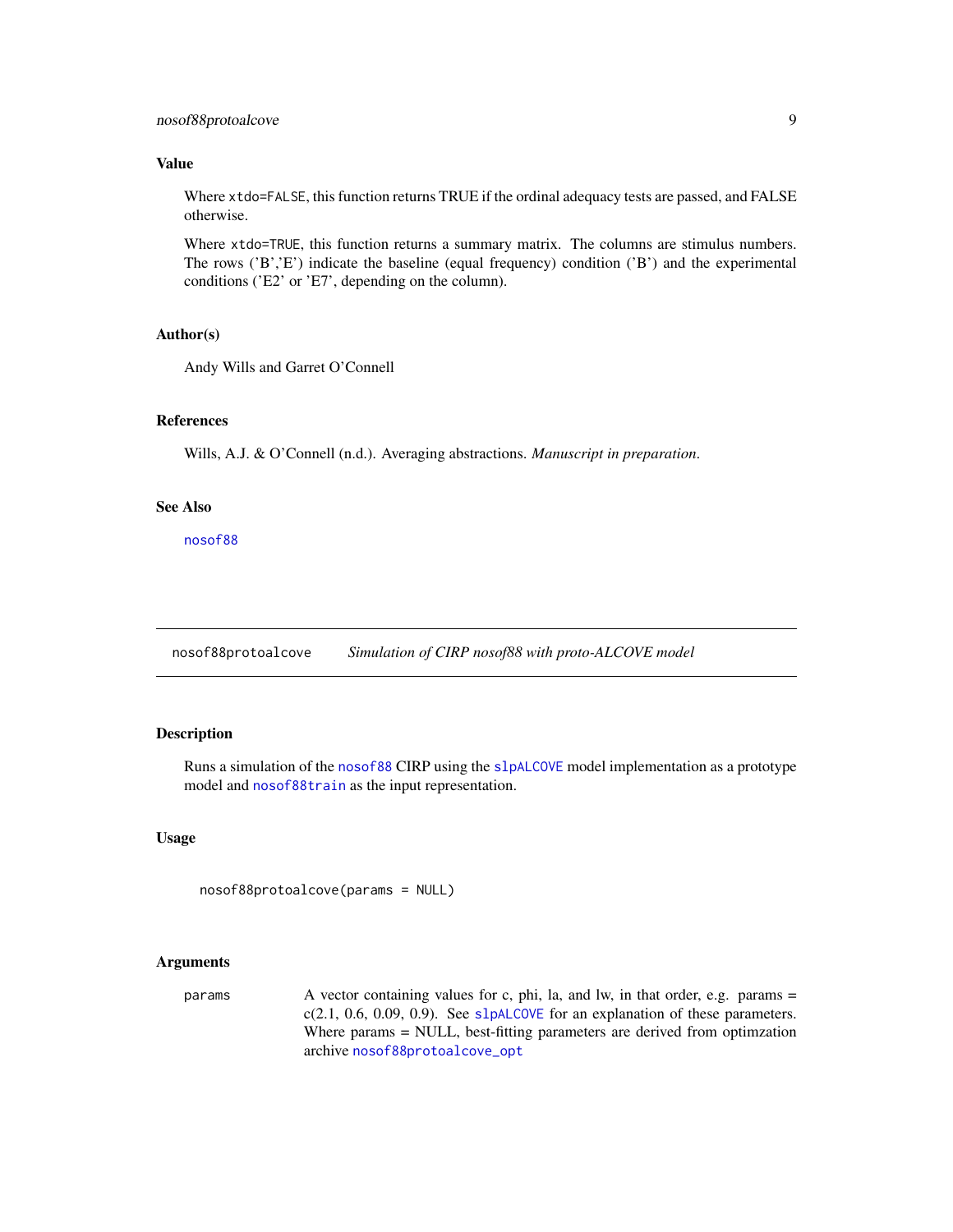# Details

An prototype-based simulation using [slpALCOVE](#page-30-1) and [nosof88train](#page-10-1). There is one radial-basis unit for each category, representing the prototype. These prototypes are calculated by taking the mean of the co-ordinates of the stimuli in a category, with the stimulus co-ordinates coming from the multdimensional scaling solution reported by Nosofsky (1987). The calculations of the means are weighted by the instantiation frequency of the stimuli. Hence, the prototypes for each condition of the experiment are different.

Other parameters of slpALCOVE are set as follows:  $r = 2$ ,  $q = 1$ , initial alpha = 1/(number of input dimensions), initial  $w = 0$ . These values are conventions of modeling with ALCOVE, and should not be considered as free parameters. They are set within the nosof88protoalcove function, and hence can not be changed without re-writing the function.

This simulation is reported in Wills & O'Connell (n.d.).

#### Value

A matrix of predicted response probabilities, in the same order and format as the observed data contained in [nosof88](#page-3-1).

# Author(s)

Andy Wills & Garret O'Connell

# References

Nosofsky, R.M. (1987). Attention and learning processes in the identification and categorization of integral stimuli, *Journal of Experimental Psychology: Learning, Memory and Cognition, 13*, 87-108.

Wills, A.J. & O'Connell (n.d.). Averaging abstractions. *Manuscript in preparation*.

#### See Also

[nosof88](#page-3-1), [nosof88oat](#page-7-1), [nosof88train](#page-10-1), [slpALCOVE](#page-30-1)

<span id="page-9-1"></span>nosof88protoalcove\_opt

*Parameter optimization of proto-ALCOVE model with nosof88 CIRP*

# **Description**

Uses [nosof88protoalcove](#page-8-1) to find best-fitting parameters for the ex-ALCOVE model for the [nosof88](#page-3-1) CIRP.

#### Usage

nosof88protoalcove\_opt(recompute = FALSE)

<span id="page-9-0"></span>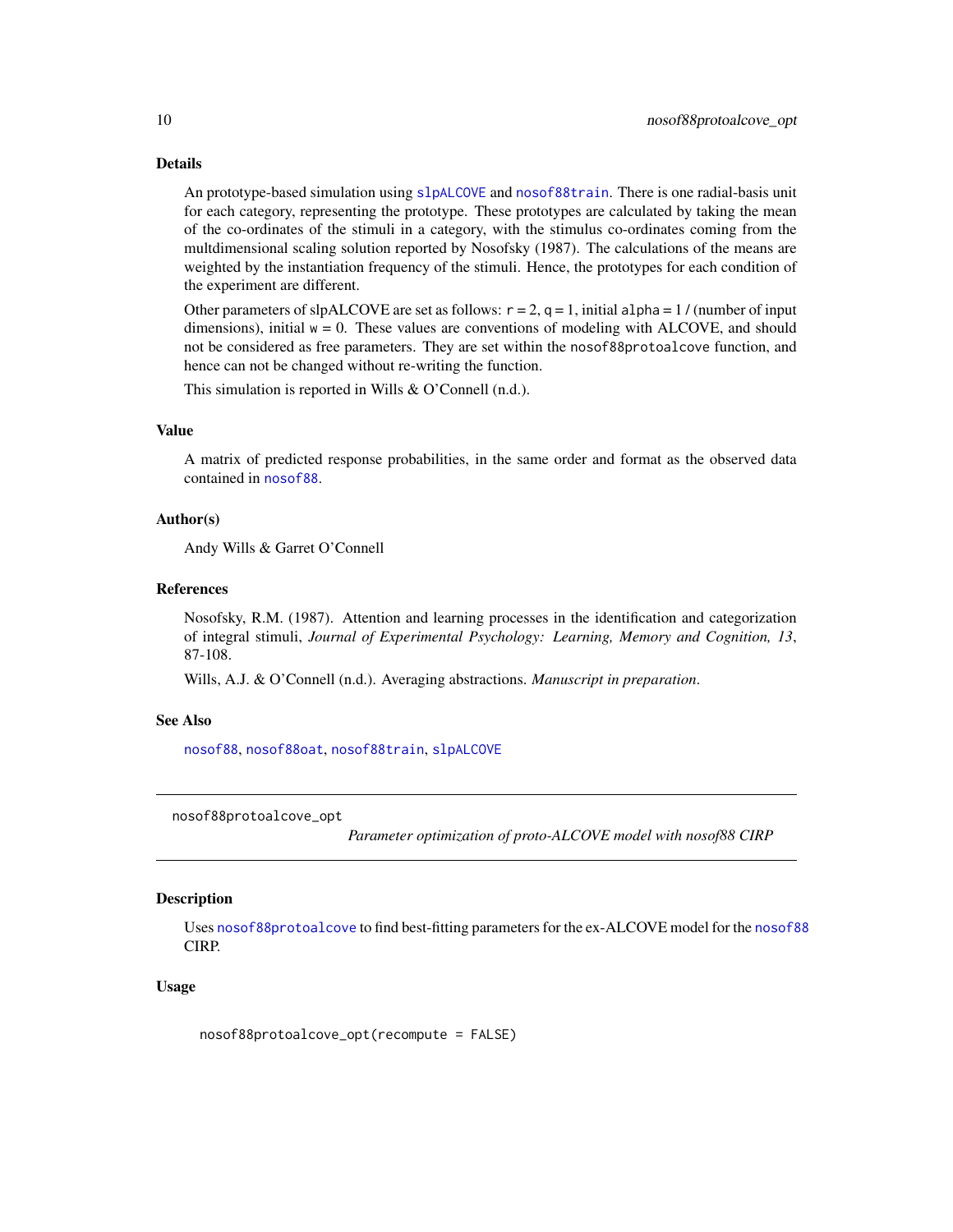#### <span id="page-10-0"></span>Arguments

recompute When set to TRUE, the function re-runs the optimization. When set to FALSE, the function returns a stored copy of the results of the optimization.

#### Details

This function is an archive of the optimization procedure used to derive the best-fitting parameters for the [nosof88protoalcove](#page-8-1) simulation; see Spicer et al. (2017) for a tutorial introduction to the concept of simulation archives.

Optimization used the L-BFGS-B method from the [optim](#page-0-0) function of the standard R stats package. The objective function was sum of squared errors. Please inspect the source code for further details (e.g. type nosof88protoalcove\_opt). The optimization was repeated for 16 different sets of starting values.

Where recompute = TRUE, the function can take many hours to run, depending on your system, and there is no progress bar. You can use Task Manager (Windows) or equivalent if you want some kind of visual feedback that the code is working hard. The code uses all the processor cores on the local machine, so speed of execution is a simple function of clock speed times processor cores. So, for example, a 4 GHz i7 processor (8 virutal cores) will take a quarter of the time to run this compared to a 2 GHz i5 processor (4 virtual cores).

#### Value

A vector containing the best-fitting values for c, phi, la, and lw, in that order. See [slpALCOVE](#page-30-1) for an explanation of these parameters.

#### Author(s)

Andy Wills

# References

Spicer, S., Jones, P.M., Inkster, A.B., Edmunds, C.E.R. & Wills, A.J. (2017). Progress in learning theory through distributed collaboration: Concepts, tools, and examples. *Manuscript in preparation*.

<span id="page-10-1"></span>

| nosof88train |            |  |  | Input representation of nosof88 for models input-compatible with |  |
|--------------|------------|--|--|------------------------------------------------------------------|--|
|              | slpALCOVE. |  |  |                                                                  |  |

#### Description

Create randomized training blocks for CIRP [nosof88](#page-3-1), in a format suitable for the [slpALCOVE](#page-30-1) model, and any other model that uses the same input representation format. The stimulus co-ordinates come from a MDS solution reported by Nosofsky (1987) for the same stimuli.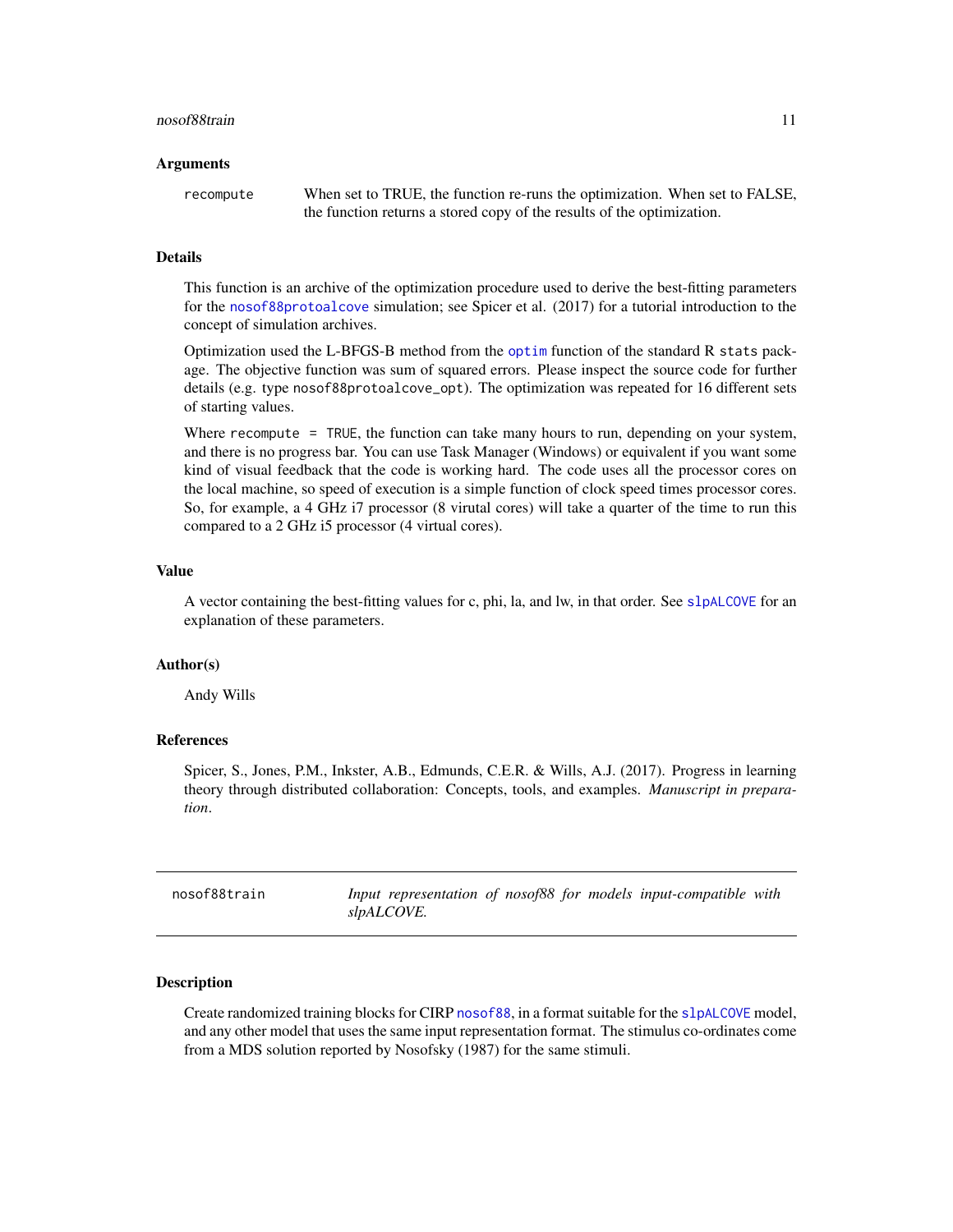# Usage

```
nosof88train(condition = 'B', blocks = 3, absval = -1, subjs = 1, seed =
4182, missing = 'geo')
```
# Arguments

| condition | Experimental condition 'B', 'E2', or 'E7', as defined by Nosofsky (1988).                                           |
|-----------|---------------------------------------------------------------------------------------------------------------------|
| blocks    | Number of blocks to generate. Omit this argument to get the same number of<br>blocks as the published study $(3)$ . |
| absval    | Teaching value to be used where category is absent.                                                                 |
| subjs     | Number of simulated subjects to be run.                                                                             |
| seed      | Sets the random seed                                                                                                |
| missing   | If set to 'geo', output missing dimension flags (see below)                                                         |

#### Details

A matrix is produced, with one row for each trial, and with the following columns:

ctrl - Set to 1 (reset model) for trial 1, set to zero (normal trial) for all other trials.

cond - 1 = condition B,  $2$  = condition E2,  $3$  = condition E7

blk - training block

stim - stimulus number (as defined by Nosofsky, 1988)

x1, x2 - input representation. These are the co-ordinates of an MDS solution for these stimuli (see Nosofsky, 1987).

t1, t2 - teaching signal  $(1 = \text{category present}, \text{absval} = \text{category absent})$ 

m1, m2 - Missing dimension flags (always set to zero in this experiment, indicating all input dimensions are present on all trials). Only produced if missing = 'geo'.

Although the trial ordering is random, a random seed is used, so multiple calls of this function with the same parameters should produce the same output. This is usually desirable for reproducibility and stability of non-linear optimization. To get a different order, use the seed argument to set a different seed.

This implementation assumes a block length of 64 trials for conditions E2 and E7, rather than the 63 trials reported by Nosofsky (1988).

This routine was originally developed to support simulations reported in Wills & O'Connell (n.d.).

#### Value

R by C matrix, where each row is one trial, and the columns contain model input.

# Author(s)

Andy Wills & Garret O'Connell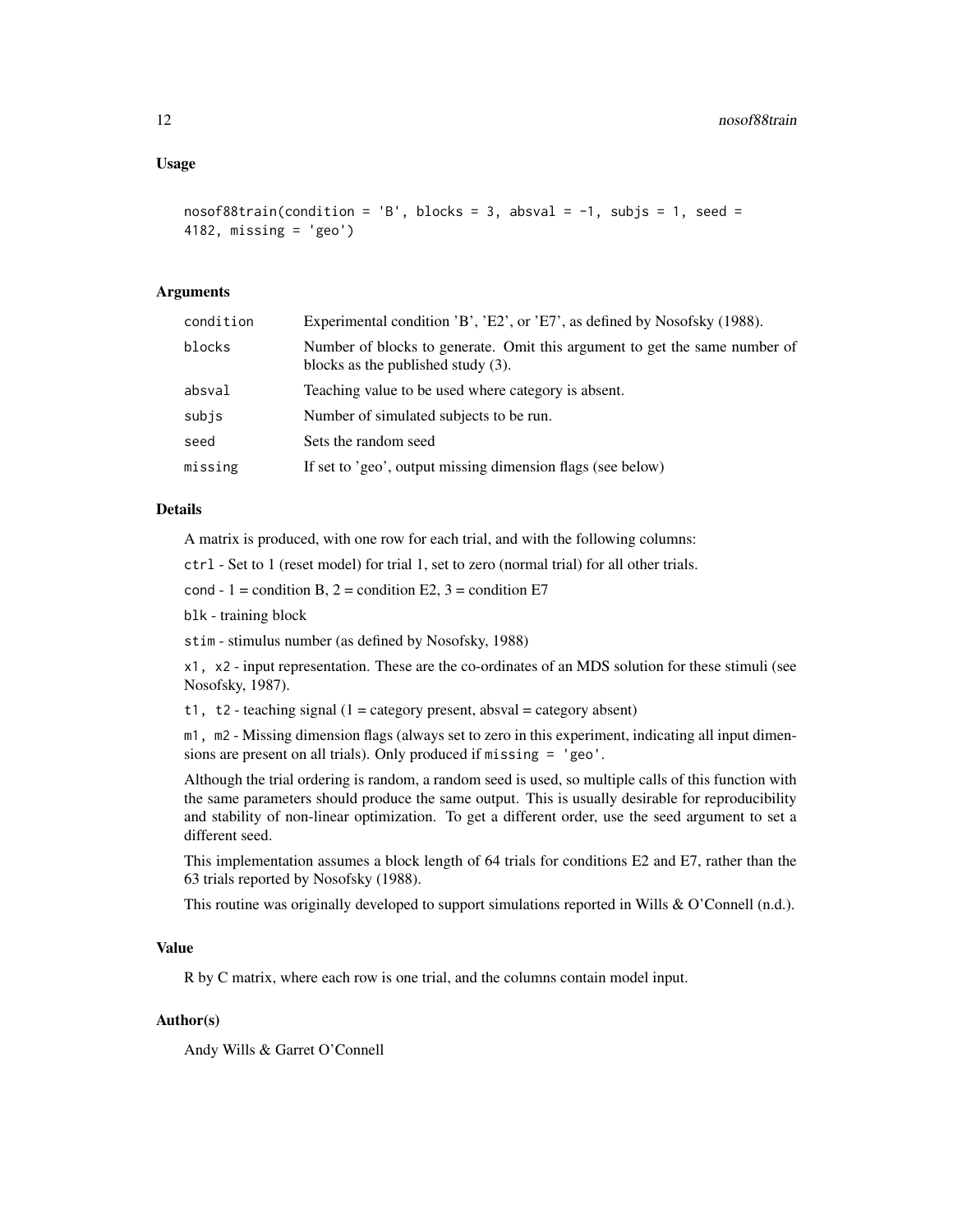#### <span id="page-12-0"></span> $\frac{13}{3}$

#### References

Nosofsky, R.M. (1987). Attention and learning processes in the identification and categorization of integral stimuli, *Journal of Experimental Psychology: Learning, Memory and Cognition, 13*, 87-108.

Nosofsky, R.M. (1988). Similarity, frequency, and category representations, *Journal of Experimental Psychology: Learning, Memory and Cognition, 14*, 54-65.

Wills, A.J. & O'Connell (n.d.). Averaging abstractions. *Manuscript in preparation*.

#### See Also

[nosof88](#page-3-1), [nosof88oat](#page-7-1), [slpALCOVE](#page-30-1)

<span id="page-12-1"></span>nosof94 *Type I-VI category structure CIRP*

# Description

Shepard et al. (1961) stated that where there are two, equal-sized categories constructed from the eight stimuli it is possible to produce from varying three binary stimulus dimensions, there are only six logically distinct category structures. Shepard et al. (1961) labeled these structures as Types I through VI (see e.g. Nosofsky et al., 1994, Figure 1, for details). The CIRP concerns the relative difficulty of learning these category structures, as indexed by classification accuracy. The result, expressed in terms of accuracy, is:

 $I > II > [III, IV, V] > VI$ 

The experiment reported by Nosofsky et al. (1994) provides the data for this CIRP.

#### Usage

data(nosof94)

#### Format

A data frame with the following columns:

type Type of category structure, as defined by Shepard et al. (1961). Takes values : 1-6

block Training block. Takes values: 1-16

error Mean error probability, averaged across participants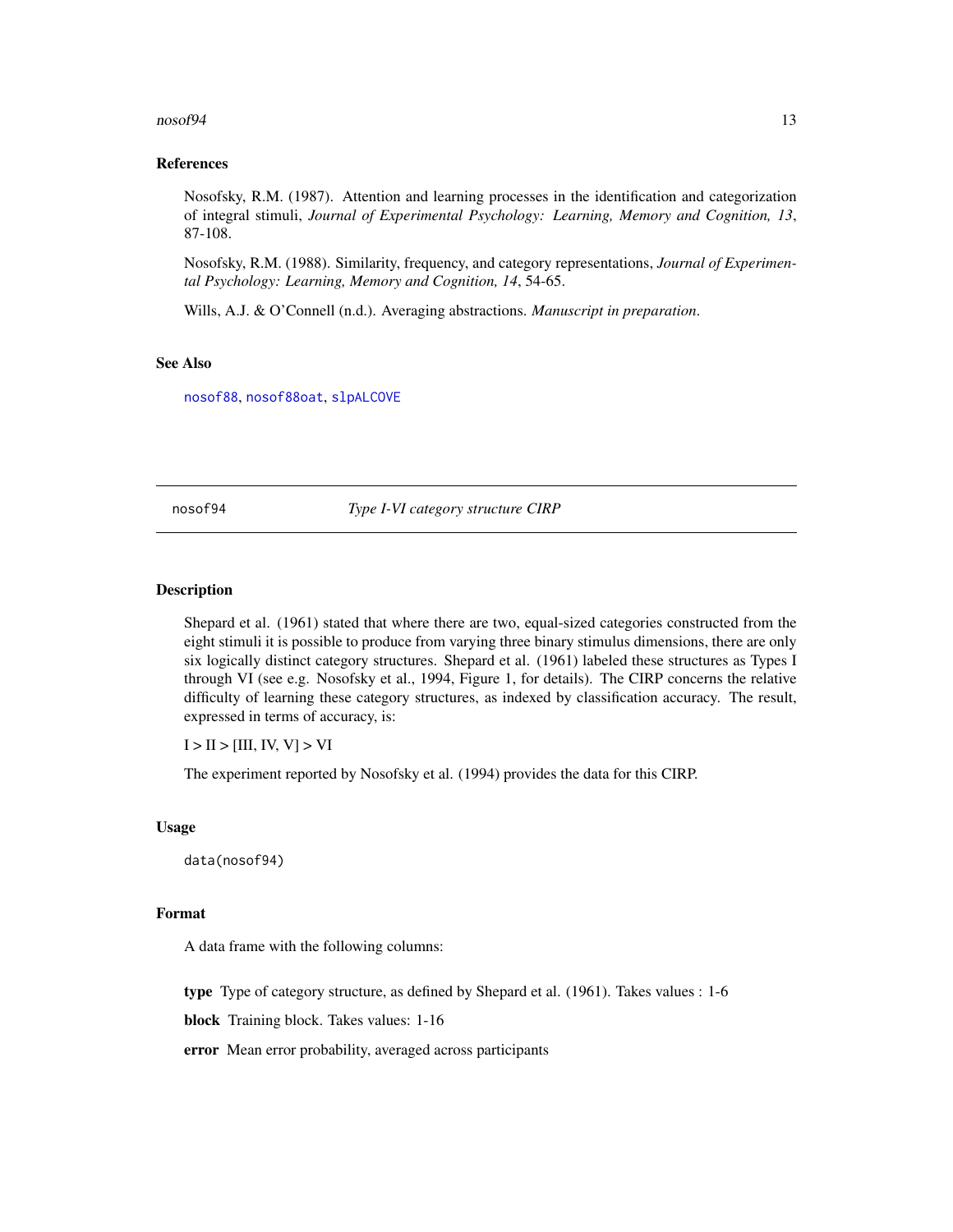#### <span id="page-13-0"></span>Details

Wills & O'Connell (n.d.) discuss the derivation of this CIRP. In brief, the effect has been demonstrated independently on three occasions (Nosofsky et al., 1994; Shepard et al., 1961; Smith et al., 2004). Kurtz et al. (2013) discuss and report a number of experiments that indicate that the advantage of Type II over Type IV may depend on specific details of the experimental design, including the stimulus dimensions being easily verbalizable, and the participants being explicitly instructed to look for rules.

Nosofsky et al. (1994) was selected as the CIRP because it had acceptable sample size (N=40 per Type), and included simulations of the results with a number of different formal models. Inclusion of this dataset in catlearn thus permits a validation of catlearn model implementations against published simulations.

In Nosofsky et al. (1994) the stimuli varied in shape (squares or triangles), type of interior line (solid or dotted), and size (large or small). Each participant learned two problems. Each problem was trained with feedback, to a criterion of four consecutive sub-blocks of eight trials with no errors, or for a maximum of 400 trials.

The data are as shown in the first 16 rows of Table 1 of Nosofsky et al. (1994). Only the first 16 blocks are reported, for comparability with the model fitting reported in that paper. Where a participant reached criterion before 16 blocks, Nosofsky et al. assumed they would have made no further errors if they had continued.

#### Author(s)

Andy J. Wills <andy@willslab.co.uk>

#### Source

Nosofsky, R.M., Gluck, M.A., Plameri, T.J., McKinley, S.C. and Glauthier, P. (1994). Comparing models of rule-based classification learning: A replication and extension of Shepaard, Hovland, and Jenkins (1961). *Memory and Cognition, 22*, 352-369.

#### References

Kurtz, K.J., Levering, K.R., Stanton, R.D., Romero, J. & Norris, S.N. (2013). Human learning of elemental category structures: Revising the classic result of Shepard, Hovland, and Jenkins (1961). *Journal of Experimental Psychology: Learning, Memory & Cognition, 39*, 552-572.

Shepard, R.N., Hocland, C.I., & Jenkins, H.M. (1961). learning and memorization of classifications. *Psychological Monographs, 75*, Whole No. 517.

Smith, J.D., Minda, J.P. & Washburn, D.A. (2004). Category learning in rhesus monkeys: A study of the Shepard, Hovland, and Jenkins (1961) tasks. *Journal of Experimental Psychology: General, 133*, 398-414.

Wills, A.J. & O'Connell (n.d.). Averaging abstractions. *Manuscript in preparation*.

### See Also

[nosof94train](#page-19-1), [nosof94oat](#page-17-1)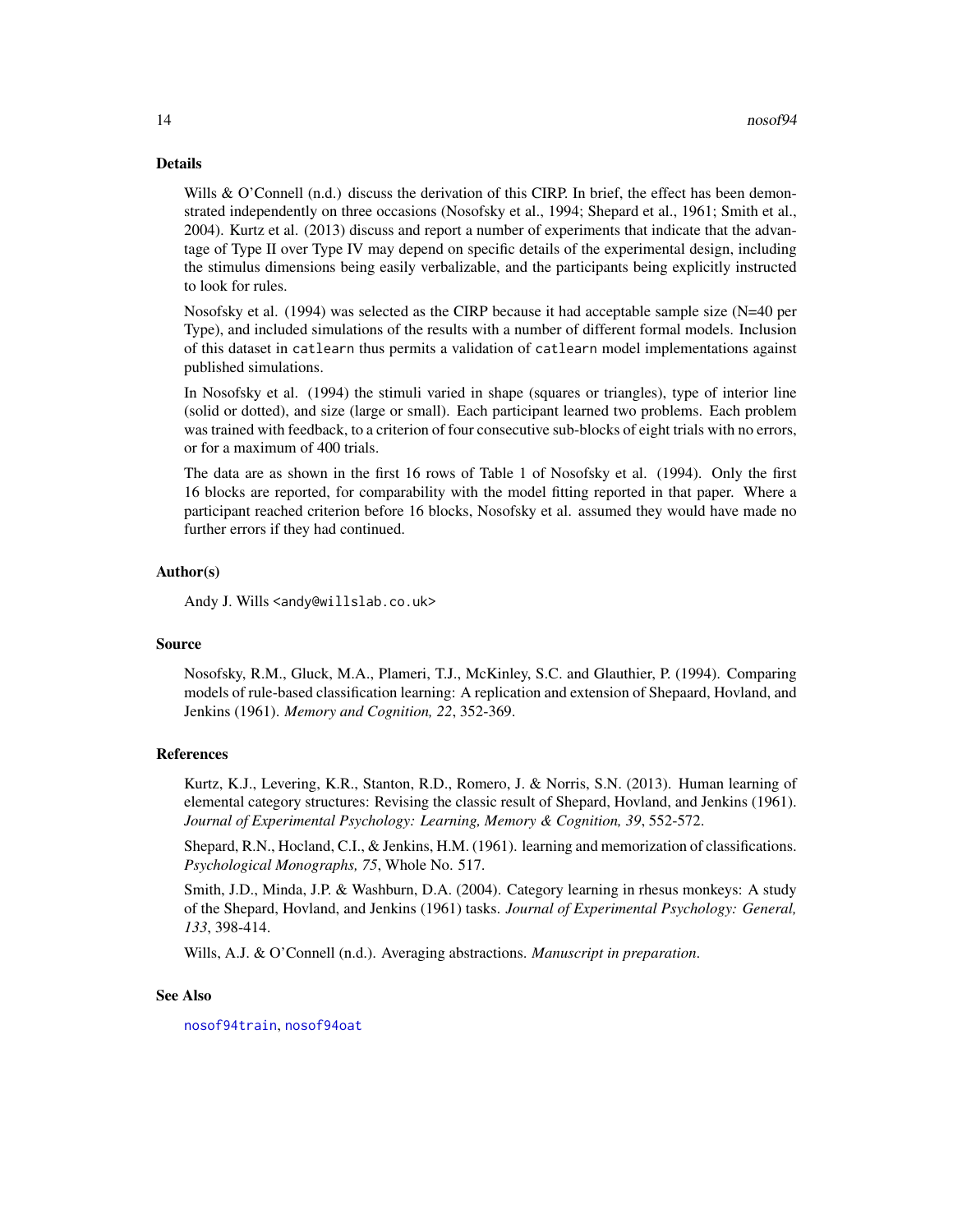<span id="page-14-1"></span><span id="page-14-0"></span>

#### **Description**

Runs a simulation of the [nosof94](#page-12-1) CIRP using the [slpALCOVE](#page-30-1) model implementation as an exemplar model and [nosof94train](#page-19-1) as the input representation. This simulation replicates the one reported by Nosofsky et al. (1994).

#### Usage

nosof94bnalcove(params = c(6.33,0.011,0.409,0.179))

#### Arguments

params A vector containing values for c, phi, la, and lw, in that order. See s1 pALCOVE for an explanation of these parameters.

# Details

An exemplar-based simulation using [slpALCOVE](#page-30-1) and [nosof94train](#page-19-1). The co-ordinates for the radial-basis units are assumed, and use the same binary representation as the abstract category structure.

The defaults for params are the best fit of the model to the [nosof94](#page-12-1) CIRP. The derivation of this fit is described by Nosofsky et al. (1994).

The other parameters of slpALCOVE are set as follows:  $r = 1$ ,  $q = 1$ , initial alpha = 1 / number of dimensions, initial  $w = 0$ . These values are conventions of modeling with ALCOVE, and should not be considered as free parameters. They are set within the nosof88bnalcove function, and hence can't be changed without re-writing the function.

This is a replication of the simulation reported by Nosofsky et al. (1994). Compared to other published simulations with the ALCOVE model, their simulation is non-standard in a number of respects:

1. A background noise ('BN') decision rule is used (other simulations use an exponential ratio rule).

2. As a consequence of #1, absence of a category label is represented by a zero (other simulations use -1).

3. The sum of the attentional weights is constrained to be 1 on every trial (other simulations do not apply this constraint).

The current simulation replicates these non-standard aspects of the Nosofsky et al. (1994) simulation.

#### Value

A matrix of predicted response probabilities, in the same order and format as the observed data contained in [nosof94](#page-12-1).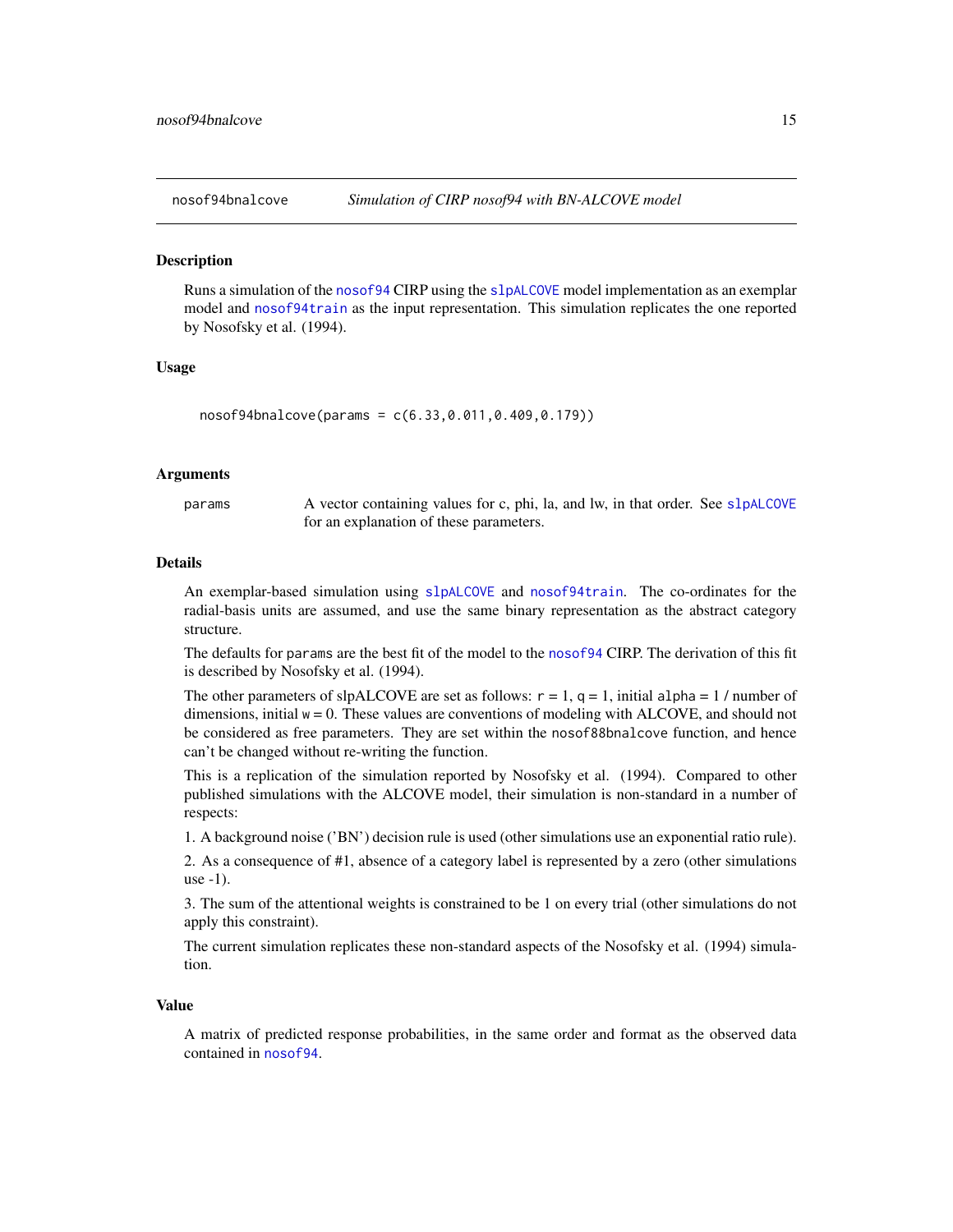#### <span id="page-15-0"></span>Author(s)

Andy Wills

#### References

Nosofsky, R.M., Gluck, M.A., Plameri, T.J., McKinley, S.C. and Glauthier, P. (1994). Comparing models of rule-based classification learning: A replication and extension of Shepaard, Hovland, and Jenkins (1961). *Memory and Cognition, 22*, 352–369

#### See Also

[nosof94](#page-12-1), [nosof94oat](#page-17-1), [nosof94train](#page-19-1), [slpALCOVE](#page-30-1), [nosof94bnalcove](#page-14-1)

<span id="page-15-1"></span>nosof94exalcove *Simulation of CIRP nosof94 with ex-ALCOVE model*

#### Description

Runs a simulation of the [nosof94](#page-12-1) CIRP using the [slpALCOVE](#page-30-1) model implementation as an exemplar model and [nosof94train](#page-19-1) as the input representation.

#### Usage

nosof94exalcove(params = NULL)

#### Arguments

params A vector containing values for c, phi, la, and lw, in that order, e.g. params = c(2.1, 0.6, 0.09, 0.9). See [slpALCOVE](#page-30-1) for an explanation of these parameters. Where params = NULL, best-fitting parameters are derived from optimzation archive [nosof94exalcove\\_opt](#page-16-1)

#### Details

N.B.: This simulation uses a standard version of ALCOVE. For a replication of the ALCOVE simulation of these data reported by Nosofsky et al. (1994), which is non-standard in a number of respects, see [nosof94bnalcove](#page-14-1).

An exemplar-based simulation using [slpALCOVE](#page-30-1) and [nosof94train](#page-19-1). The co-ordinates for the radial-basis units are assumed, and use the same binary representation as the abstract category structure.

Other parameters of slpALCOVE are set as follows:  $r = 1$ ,  $q = 1$ , initial alpha = 1/3, initial w = 0. These values are conventions of modeling with ALCOVE, and should not be considered as free parameters. They are set within the nosof88exalcove function, and hence can't be changed without re-writing the function.

This simulation is reported in Wills & O'Connell (n.d.).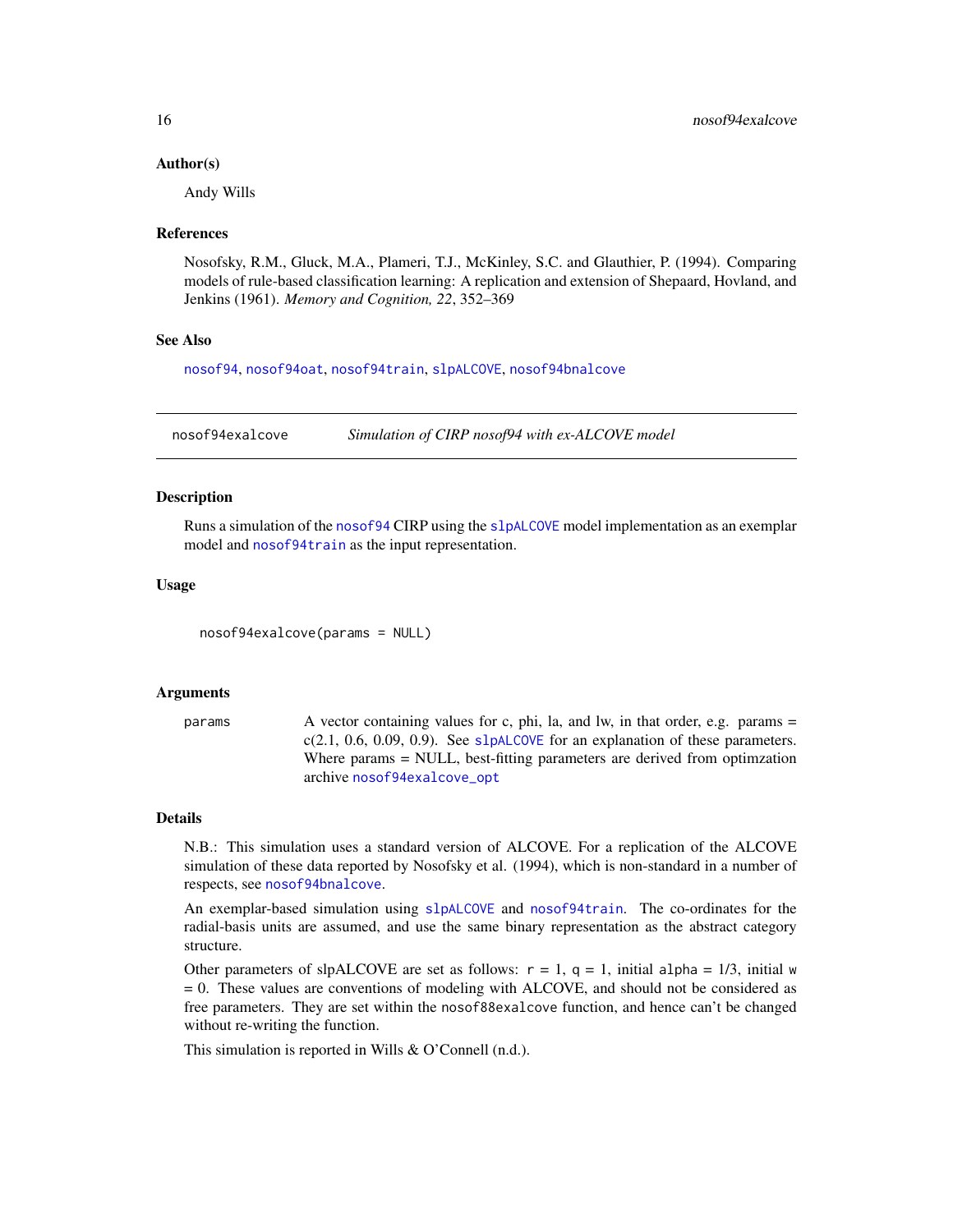# <span id="page-16-0"></span>Value

A matrix of predicted response probabilities, in the same order and format as the observed data contained in [nosof94](#page-12-1).

#### Author(s)

Andy Wills

# References

Nosofsky, R.M., Gluck, M.A., Plameri, T.J., McKinley, S.C. and Glauthier, P. (1994). Comparing models of rule-based classification learning: A replication and extension of Shepaard, Hovland, and Jenkins (1961). *Memory and Cognition, 22*, 352–369

Wills, A.J. & O'Connell (n.d.). Averaging abstractions. *Manuscript in preparation*.

# See Also

[nosof94](#page-12-1), [nosof94oat](#page-17-1), [nosof94train](#page-19-1), [slpALCOVE](#page-30-1), [nosof94bnalcove](#page-14-1)

<span id="page-16-1"></span>nosof94exalcove\_opt *Parameter optimization of ex-ALCOVE model with nosof94 CIRP*

#### Description

Uses [nosof94exalcove](#page-15-1) to find best-fitting parameters for the ex-ALCOVE model for the [nosof94](#page-12-1) CIRP.

# Usage

```
nosof94exalcove_opt(recompute = FALSE, xtdo = FALSE)
```
#### Arguments

| recompute | When set to TRUE, the function re-runs the optimization. When set to FALSE,<br>the function returns a stored copy of the results of the optimization. |
|-----------|-------------------------------------------------------------------------------------------------------------------------------------------------------|
| xtdo      | eXTenDed Output; where set to TRUE, some further details of the optimization<br>procedure are printed to the console.                                 |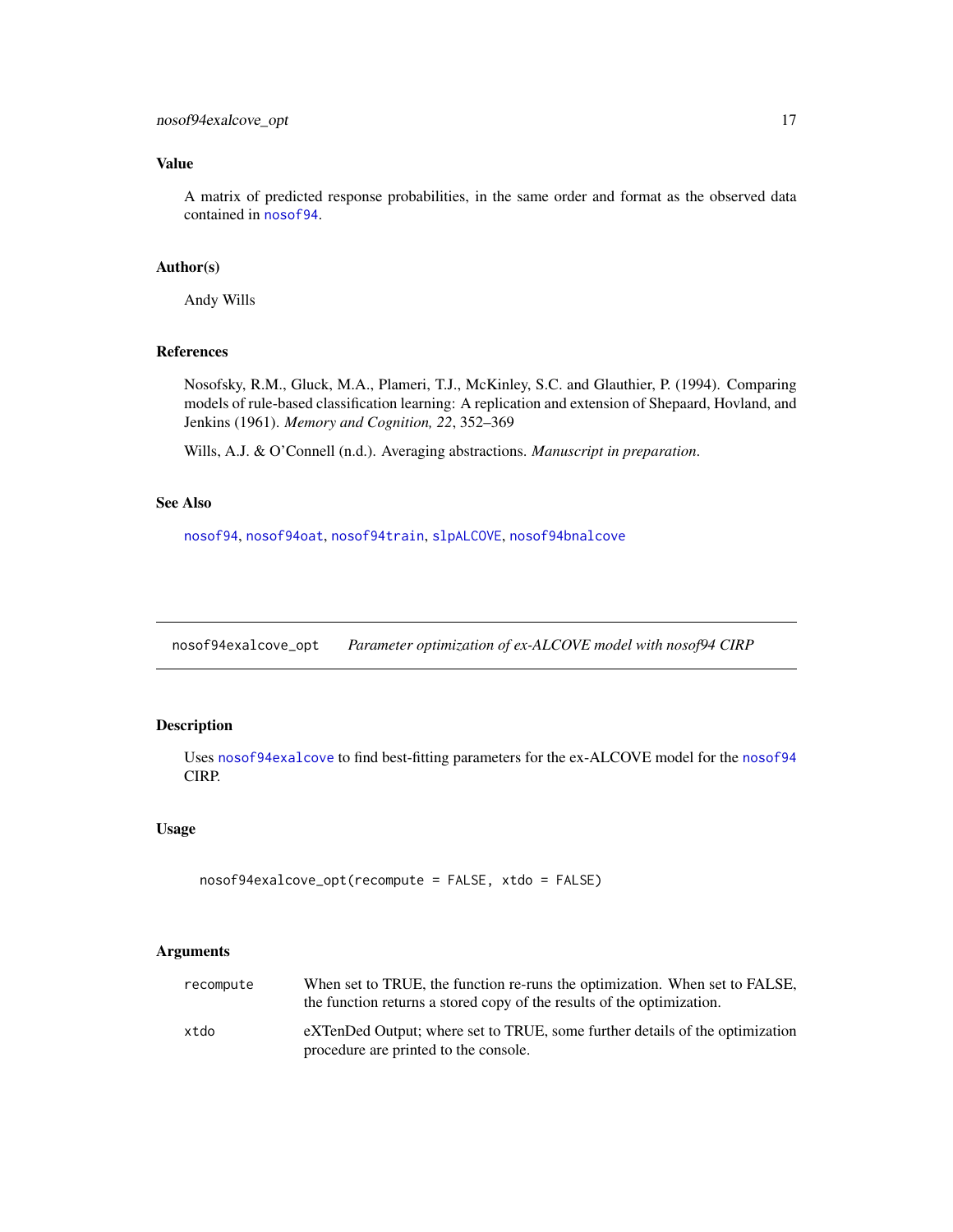# <span id="page-17-0"></span>Details

This function is an archive of the optimization procedure used to derive the best-fitting parameters for the [nosof94exalcove](#page-15-1) simulation; see Spicer et al. (2017) for a tutorial introduction to the concept of simulation archives.

Optimization used the L-BFGS-B method from the [optim](#page-0-0) function of the standard R stats package. The objective function was sum of squared errors. Please inspect the source code for further details (e.g. type nosof94exalcove\_opt). The optimization was repeated for 15 different sets of starting values.

Where recompute = TRUE, the function can take many hours to run, depending on your system, and there is no progress bar. You can use Task Manager (Windows) or equivalent if you want some kind of visual feedback that the code is working hard. The code uses all the processor cores on the local machine, so speed of execution is a simple function of clock speed times processor cores. So, for example, a 4 GHz i7 processor (8 virutal cores) will take a quarter of the time to run this compared to a 2 GHz i5 processor (4 virtual cores).

#### Value

A vector containing the best-fitting values for c, phi, la, and lw, in that order. See [slpALCOVE](#page-30-1) for an explanation of these parameters.

#### Author(s)

Andy Wills

#### References

Spicer, S., Jones, P.M., Inkster, A.B., Edmunds, C.E.R. & Wills, A.J. (2017). Progress in learning theory through distributed collaboration: Concepts, tools, and examples. *Manuscript in preparation*.

<span id="page-17-1"></span>nosof94oat *Ordinal adequacy test for simulations of nosof94 CIRP*

#### **Description**

Tests whether a model output passes the ordinal adequacy criteria for the [nosof94](#page-12-1) CIRP.

#### Usage

nosof94oat(dta, xtdo=FALSE)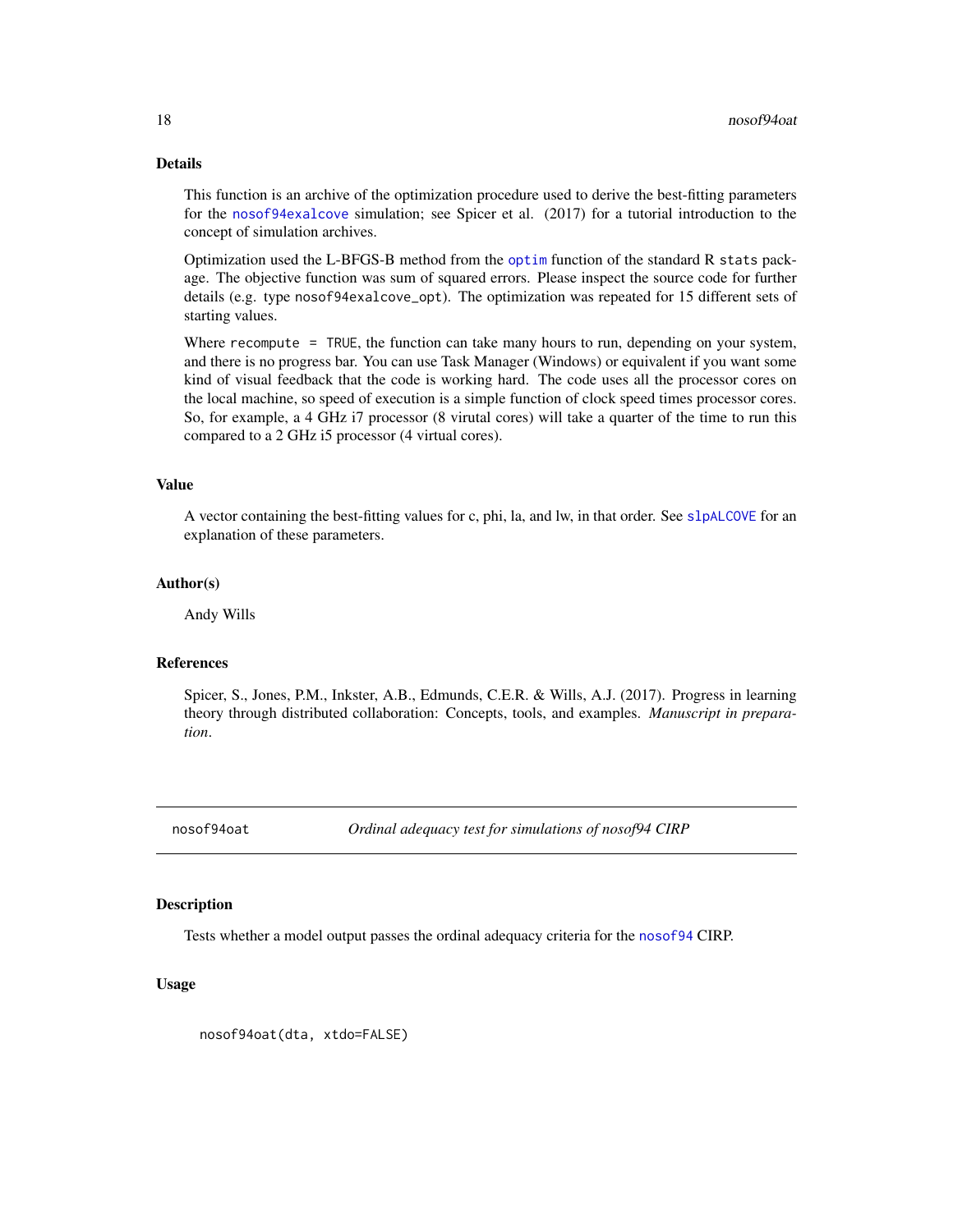# <span id="page-18-0"></span>nosof94plot 19

#### Arguments

| dta  | Matrix containing model output. The matrix must have the same format, row<br>order, and column names, as data (nosof94); with that proviso, the output of<br>any simulation implementation can be handled by this function. |
|------|-----------------------------------------------------------------------------------------------------------------------------------------------------------------------------------------------------------------------------|
| xtdo | eXTenDed Output: Either TRUE or FALSE                                                                                                                                                                                       |

# Details

This function implements a standard ordinal adequacy test for the [nosof94](#page-12-1) CIRP. Specifically, a model passes this test if the mean errors (averaged across blocks), obey the following:

 $I < II < [III, IV, V] < VI$ 

Note that '[III, IV, V]' indicates that the these three problems can be in any order of difficulty (or all be of equal difficulty), as long as all three are harder than Problem 2 and all three are easier than Problem 6.

Alternatively, by setting xtdo to TRUE, this function returns the mean classification error by Problem type.

# Value

Where xtdo=FALSE, this function returns TRUE if the ordinal adequacy tests are passed, and FALSE otherwise.

Where xtdo=TRUE, this function returns a summary matrix, containing mean errors (across blocks) for each of the six problem types.

# Author(s)

Andy Wills

#### See Also

[nosof94](#page-12-1)

nosof94plot *Plot Nosofsky et al. (1994) data / simulations*

#### Description

Produce a line graph similar to that shown in Nosofsky et al. (1994, Figures 1, 6-9).

# Usage

nosof94plot(results,title = 'Nosofsky et al. (1994)')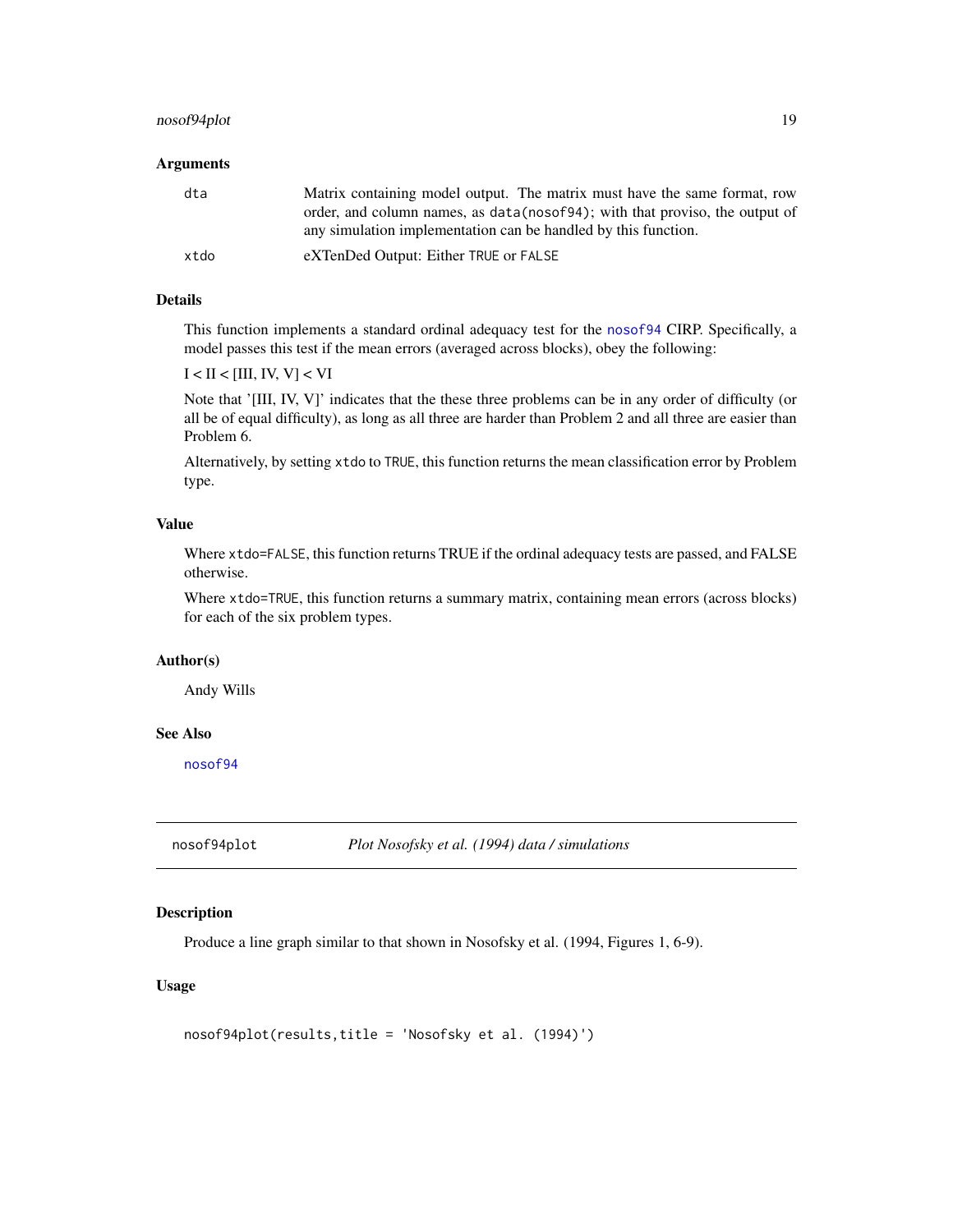<span id="page-19-0"></span>20 nosof94train nosof94train nosof94train nosof94train nosof94train nosof94train nosof94train nosof94train nosof94train nosof94train nosof94train nosof94train nosof94train nosof94train nosof94train nosof94train nosof94trai

# Arguments

| results | Mean error probability by block and problem, in the same format as data set<br>nosof94 |
|---------|----------------------------------------------------------------------------------------|
| title   | Title to appear at top of plot                                                         |

# Author(s)

Andy Wills

# References

Nosofsky, R.M., Gluck, M.A., Plameri, T.J., McKinley, S.C. and Glauthier, P. (1994). Comparing models of rule-based classification learning: A replication and extension of Shepaard, Hovland, and Jenkins (1961). *Memory and Cognition, 22*, 352–369.

# Examples

data(nosof94) nosof94plot(nosof94)

<span id="page-19-1"></span>

| nosof94train | Input representation of nosof94 for models input-compatible with |  |  |
|--------------|------------------------------------------------------------------|--|--|
|              | slpALCOVE.                                                       |  |  |

#### Description

Create randomized training blocks for CIRP nosof94, in a format suitable for the slpALCOVE model, and other models that use the same input representation format. The stimulus co-ordinates are assumed, and use the same binary representation as the abstract category structure.

# Usage

```
nosof94train(cond = 1, blocks = 16, absurd = -1, subjs = 1, seed = 7624,missing = 'geo')
```
# Arguments

| cond    | Category structure type (1-6), as defined by Shepard et al. (1961).                                                                                      |
|---------|----------------------------------------------------------------------------------------------------------------------------------------------------------|
| blocks  | Number of blocks to generate. Omit this argument to get the same number of<br>blocks (16) as used in the simulations reported by Nosofsky et al. (1994). |
| absval  | Teaching value to be used where category is absent.                                                                                                      |
| subis   | Number of simulated subjects to be run.                                                                                                                  |
| seed    | Sets the random seet.                                                                                                                                    |
| missing | If set to 'geo', output missing dimension flags (see below)                                                                                              |
|         |                                                                                                                                                          |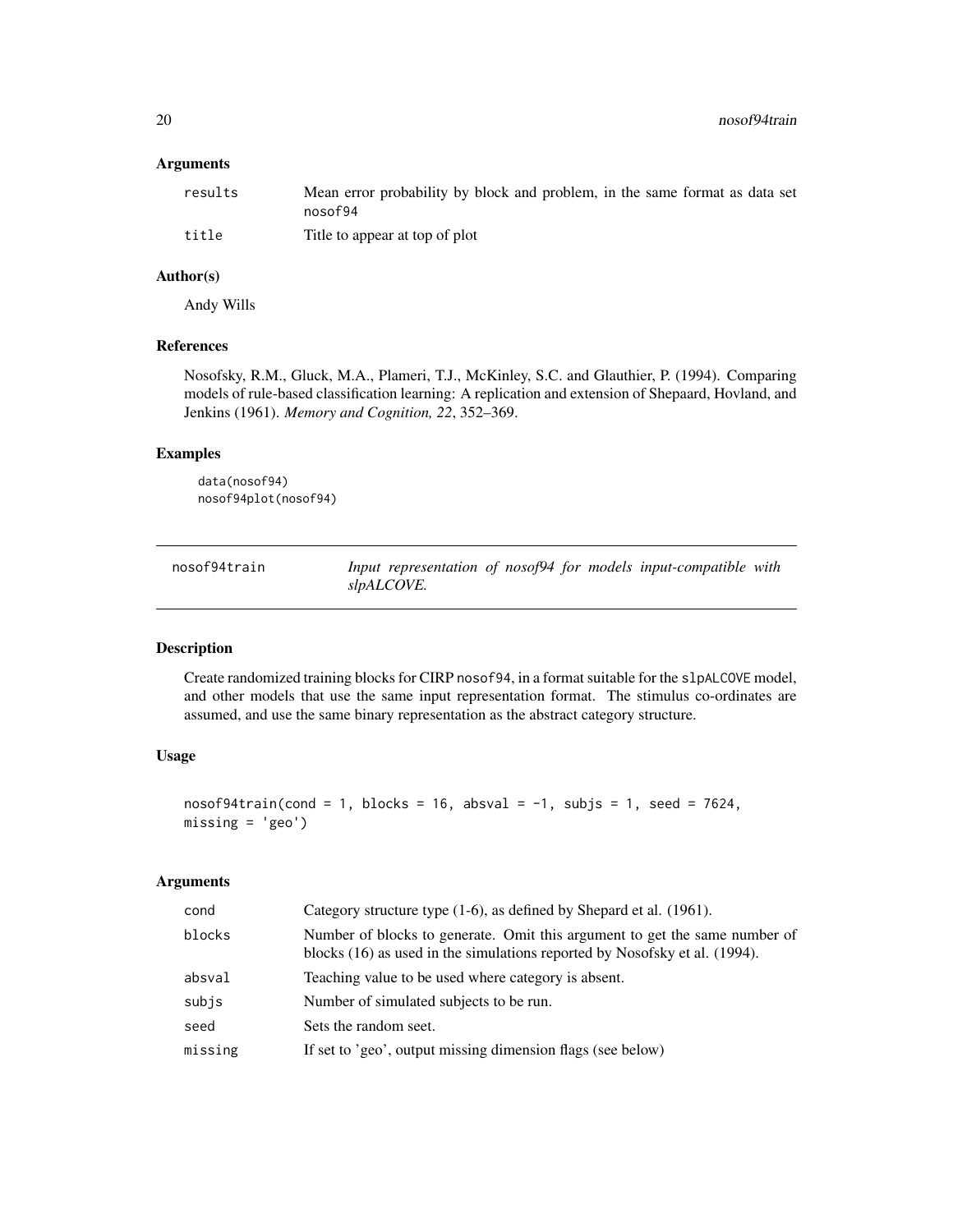#### <span id="page-20-0"></span>nosof94train 21

#### Details

A matrix is produced, with one row for each trial, and with the following columns:

ctrl - Set to 1 (reset model) for trial 1, set to zero (normal trial) for all other trials.

blk - training block

stim - stimulus number (arbitrary, but consistent across different values of problem)

x1, x2, x3 - input representation

t1, t2 - teaching signal  $(1 = \text{category present}, \text{absval} = \text{category absent})$ 

m1, m2, m3 - Missing dimension flags (always set to zero in this experiment, indicating all input dimensions are present on all trials). Only produced if missing = 'geo'.

In Nosofsky et al. (1994), block 1 was randomized differently to later blocks. This feature is retained in this implementation.

Although the trial ordering is random, a random seed is used, so multiple calls of this function with the same parameters should produce the same output. This is usually desirable for reproducibility and stability of non-linear optimization. To get a different order, use the seed argument to set a different seed.

This routine was originally developed to support simulations reported in Wills & O'Connell (n.d.).

# Value

R by C matrix, where each row is one trial, and the columns contain model input.

#### Author(s)

Andy Wills

#### References

Nosofsky, R.M., Gluck, M.A., Plameri, T.J., McKinley, S.C. and Glauthier, P. (1994). Comparing models of rule-based classification learning: A replication and extension of Shepaard, Hovland, and Jenkins (1961). *Memory and Cognition, 22*, 352–369

Shepard, R.N., Hocland, C.I., & Jenkins, H.M. (1961). learning and memorization of classifications. *Psychological Monographs, 75*, Whole No. 517.

Wills, A.J. & O'Connell (n.d.). Averaging abstractions. *Manuscript in preparation*.

#### See Also

[nosof94train](#page-19-1), [nosof94oat](#page-17-1)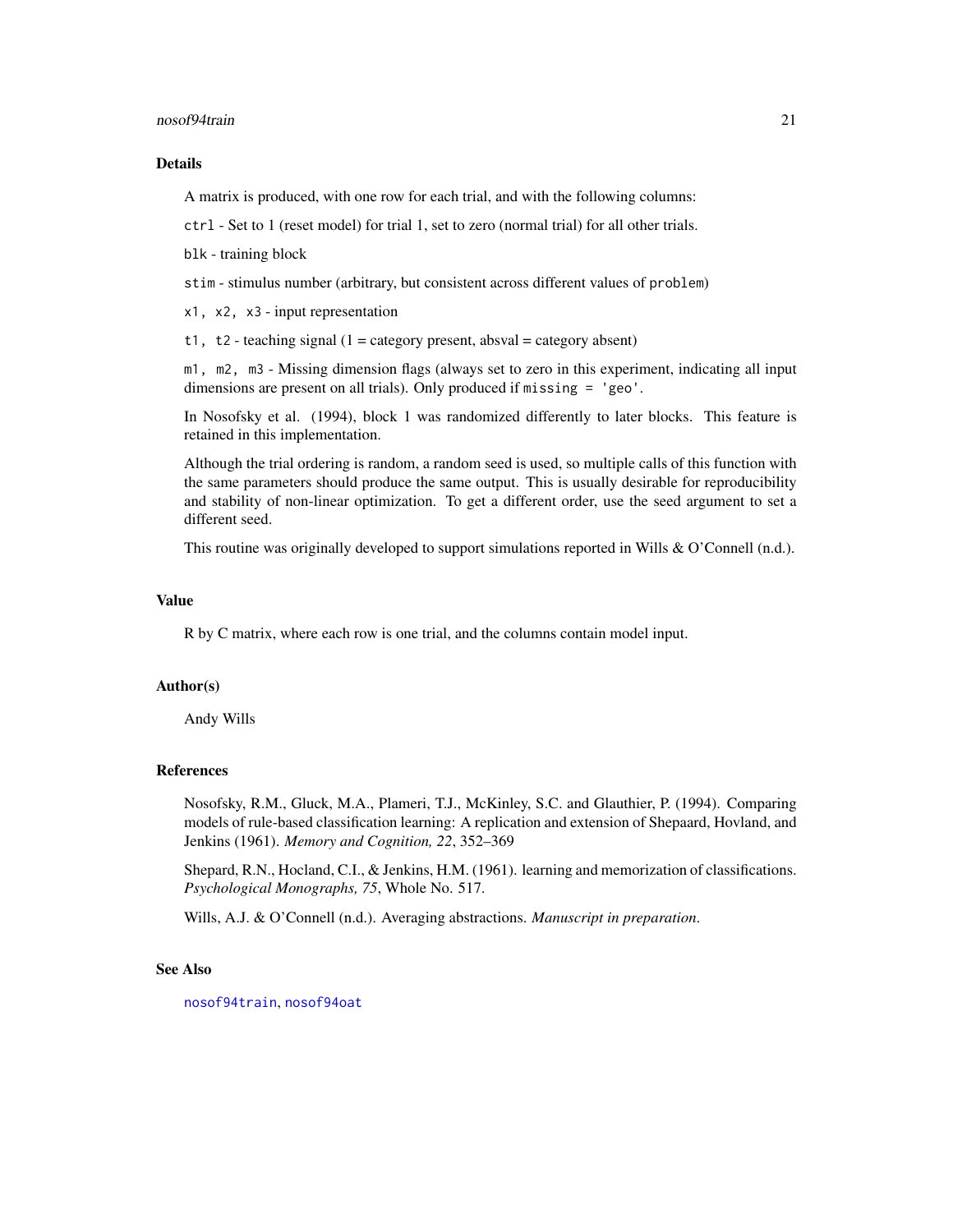#### <span id="page-21-1"></span><span id="page-21-0"></span>Description

Category size is the number of examples of a category that have been presented to the participant. The category-size effect (e.g. Homa et al., 1973) is the phenomenon that, as category size increases, the accuracy of generalization to new members of that category also increases. The equal-frequency conditions of Experiment 3 of Shin & Nosofsky (1992) provides the data for this CIRP.

#### Usage

data(shin92)

#### Format

A data frame with the following columns:

catsize Experimental condition (category size). Takes values : 3, 10

cat Category membership of stimulus. Takes values: 1, 2

stim Stimulus code, as defined by Shin & Nosofsky (1992). Stimuli beginning 'RN' or 'URN' are the 'novel' stimuli. Stimuli beginning 'P' are prototypes. The remaining stimuli are the 'old' (training) stimuli.

c2acc Mean probability, across participants, of responding that the item belongs to category 2.

#### Details

Wills et al. (2016) discuss the derivation of this CIRP. In brief, a between-subjects manipulation of category size was selected to avoid a potential response-bias confound in within-subject studies of the category-size effect. The between-subjects effect has been demonstrated independently on three occasions (DiNardo & Toppino, 1984; Homa et al., 1987; Shin & Nosofsky, 1992). Experiment 3 of Shin & Nosofsky (1992) was selected due to the availability of a multi-dimensional scaling solution for the stimuli, see [shin92train](#page-28-1).

Experiment 3 of Shin & Nosofsky (1992) involved the classification of nine-vertex polygon stimuli drawn from two categories. Category size was manipulated between subjects (3 vs. 10 stimuli per category). Participants received eight blocks of training, and three test blocks.

The data are as shown in Table 10 of Shin & Nosofsky (1992). The data are mean response probabilities for each stimulus in the test phase, averaged across test blocks and participants.

# Author(s)

Andy J. Wills <andy@willslab.co.uk>

#### Source

Shin, H.J. & Nosofsky, R.M. (1992). Similarity-scaling studies of dot-pattern classification and recognition. *Journal of Experimental Psychology: General, 121*, 278-304.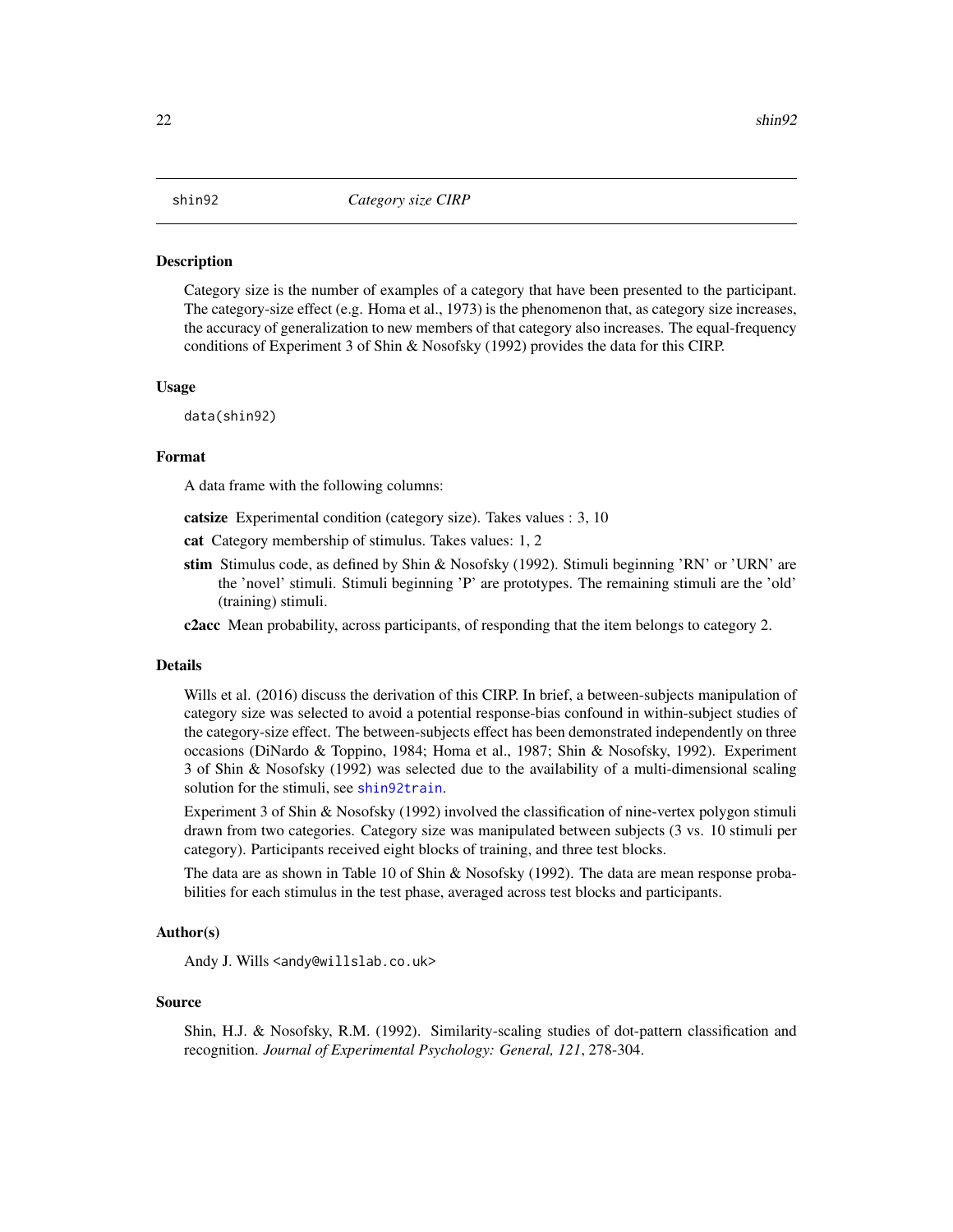#### <span id="page-22-0"></span>shin92exalcove 23

#### References

DiNardo, M.J. & Toppino, T.C. (1984). Formation of ill-defined concepts as a function of category size and category exposure. *Bulletin of the Psychonomic Society, 22*, 317-320.

Homa, D., Burruel, L. & Field, D. (1987). The changing composition of abstracted categories under manipulations of decisional change, choice difficulty, and category size. *Journal of Experimental Psychology: Learning, Memory, and Cognition, 13*, 401-412.

Homa, D., Cross, J., Cornell, D., Goldman, D. & Shwartz, S. (1973). Prototype abstraction and classification of new instances as a function of number of instances defining the prototype. *Journal of Experimental Psychology, 101*, 116-122.

Wills, A.J., O'Connell, G., Edmunds, C.E.R. & Inkster, A.B. (2016). Progress in modeling through distributed collaboration: Concepts, tools, and category-learning examples. *The Psychology of Learning and Motivation*.

#### See Also

[shin92train](#page-28-1), [shin92oat](#page-24-1)

<span id="page-22-1"></span>shin92exalcove *Simulation of CIRP shin92 with ex-ALCOVE model*

#### **Description**

Runs a simulation of the [shin92](#page-21-1) CIRP using the [slpALCOVE](#page-30-1) model implementation as an exemplar model and [shin92train](#page-28-1) as the input representation.

#### Usage

```
shin92exalcove(params = NULL)
```
#### Arguments

params A vector containing values for c, phi, la, and lw, in that order, e.g. params =  $c(2.1, 0.6, 0.09, 0.9)$ . See [slpALCOVE](#page-30-1) for an explanation of these parameters. Where params = NULL, best-fitting parameters are derived from optimzation archive [shin92exalcove\\_opt](#page-23-1)

# Details

An exemplar-based simulation using [slpALCOVE](#page-30-1) and [shin92train](#page-28-1). The co-ordinates for the radialbasis units are derived from the test stimuli in [shin92train](#page-28-1). The output is the average of 100 simulated subjects.

The defaults for params are the best fit of the model to the [shin92](#page-21-1) CIRP. They were derived through minimization of SSE using non-linear optimization from 16 different initial states (using code not included in this archive).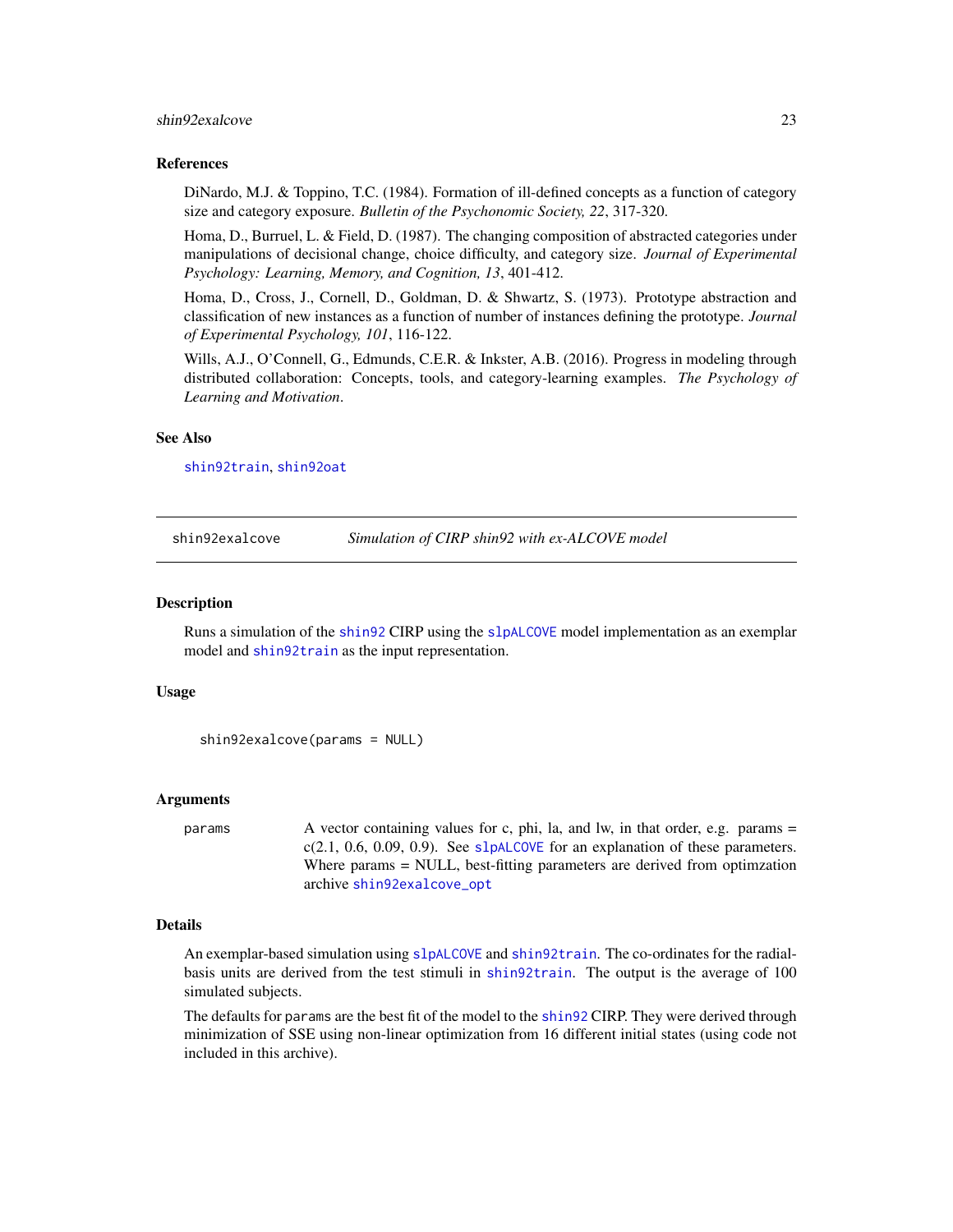The other parameters of slpALCOVE are set as follows:  $r = 2$ ,  $q = 1$ , initial alpha = 1 / (number of input dimensions), inital  $w = 0$ . These values are conventions of modeling with ALCOVE, and should not be considered as free parameters. They are set within the shin92exaclove function, and hence can't be changed without re-writing the function.

This simulation was reported in Wills et al. (2017).

#### Value

A matrix of predicted response probabilities, in the same order and format as the observed data contained in [shin92](#page-21-1).

# Author(s)

Andy Wills & Garret O'Connell

# References

Shin, H.J. & Nosofsky, R.M. (1992). Similarity-scaling studies of dot-pattern classification and recognition. *Journal of Experimental Psychology: General, 121*, 278–304.

Wills, A.J., O'Connell, G., Edmunds, C.E.R. & Inkster, A.B. (2017). Progress in modeling through distributed collaboration: Concepts, tools, and category-learning examples. *The Psychology of Learning and Motivation, 66*, 79-115.

<span id="page-23-1"></span>shin92exalcove\_opt *Parameter optimization of ex-ALCOVE model with shin92 CIRP*

# Description

Uses [shin92exalcove](#page-22-1) to find best-fitting parameters for the ex-ALCOVE model for the [shin92](#page-21-1) CIRP.

#### Usage

```
shin92exalcove_opt(params = c(2, 1, 0.25, 0.75), recompute = FALSE,
trace = 0)
```
#### Arguments

| params    | A vector containing the initial values for c, phi, la, and lw, in that order. See<br>slpALCOVE for an explanation of these parameters. Where recompute is FALSE,<br>this argument has no effect.                                        |
|-----------|-----------------------------------------------------------------------------------------------------------------------------------------------------------------------------------------------------------------------------------------|
| recompute | When set to TRUE, the function re-runs the optimization (which takes about 25<br>minutes on a 2.4 GHz processor). When set to FALSE, the function returns a<br>stored copy of the results of the optimization (which is instantaneous). |

<span id="page-23-0"></span>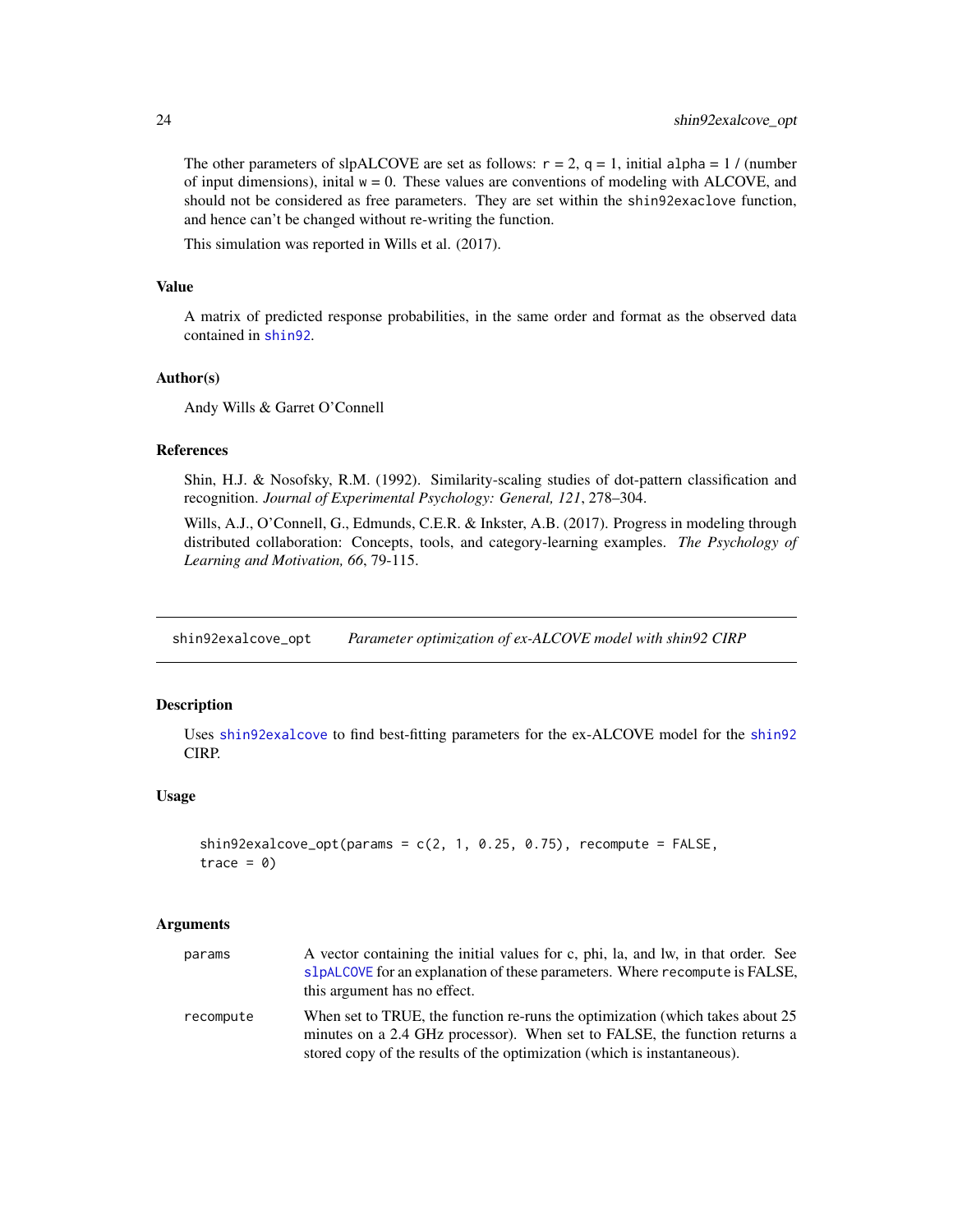#### <span id="page-24-0"></span>shin92oat 25

| trace | Sets the level of tracing information (i.e. information about the progress of the |
|-------|-----------------------------------------------------------------------------------|
|       | optimization), as defined by the optimulation. Set to 6 for maximally verbose     |
|       | output. Where recompute is FALSE, this argument has no effect.                    |

# Details

This function is an archive of the optimization procedure used to derive the best-fitting parameters for the [shin92exalcove](#page-22-1) simulation; see Spicer et al. (2017) for a tutorial introduction to the concept of simulation archives.

Optimization used the L-BFGS-B method from the [optim](#page-0-0) function of the standard R stats package. The objective function was sum of squared errors. Please inspect the source code for further details (e.g. type shin92exalcove\_opt).

This function was run in 16 times from different starting points, using 8 threads on a Core i7 3.6 GHz processor. The default parameters of this function are those for the best fit from those 16 starting points. The 16 starting points were

pset <- rbind( $c(2,1, .25, .25), c(2,1, .25, .75), c(2,1, .75, .25), c(2,1, .75, .75), c(2,3, .25, .$ )

not all of which converged successfully.

#### Value

A vector containing the best-fitting values for c, phi, la, and lw, in that order. See [slpALCOVE](#page-30-1) for an explanation of these parameters.

#### Author(s)

Andy Wills

#### References

Spicer, S., Jones, P.M., Inkster, A.B., Edmunds, C.E.R. & Wills, A.J. (2017). Progress in learning theory through distributed collaboration: Concepts, tools, and examples. *Manuscript in preparation*.

<span id="page-24-1"></span>shin92oat *Ordinal adequacy test for simulations of shin92 CIRP*

#### Description

Tests whether a model output passes the ordinal adequacy criterion for the [shin92](#page-21-1) CIRP.

#### Usage

shin92oat(dta, xtdo=FALSE)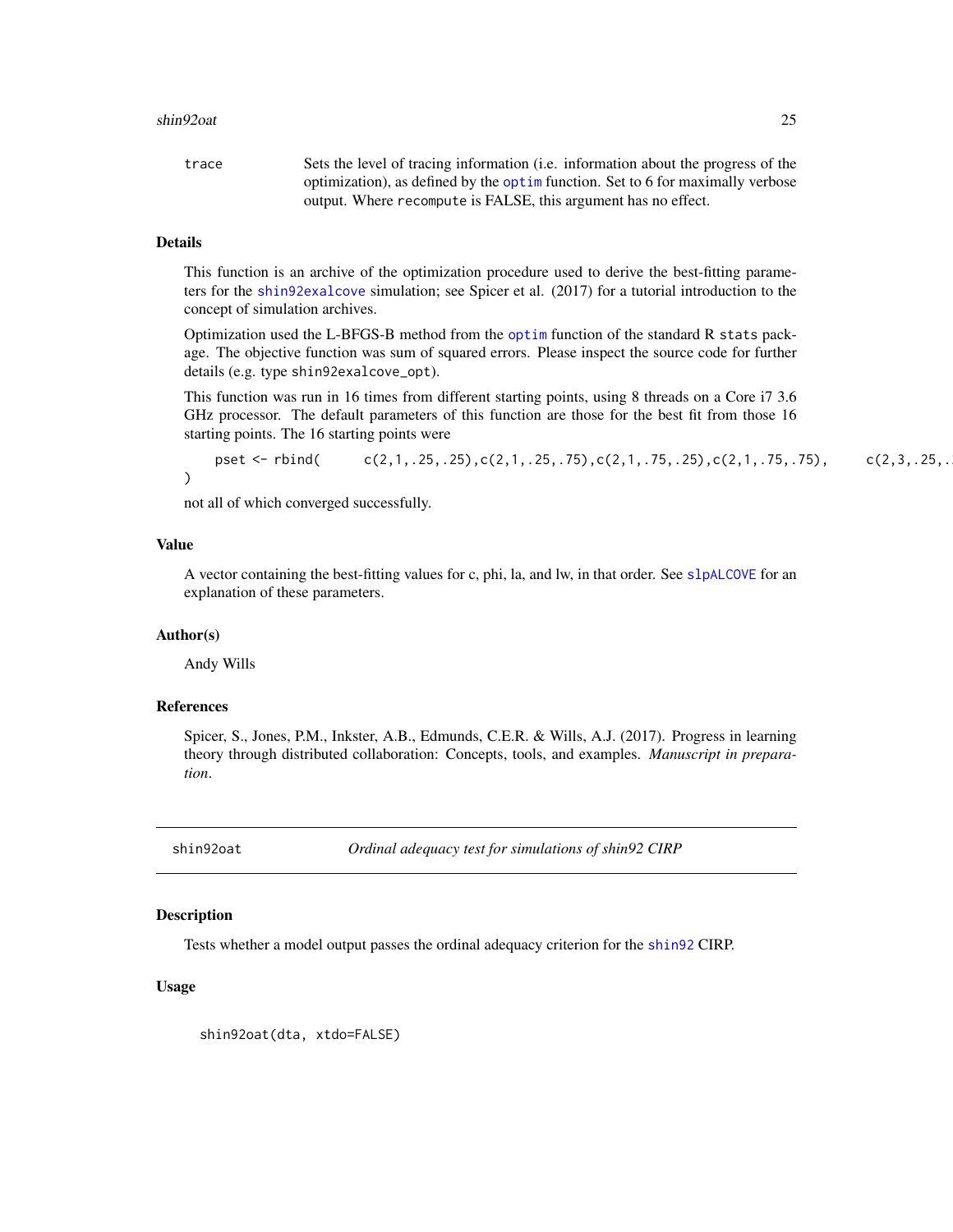#### <span id="page-25-0"></span>Arguments

| dta  | Matrix containing model output. The matrix must have the same format, row or-  |
|------|--------------------------------------------------------------------------------|
|      | der, and column names, as that returned by shings exalcove; with that proviso, |
|      | the output of any simulation implementation can be handled by this function.   |
| xtdo | eXTenDed Output: Either TRUE or FALSE                                          |

# Details

This function implements the Wills et al. (2016) ordinal adequacy test for the [shin92](#page-21-1) CIRP. Specifically, a model passes this test if response accuracy is higher for novel items from the size-10 condition than novel items from the size-3 condition.

Alternatively, by setting xtdo to TRUE, this function returns the summary model predictions reported by Wills et al. (2016).

#### Value

Where xtdo=FALSE, this function returns TRUE if the ordinal adequacy test is passed, and FALSE otherwise.

Where xtdo=TRUE, this function returns a summary matrix. The rows are the two category sizes, the columns are the three principal stimulus types (old, prototype, new), and the values are predicted accuracy scores.

#### Author(s)

Andy Wills and Garret O'Connell

# References

Shin, H.J. & Nosofsky, R.M. (1992). Similarity-scaling studies of dot-pattern classification and recognition. *Journal of Experimental Psychology: General, 121*, 278–304.

Wills, A.J., O'Connell, G., Edmunds, C.E.R. & Inkster, A.B. (2016). Progress in modeling through distributed collaboration: Concepts, tools, and category-learning examples. *The Psychology of Learning and Motivation*.

# See Also

[shin92](#page-21-1)

<span id="page-25-1"></span>shin92protoalcove *Simulation of CIRP shin92 with proto-ALCOVE model*

# Description

Runs a simulation of the [shin92](#page-21-1) CIRP using the [slpALCOVE](#page-30-1) model implementation as a prototype model and [shin92train](#page-28-1) as the input representation.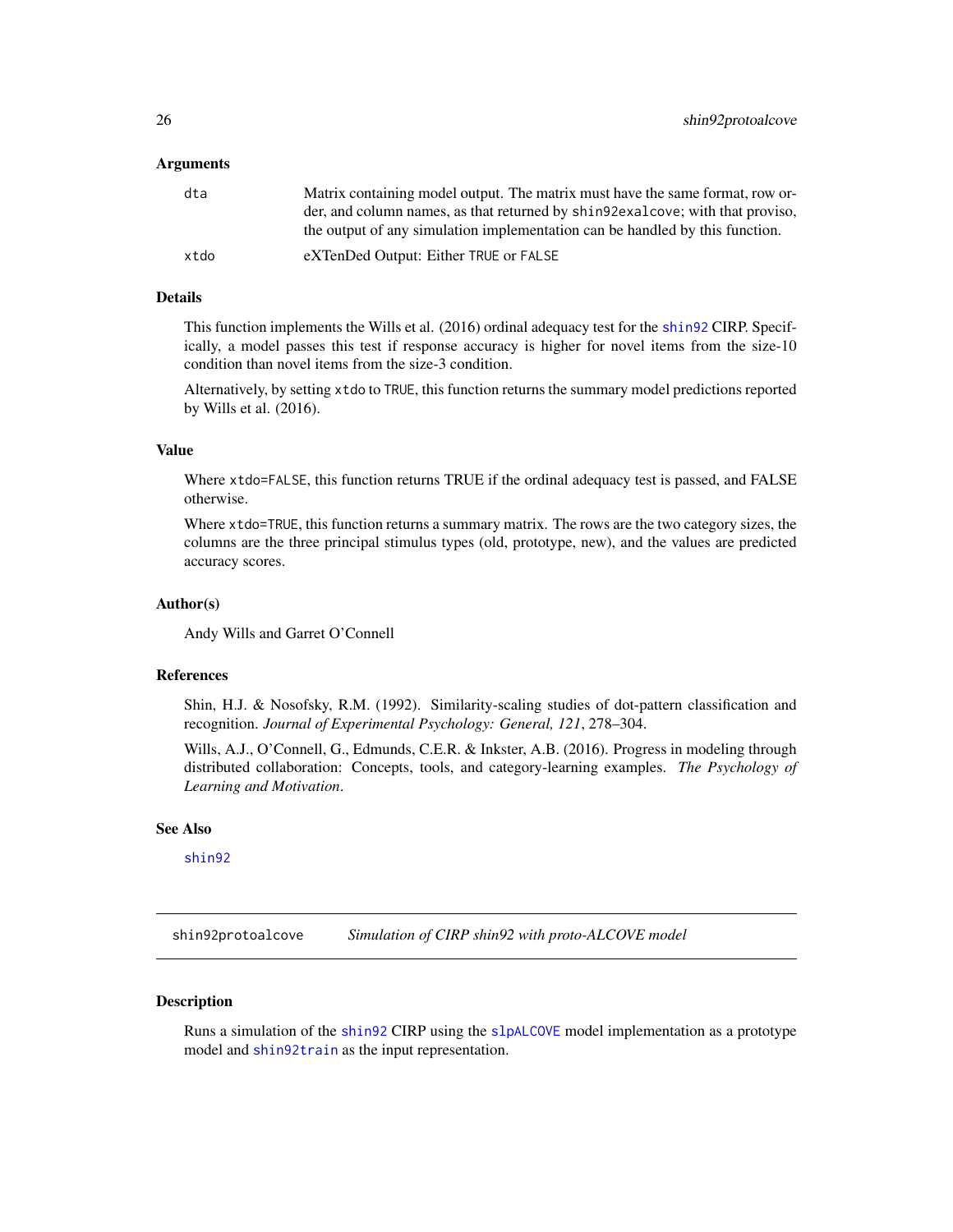#### <span id="page-26-0"></span>shin92protoalcove 27

#### Usage

shin92protoalcove(params = NULL)

#### Arguments

```
params A vector containing values for c, phi, la, and lw, in that orderr, e.g. params =
                 c(2.1, 0.6, 0.09, 0.9)slpALCOVE for an explanation of these parameters.
                 Where params = NULL, best-fitting parameters are derived from optimzation
                 archive shin92exalcove_opt
```
#### Details

An exemplar-based simulation using [slpALCOVE](#page-30-1) and [shin92train](#page-28-1). The co-ordinates for the radialbasis units for the two prototypes are derived from the arithmetic means of the test stimuli in [shin92train](#page-28-1). The output is the average of 100 simulated subjects.

The defaults for params are the best fit of the model to the [shin92](#page-21-1) CIRP. They were derived through minimization of SSE using non-linear optimization from 16 different initial states (using code not included in this archive).

The other parameters of slpALCOVE are set as follows:  $r = 2$ ,  $q = 1$ , initial alpha = 1 / (number of input dimensions), inital  $w = 0$ . These values are conventions of modeling with ALCOVE, and should not be considered as free parameters. They are set within the shin92exaclove function, and hence can't be changed without re-writing the function.

This simulation was reported in Wills et al. (2017).

#### Value

A matrix of predicted response probabilities, in the same order and format as the observed data contained in [shin92](#page-21-1).

# Author(s)

Andy Wills & Garret O'Connell

#### References

Shin, H.J. & Nosofsky, R.M. (1992). Similarity-scaling studies of dot-pattern classification and recognition. *Journal of Experimental Psychology: General, 121*, 278–304.

Wills, A.J., O'Connell, G., Edmunds, C.E.R. & Inkster, A.B. (2017). Progress in modeling through distributed collaboration: Concepts, tools, and category-learning examples. *The Psychology of Learning and Motivation, 66*, 79-115.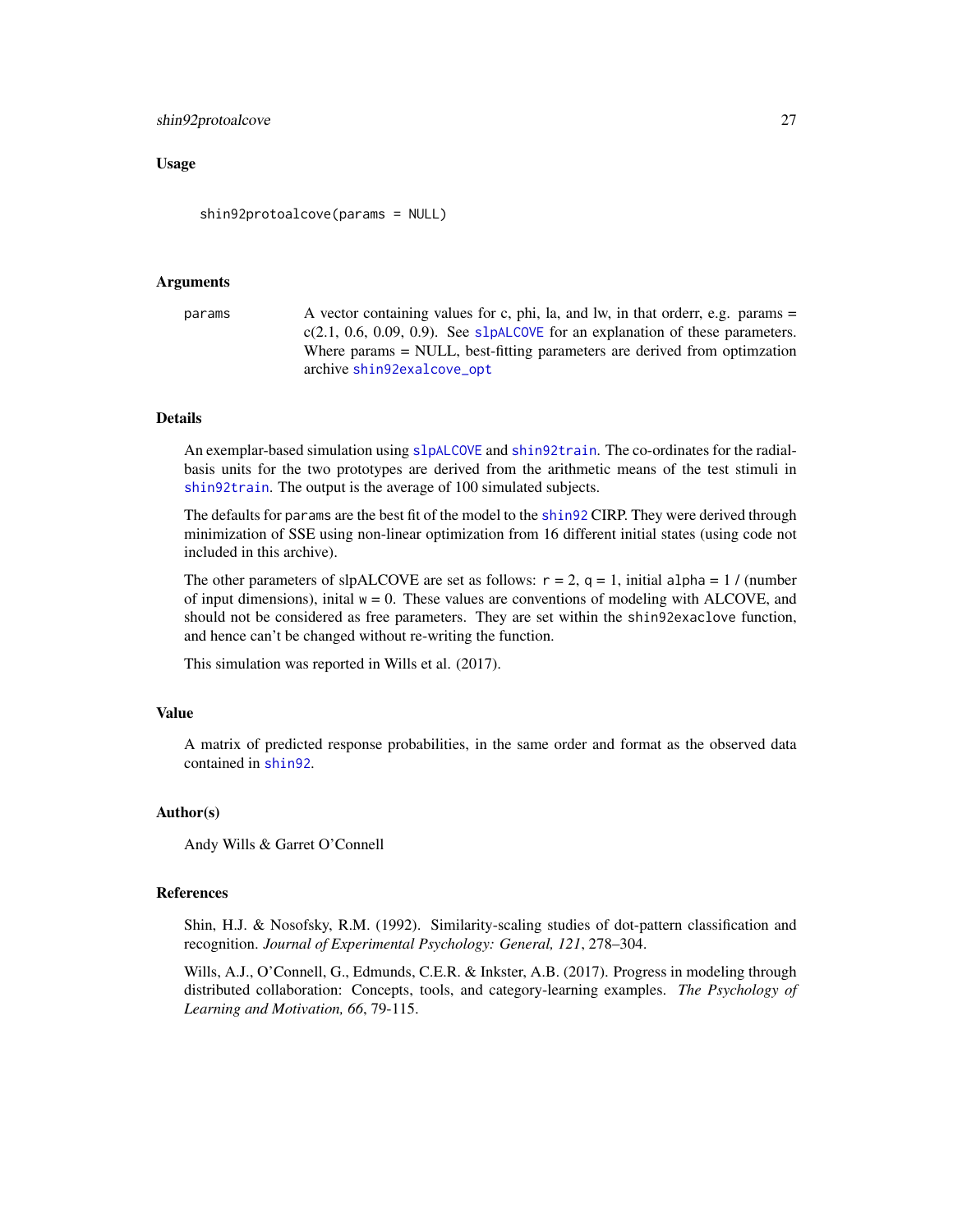<span id="page-27-0"></span>shin92protoalcove\_opt *Parameter optimization of proto-ALCOVE model with shin92 CIRP*

#### **Description**

Uses [shin92protoalcove](#page-25-1) to find best-fitting parameters for the proto-ALCOVE model for the [shin92](#page-21-1) CIRP.

# Usage

```
shin92protoalcove_opt(params = c(2,1,.25,.75), recompute = FALSE,
trace = 0
```
#### Arguments

| params    | A vector containing the initial values for c, phi, la, and lw, in that order. See<br>slpALCOVE for an explanation of these parameters. Where recompute is FALSE,<br>this argument has no effect.                                               |
|-----------|------------------------------------------------------------------------------------------------------------------------------------------------------------------------------------------------------------------------------------------------|
| recompute | When set to TRUE, the function re-runs the optimization (which takes about 10<br>minutes on a 2.4 GHz processor). When set to FALSE, the function returns a<br>stored copy of the results of the optimization (which is instantaneous).        |
| trace     | Sets the level of tracing information ( <i>i.e.</i> information about the progress of the<br>optimization), as defined by the optim function. Set to 6 for maximally verbose<br>output. Where recompute is FALSE, this argument has no effect. |

# Details

This function is an archive of the optimization procedure used to derive the best-fitting parameters for the [shin92protoalcove](#page-25-1) simulation; see Spicer et al. (2017) for a tutorial introduction to the concept of simulation archives.

Optimization used the L-BFGS-B method from the [optim](#page-0-0) function of the standard R stats package. The objective function was sum of squared errors. Please inspect the source code for further details (e.g. type shin92protoalcove\_opt).

This function was run in 16 times from different starting points, using 8 threads on a Core i7 3.6 GHz processor. The default parameters of this function are those for the best fit from those 16 starting points. The 16 starting points were

pset <- rbind( $c(2,1, .25, .25), c(2,1, .25, .75), c(2,1, .75, .25), c(2,1, .75, .75), c(2,3, .25, .$ )

not all of which converged successfully.

#### Value

A vector containing the best-fitting values for c, phi, la, and lw, in that order. See [slpALCOVE](#page-30-1) for an explanation of these parameters.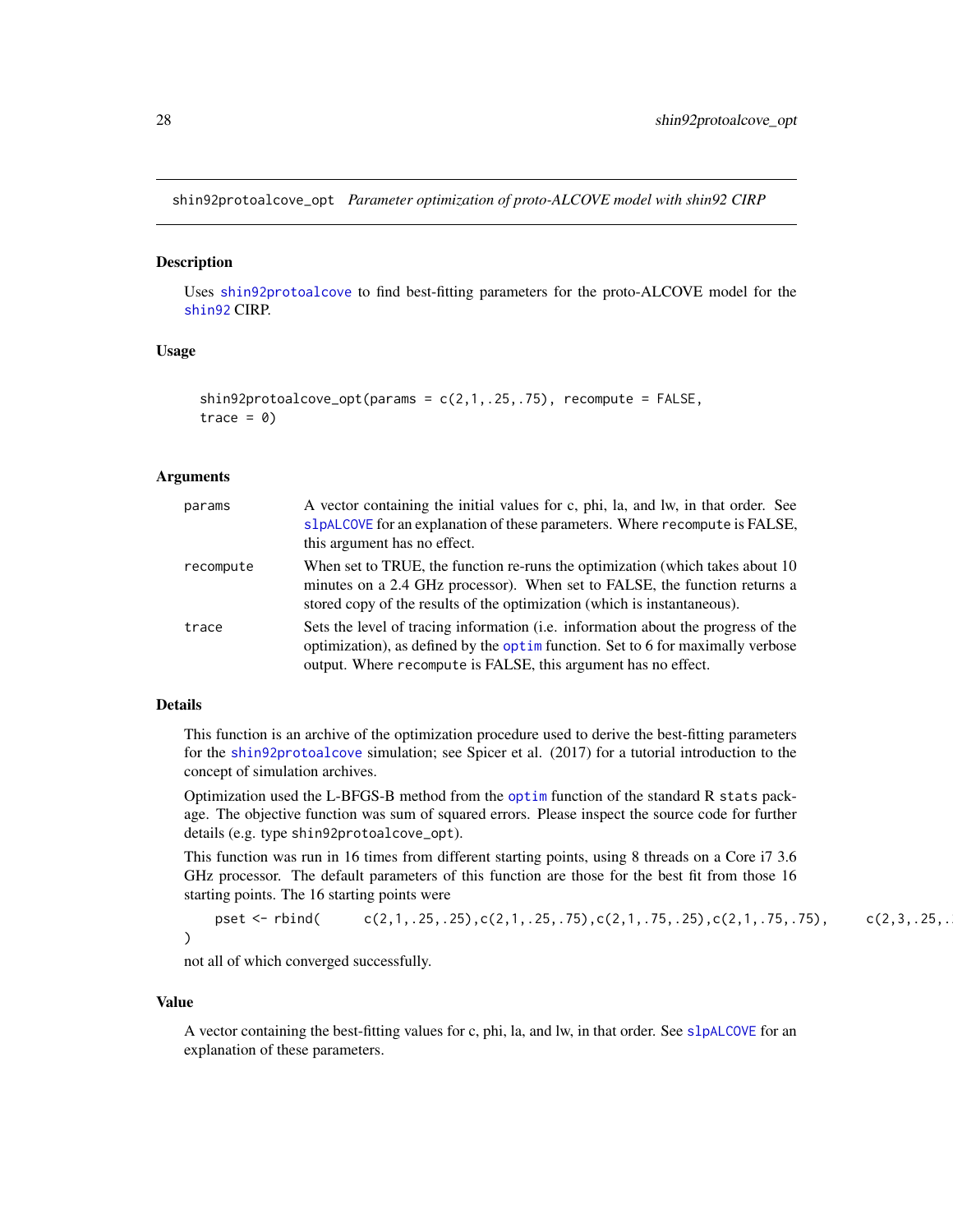#### <span id="page-28-0"></span>shin92train 29

# Author(s)

Andy Wills

# References

Spicer, S., Jones, P.M., Inkster, A.B., Edmunds, C.E.R. & Wills, A.J. (2017). Progress in learning theory through distributed collaboration: Concepts, tools, and examples. *Manuscript in preparation*.

<span id="page-28-1"></span>

| shin92train |            |  |  | Input representation of shin92 for models input-compatible with |  |
|-------------|------------|--|--|-----------------------------------------------------------------|--|
|             | slpALCOVE. |  |  |                                                                 |  |

# Description

Creates randomized training and transfer blocks for CIRP shin92 , in a format suitable for the slpALCOVE model, and any other model that uses the same input representation format. The stimulus co-ordinates come from a MDS solution reported by Shin & Nosofsky (1992).

# Usage

```
shin92train(condition = 'equal3', learn.blocks = 8, trans.blocks = 3,
       absval = -1, format = 'mds', subjs = 1, seed = 8416, missing =
        'geo')
```
# Arguments

| condition    | Experimental condition 'equal3', 'equal10', 'unequal3', or 'unequal10', as de-<br>fined by Shin $\&$ Nosofsky (1992).                                      |
|--------------|------------------------------------------------------------------------------------------------------------------------------------------------------------|
| learn.blocks | Number of training blocks to generate. Omit this argument to get the same<br>number of training blocks as the published study (8).                         |
| trans.blocks | Number of transfer blocks to generate. Omit this argument to get the same<br>number of transfer blocks as the published study (3).                         |
| absval       | Teaching value to be used where category is absent.                                                                                                        |
| format       | Specifies format used for input representation. Only one format is currently<br>suported, so this option is provided solely to support future development. |
| subjs        | Number of simulated subjects to be run.                                                                                                                    |
| seed         | Sets the random seed                                                                                                                                       |
| missing      | If set to 'geo', output missing dimension flags (see below)                                                                                                |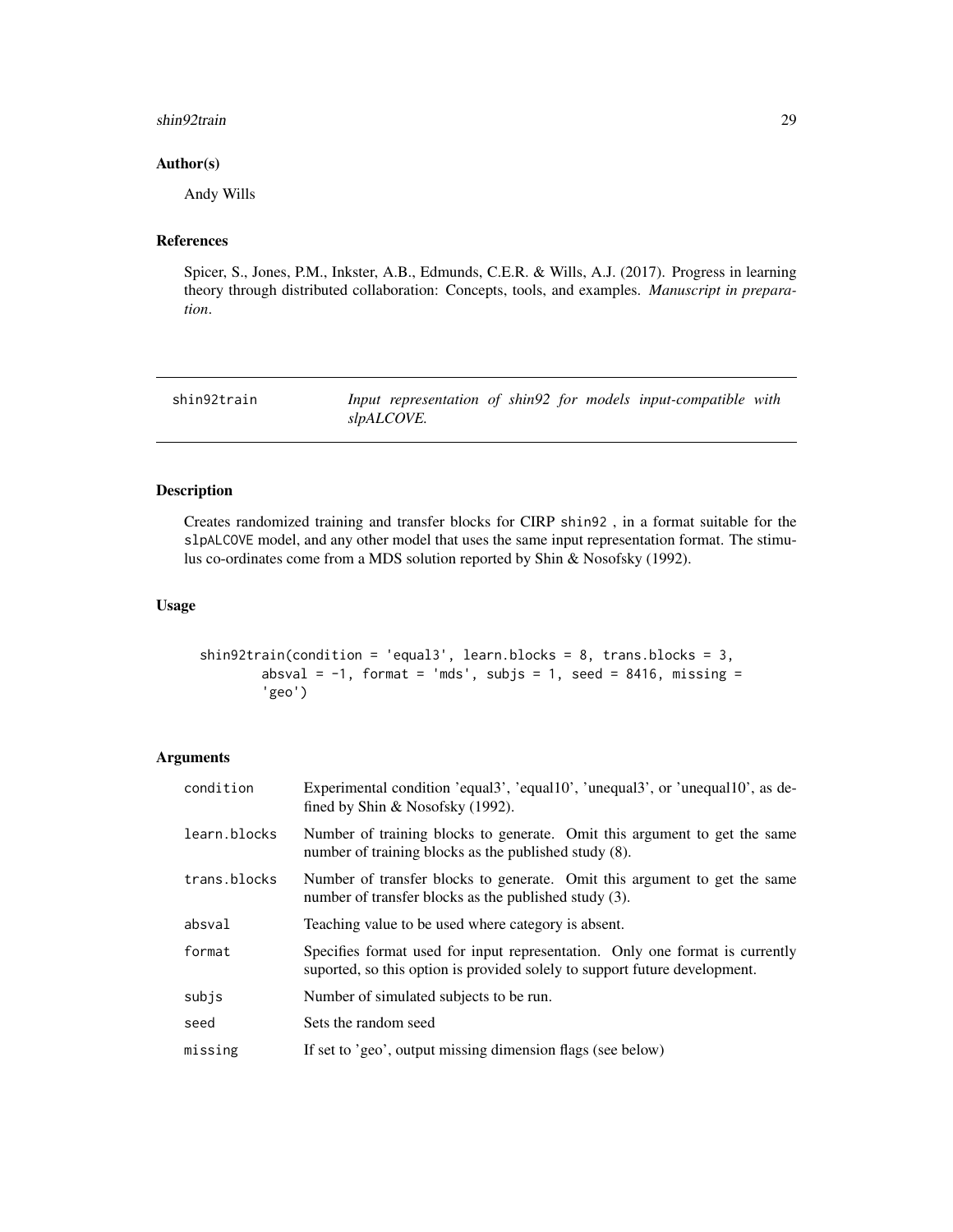# <span id="page-29-0"></span>Details

A matrix is produced, with one row for each trial, and with the following columns:

ctrl - Set to 1 (reset model) for trial 1, set to zero (normal trial) for all other training trials, and set to 2 (freeze learning) for all transfer trials.

cond - 1 = equal3, 2 = equal10, 3 = unequal3, 4 = unequal10

phase -  $1 = \text{training}, 2 = \text{transfer}$ 

blk - block of trials

stim - stimulus number; these correspond to the rows in Tables A3 and A4 of Shin & Nosofsky (1992)

x1 ... x6 - input representation. These are the co-ordinates of an MDS solution for these stimuli (see Shin & Nosofsky, 1992, Tables A3 and A4). Note: Size 3 conditions have a four-dimensional MDS solution, so the output is  $x1$  ...  $x4$ 

t1, t2 - teaching signal  $(1 = \text{category present}, \text{absval} = \text{category absent})$ 

m1 ... m6 - Missing dimension flags (always set to zero in this experiment, indicating all input dimensions are present on all trials). Note: ranges from m1 to m4 for Size 3 conditions. Only produced if missing = 'geo'.

Although the trial ordering is random, a random seed is used, so multiple calls of this function with the same parameters should produce the same output. This is usually desirable for reproducibility and stability of non-linear optimization. To get a different order, use the seed argument to set a different seed.

This function was originally developed to support simulations reported in Wills et al. (2017).

# Value

R by C matrix, where each row is one trial, and the columns contain model input.

# Author(s)

Andy Wills

#### References

Shin, H.J. & Nosofsky, R.M. (1992). Similarity-scaling studies of dot-pattern classification and recognition. *Journal of Experimental Psychology: General, 121*, 278-304.

Wills, A.J., O'Connell, G., Edmunds, C.E.R. & Inkster, A.B. (2017). Progress in modeling through distributed collaboration: Concepts, tools, and category-learning examples. *The Psychology of Learning and Motivation, 66*.

#### See Also

[shin92](#page-21-1), [shin92oat](#page-24-1), [slpALCOVE](#page-30-1)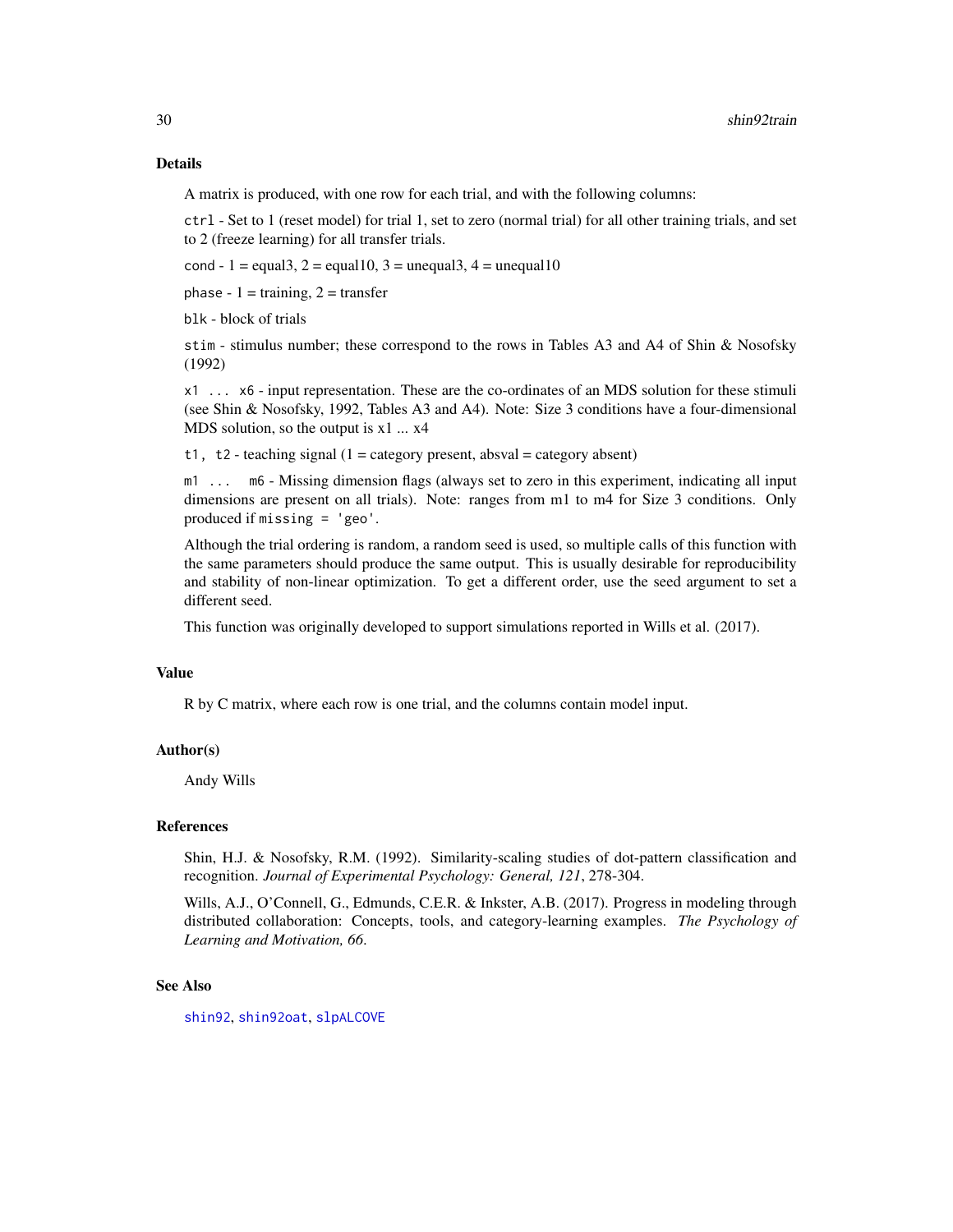<span id="page-30-1"></span><span id="page-30-0"></span>

#### Description

Kruschke's (1992) category learning model.

#### Usage

```
slpALCOVE(st, tr, dec = 'ER', humble = TRUE, attcon = FALSE, absval = -1,xtdo = FALSE
```
#### Arguments

| st     | List of model parameters                                                                |
|--------|-----------------------------------------------------------------------------------------|
| tr     | R-by-C matrix of training items                                                         |
| dec    | String defining decision rule to be used                                                |
| humble | Boolean specifying whether a humble or strict teacher is to be used                     |
| attcon | Boolean specifying whether attention is constrained                                     |
| absval | Real number specifying teaching value for category absence                              |
| xtdo   | Boolean specifying whether to write extended information to the console (see<br>below). |

#### Details

The coverage in this help file is relatively brief; Catlearn Research Group (2016) provides an introduction to the mathematics of the ALCOVE model, whilst a more extensive tutorial on using slpALCOVE can be found in Wills et al. (2016).

The functions works as a stateful list processor. Specifically, it takes a matrix as an argument, where each row is one trial for the network, and the columns specify the input representation, teaching signals, and other control signals. It returns a matrix where each row is a trial, and the columns are the response probabilities at the output units. It also returns the final state of the network (attention and connection weights), hence its description as a 'stateful' list processor.

Argument st must be a list containing the following items:

colskip - skip the first N columns of the tr array, where  $N = \text{colskip}$ . colskip should be set to the number of optional columns you have added to matrix tr, PLUS ONE. So, if you have added no optional columns, colskip  $= 1$ . This is because the first (non-optional) column contains the control values, below.

c - specificity constant (Kruschke, 1992, Eq. 1). Positive real number. Scales psychological space.

r - distance metric (Kruschke, 1992, Eq. 1). Set to 1 (city-block) or 2 (Euclidean).

q - similarity gradient (Kruschke, 1992, Eq. 1). Set to 1 (exponential) or 2 (Gaussian).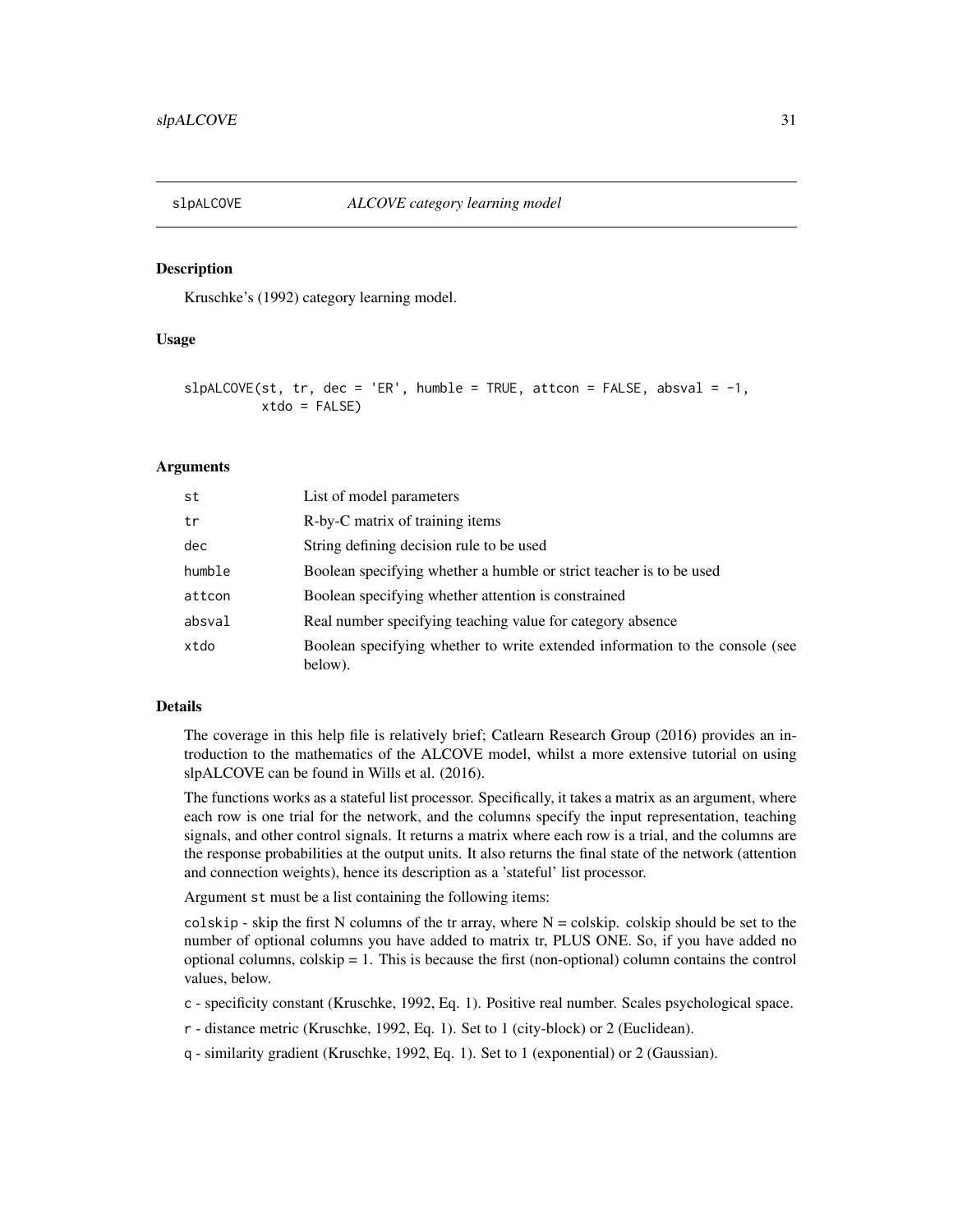phi - decision constant. For decision rule ER, it is referred to as mapping constant phi, see Kruschke (1992, Eq. 3). For decision rule BN, it is referred to as the background noise constant b, see Nosofsky et al. (1994, Eq. 3).

lw - associative learning rate (Kruschke, 1992, Eq. 5) . Real number between 0 and 1.

la - attentional learning rate (Kruschke, 1992, Eq. 6). Real number between 0 and 1.

h - R by C matrix of hidden node locations in psychological space, where  $R =$  number of input dimensions and  $C =$  number of hidden nodes.

alpha - vector of length N giving initial attention weights for each input dimension, where  $N =$ number of input dimensions. If you are not sure what to use here, set all values to 1.

 $w - R$  by C matrix of initial associative strengths, where  $R =$  number of output units and  $C =$  number of hidden units. If you are not sure what to use here, set all values to zero.

Argument tr must be a matrix, where each row is one trial presented to the network. Trials are always presented in the order specified. The columns must be as described below, in the order described below:

 $ctrl - vector$  of control codes. Available codes are:  $0 = normal trial$ ,  $1 = reset$  network (i.e. set attention weights and associative strengths back to their initial values as specified in h and w (see below)), 2 = Freeze learning. Control codes are actioned before the trial is processed.

opt1, opt2, ... - optional columns, which may have any names you wish, and you may have as many as you like, but they must be placed after the ctrl column, and before the remaining columns (see below). These optional columns are ignored by this function, but you may wish to use them for readability. For example, you might include columns for block number, trial number, and stimulus ID number. The argument colskip (see above) must be set to the number of optional columns plus 1.

 $x1, x2, \ldots$  - input to the model, there must be one column for each input unit. Each row is one trial.

t1, t2, ... - teaching signal to model, there must be one column for each output unit. Each row is one trial. If the stimulus is a member of category  $X$ , then the teaching signal for output unit  $X$ must be set to  $+1$ , and the teaching signal for all other output units must be set to absval.

m1, m2, ... - missing dimension flags, there must be one column for each input unit. Each row is one trial. Where  $m = 1$ , that input unit does not contribute to the activation of the hidden units on that trial. This permits modelling of stimuli where some dimensions are missing on some trials (e.g. where modelling base-rate negelct, Kruschke, 1992, p. 29–32). Where m = 0, that input unit contributes as normal. If you are not sure what to use here, set to zero.

Argument dec, if specified, must take one of the following values:

ER specifies an exponential ratio rule (Kruschke, 1992, Eq. 3).

BN specifies a background noise ratio rule (Nosofsky et al., 1994, Eq. 3). Any output activation lower than zero is set to zero before entering into this rule.

Argument humble specifies whether a humble or strict teacher is to be used. The function of a humble teacher is specified in Kruschke (1992, Eq. 4b). In this implementation, the value -1 in Equation 4b is replaced by absval.

Argument attcon specifies whether attention should be constrained or not. *If you are not sure what to use here, set to FALSE*. Some implementations of ALCOVE (e.g. Nosofsky et al., 1994) constrain the sum of the attentional weights to always be 1 (personal communication, R. Nosofsky,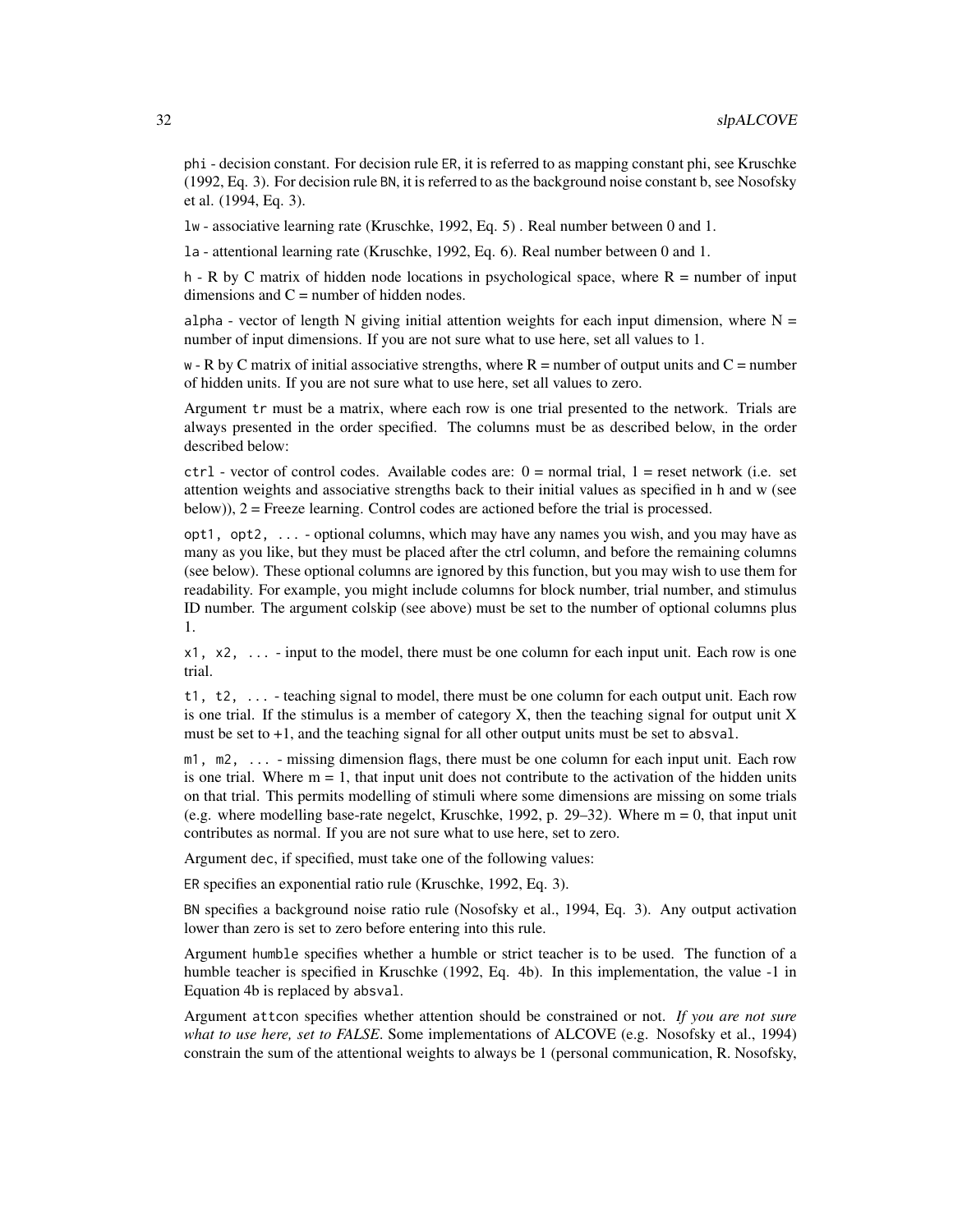#### <span id="page-32-0"></span> $slpBM$  33

June 2015). The implementation of attentional constraint in *alcovelp* is the same as that used by Nosofsky et al. (1994), and present as an option in the source code available from Kruschke's website (Kruschke, 1991).

Argument xtdo (eXTenDed Output), if set to TRUE, will output to the console the following information on every trial: (1) trial number, (2) attention weights at the end of that trial, (3) connection weights at the end of that trial, one row for each output unit. This output can be quite lengthy, so diverting the output to a file with the sink command prior to running alcovelp with extended output is advised.

#### Value

Returns a list containing three components: (1) matrix of response probabilities for each output unit on each trial, (2) attentional weights after final trial, (3) connection weights after final trial.

#### Author(s)

Andy Wills

# References

Catlearn Research Group (2016). Description of ALCOVE. [http://catlearn.r-forge.r-projec](http://catlearn.r-forge.r-project.org/desc-alcove.pdf)t. [org/desc-alcove.pdf](http://catlearn.r-forge.r-project.org/desc-alcove.pdf)

Kruschke, J. (1991). *ALCOVE.c*. Retrieved 2015-07-20, [http://www.indiana.edu/~kruschke/](http://www.indiana.edu/~kruschke/articles/ALCOVE.c) [articles/ALCOVE.c](http://www.indiana.edu/~kruschke/articles/ALCOVE.c)

Kruschke, J. (1992). ALCOVE: an exemplar-based connectionist model of category learning. *Psychological Review, 99*, 22-44

Nosofsky, R.M., Gluck, M.A., Plameri, T.J., McKinley, S.C. and Glauthier, P. (1994). Comparing models of rule-based classification learning: A replication and extension of Shepaard, Hovland, and Jenkins (1961). *Memory and Cognition, 22*, 352-369.

Wills, A.J., O'Connell, G., Edmunds, C.E.R., & Inkster, A.B.(2017). Progress in modeling through distributed collaboration: Concepts, tools, and category-learning examples. *Psychology of Learning and Motivation, 66*, 79-115.

slpBM *Bush & Mosteller (1951) simple associative learning model*

### Description

A model often attributed to Bush & Mosteller (1951), more precisely this is the separable error term learning equation discussed by authors such as Mackintosh (1975) and Le Pelley (2004); see Note 1.

#### Usage

slpBM(st, tr, xtdo = FALSE)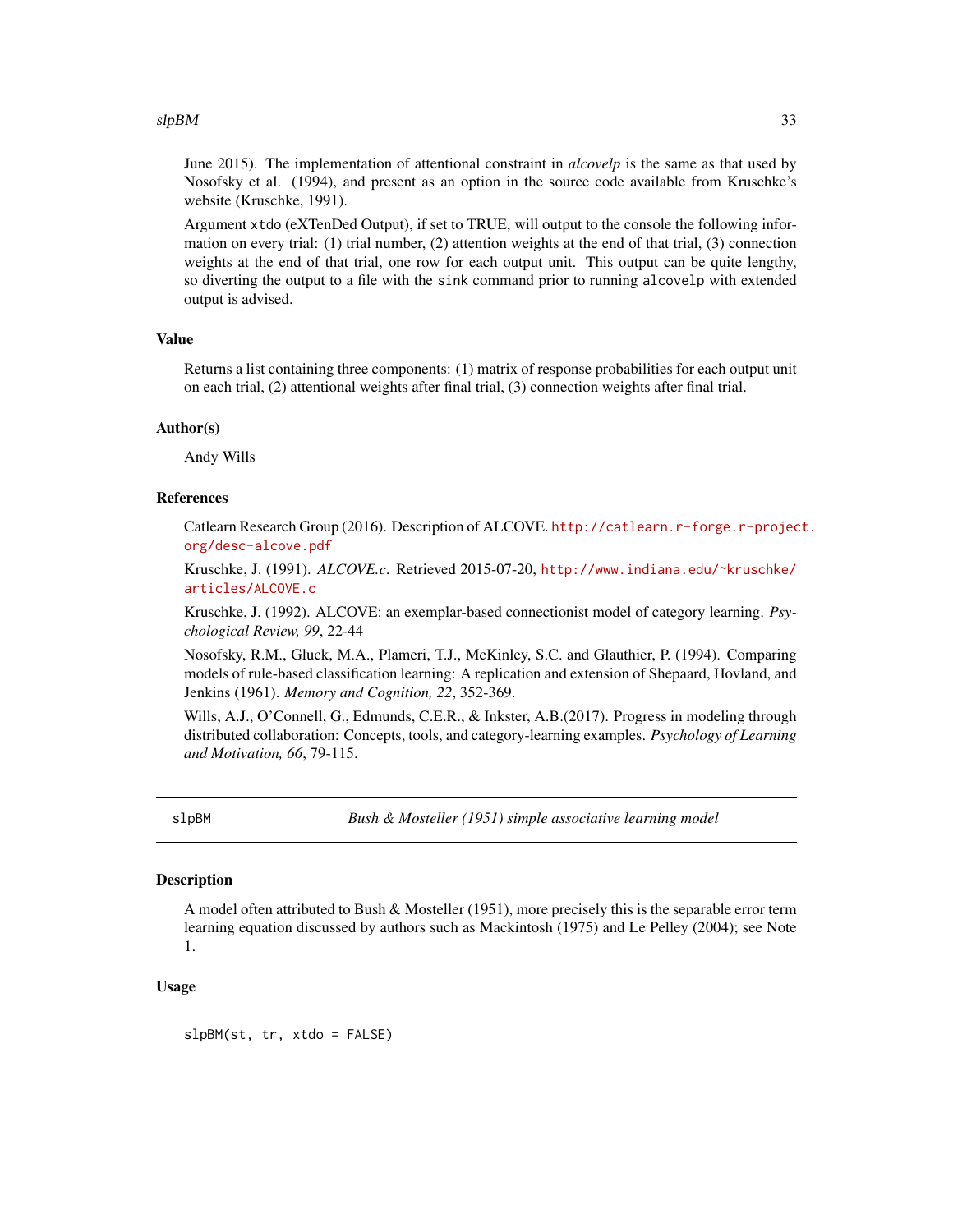$34$  slpBM

#### Arguments

| st   | List of model parameters                                                                |
|------|-----------------------------------------------------------------------------------------|
| tr   | R matrix of training items                                                              |
| xtdo | Boolean specifying whether to include extended information in the output (see<br>below) |

#### Details

The function operates as a stateful list processor (slp; see Wills et al., 2017). Specifically, it takes a matrix (tr) as an argument, where each row represents a single training trial, while each column represents the different types of information required by the model, such as the elemental representation of the training stimuli, and the presence or absence of an outcome. It returns the output activation on each trial (a.k.a sum of associative strengths of cues present on that trial), as a vector. The slpBM function also returns the final state of the model - a vector of associative strengths between each stimulus and the outcome representation.

Argument st must be a list containing the following items:

lr - the learning rate (fixed for a given simulation), as denoted by, for example, theta in Equation 1 of Mackintosh (1975). If you want different elements to differ in salience (different alpha values) use the input activations  $(x1, x2, \ldots,$  see below) to represent element-specific salience.

w - a vector of initial associative strengths. If you are not sure what to use here, set all values to zero.

colskip - the number of optional columns to be skipped in the tr matrix. colskip should be set to the number of optional columns you have added to the tr matrix, PLUS ONE. So, if you have added no optional columns, colskip=1. This is because the first (non-optional) column contains the control values (details below).

Argument tr must be a matrix, where each row is one trial presented to the model. Trials are always presented in the order specified. The columns must be as described below, in the order described below:

 $ctrl - a$  vector of control codes. Available codes are:  $0 = normal trial$ ;  $1 = reset model$  (i.e. set associative strengths (weights) back to their initial values as specified in w (see above)); 2 = Freeze learning. Control codes are actioned before the trial is processed.

opt1, opt2, ... - any number of preferred optional columns, the names of which can be chosen by the user. It is important that these columns are placed after the control column, and before the remaining columns (see below). These optional columns are ignored by the function, but you may wish to use them for readability. For example, you might choose to include columns such as block number, trial number and condition. The argument colskip (see above) must be set to the number of optional columns plus one.

x1, x2, ... - activation of any number of input elements. There must be one column for each input element. Each row is one trial. In simple applications, one element is used for each stimulus (e.g. a simulation of blocking (Kamin, 1969), A+, AX+, would have two inputs, one for A and one for X). In simple applications, all present elements have an activation of 1 and all absence elements have an activation of 0. However, slpBM supports any real number for activations, e.g. one might use values between 0 and 1 to represent differing cue saliences.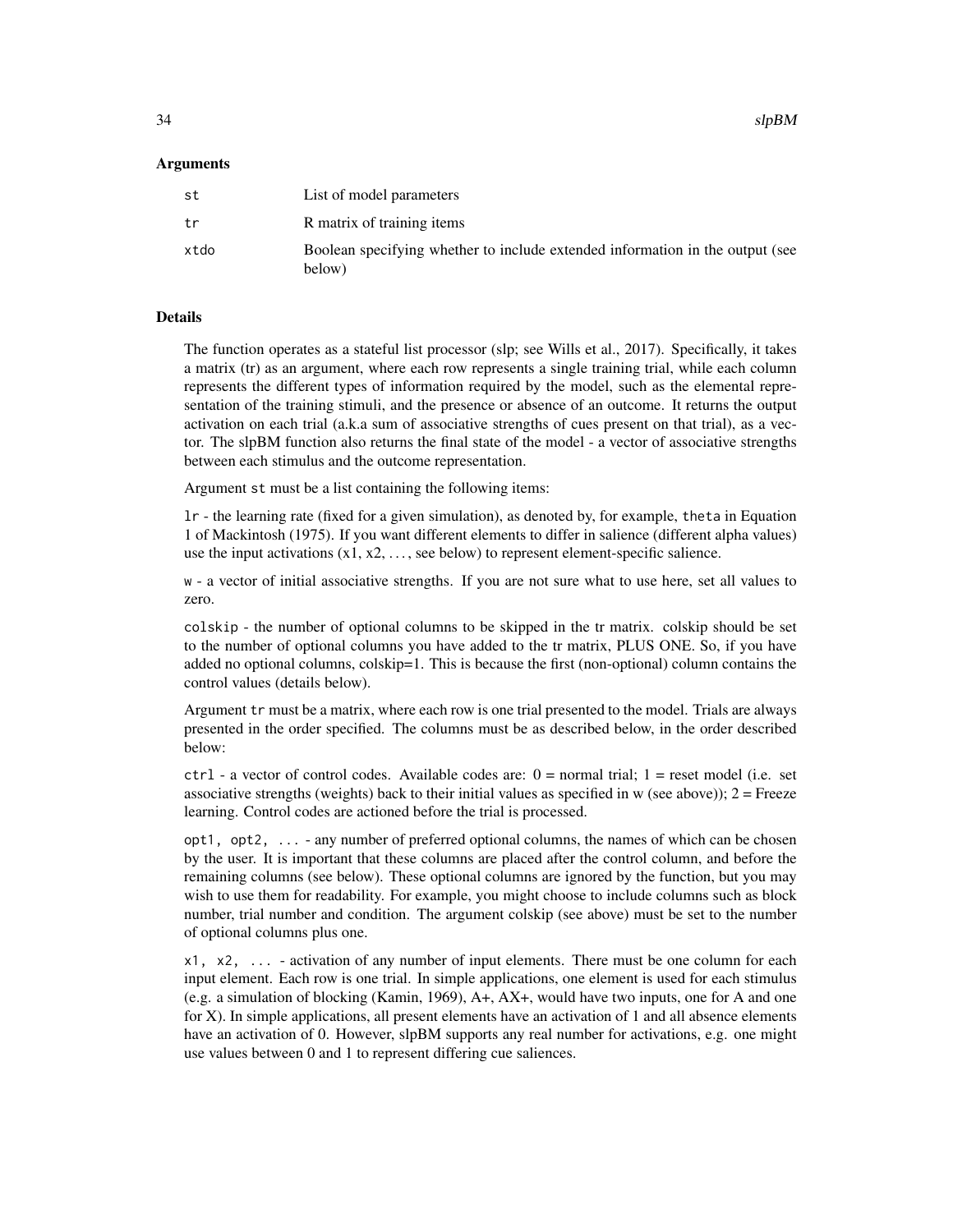#### $slpBM$  35

t - Teaching signal (a.k.a. lambda). Traditionally, 1 is used to represent the presence of the outcome, and 0 is used to represent the absence of the outcome, altough slpBM supports any real values for lambda..

Argument xtdo (eXTenDed Output) - if set to TRUE, function will return the associative strengths for the end of each trial (see Value).

#### Value

Returns a list containing two components (if  $xtdo = FALSE$ ) or three components (if  $xtdo = TRUE$ , xout is also returned):

| st   | Vector of final associative strengths                    |
|------|----------------------------------------------------------|
| suma | Vector of output activations for each trial              |
| xout | Matrix of associative strengths at the end of each trial |

### **Note**

1. Bush & Mosteller's (1951) Equations 2 outputs response probability, not associative strength. Also, it has two learning rate paramters, a and b. At least to a first approximation, b serves a similar function to beta-outcome-absent in Rescorla & Wagner (1972), and  $a-b$  is similar to beta-outcome-present in that same model.

#### Author(s)

Lenard Dome, Stuart Spicer, Andy Wills

#### References

Bush, R. R., & Mosteller, F. (1951). A mathematical model for simple learning. *Psychological Review, 58(5)*, 313-323.

Kamin, L.J. (1969). Predictability, surprise, attention and conditioning. In Campbell, B.A. & Church, R.M. (eds.), *Punishment and Aversive Behaviour*. New York: Appleton-Century-Crofts, 1969, pp.279-296.

Le Pelley, M.E. (2004). The role of associative history in models of associative learning: A selective review and a hybrid model, *Quarterly Journal of Experimental Psychology, 57B*, 193-243.

Mackintosh, N.J. (1975). A theory of attention: Variations in the associability of stimuli with reinforcement, *Psychological Review, 82*, 276-298.

Rescorla, R. A., & Wagner, A. R. (1972). A theory of Pavlovian conditioning: Variations in the effectiveness of reinforcement and nonreinforcement. In A. H. Black & W. F. Prokasy (Eds.), *Classical conditioning II: Current research and theory* (pp. 64-99). New York: Appleton-Century-Crofts.

Spicer, S., Jones, P.M., Inkster, A.B., Edmunds, C.E.R. & Wills, A.J. (n.d.). Progress in learning theory through distributed collaboration: Concepts, tools, and examples. *Manuscript in preparation*.

Wills, A.J., O'Connell, G., Edmunds, C.E.R., & Inkster, A.B.(2017). Progress in modeling through distributed collaboration: Concepts, tools, and category-learning examples. *Psychology of Learning and Motivation, 66*, 79-115.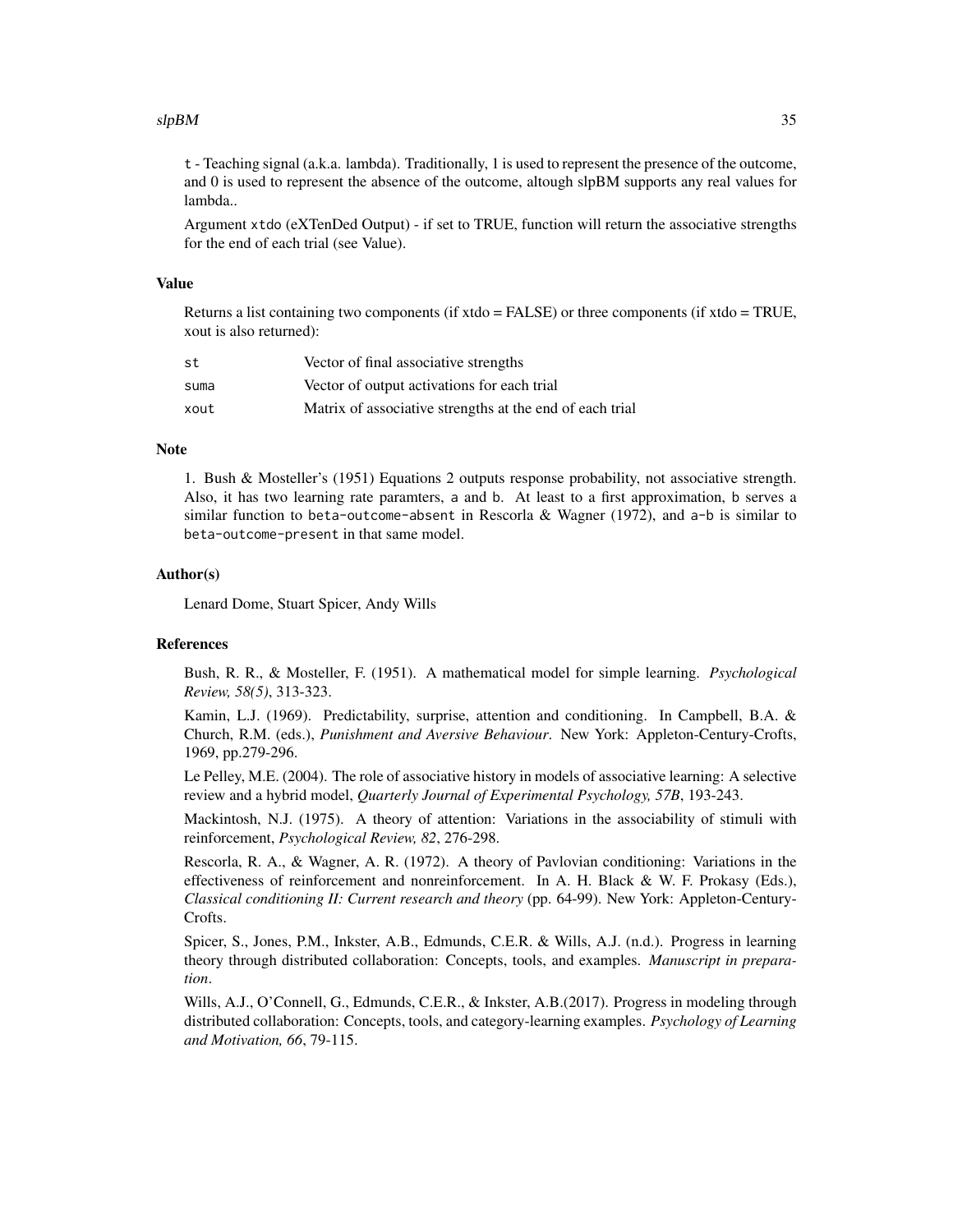<span id="page-35-0"></span>

#### Description

COmpetition between Verbal and Implicit Systems model of category learning (Ashby et al. 1998), as described in Ashby et al. (2011). The current implementation supports two-category experiments, and uses only single-dimension, not-below-chance, rules in the Explicit system.

#### Usage

slpCOVIS(st, tr, crx = TRUE, respt = FALSE, rgive = TRUE, xtdo = FALSE)

#### Arguments

| st    | List of model parameters                                                                                                                                                                                                                                 |
|-------|----------------------------------------------------------------------------------------------------------------------------------------------------------------------------------------------------------------------------------------------------------|
| tr    | R-by-C matrix of training items                                                                                                                                                                                                                          |
| crx   | Boolean. Explicit System. If set to TRUE, the current rule is included in the<br>random selection of a rule to receive a weight increase from the Possion distri-<br>bution. If set to FALSE, the current rule is not included in this random selection. |
| respt | Set to FALSE for the behaviour described in Note 5; behaviour when TRUE is<br>undocumented                                                                                                                                                               |
| rgive | Set to TRUE; FALSE is undocumented                                                                                                                                                                                                                       |
| xtdo  | Set to FALSE; TRUE is undocumented                                                                                                                                                                                                                       |

#### Details

The coverage in this help file is relatively brief; for a more extensive tutorial, see Inkster et al. (n.d.).

The function works as a stateful list processor (slp; see Wills et al., 2017). Specifically, it takes a matrix (tr) as an argument, where each row is one trial for the network, and the columns specify the input representation. It returns a List containing the predictions made by the model and the final state of the model, hence its description as a 'stateful' list processor.

Argument st must be a list containing the following information. Parameter names given in brackets in the descriptions below follow the naming conventions of Ashby et al. (2011), and Edmunds  $\&$ Wills (2016). Equation numbers are from Ashby et al. (2011); where there is no equation, the page number is given instead.

Explicit system variables:

envar - (sigma $^2$ \_E) - p. 68 - Variance of the noise distribution used to determine which response the explicit system makes on the current trial. See Note 4, below.

decbound  $-$  (C)  $-$  Eq. 1  $-$  location of the decision bound on a single dimension. In the current implementation of slpCOVIS, this location is the same for all dimensions.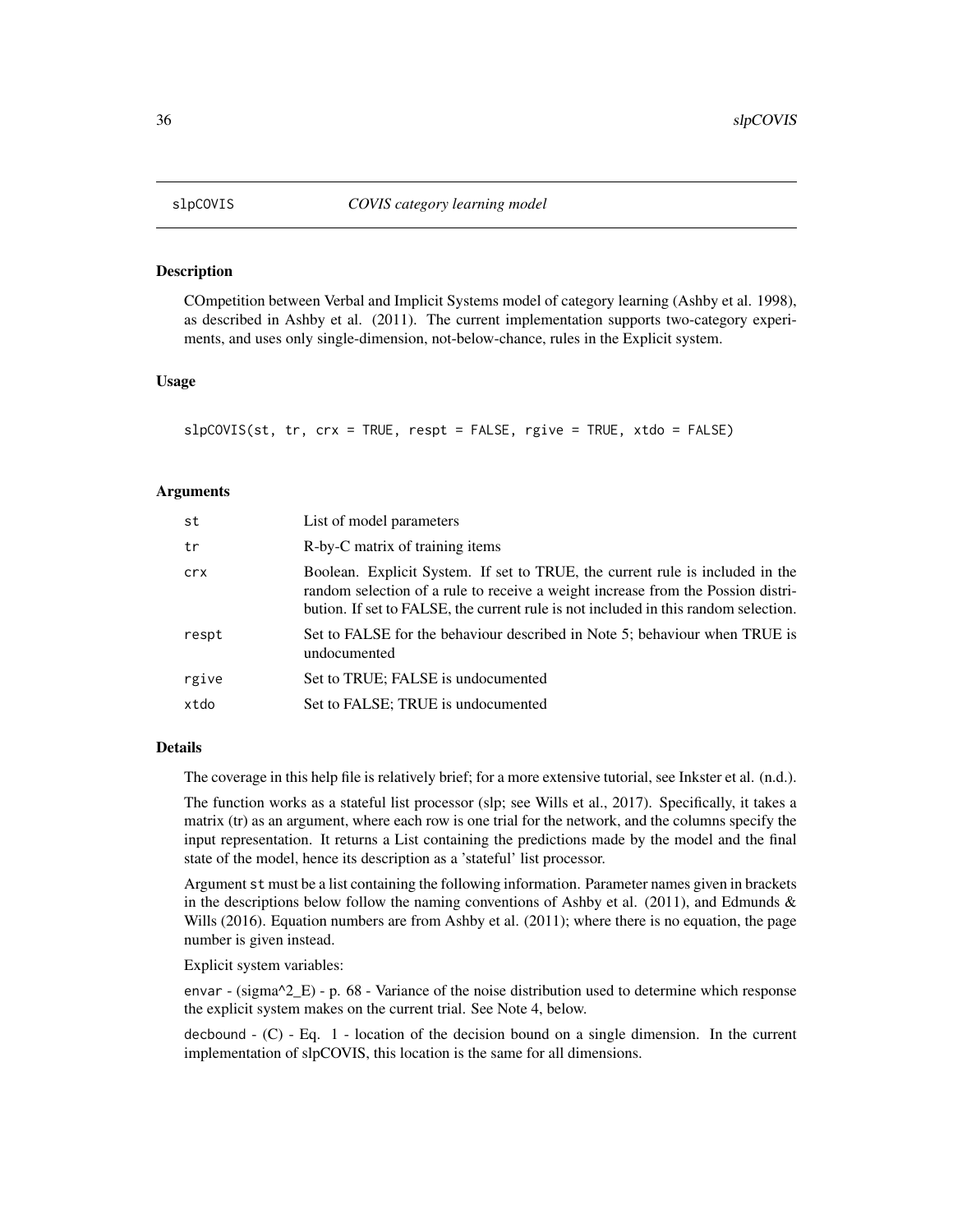#### slpCOVIS 37

corcon - (delta\_c) - Eq. 2 - constant by which to increase current rule saliency in the case of a correct response.

errcon - (delta\_e) - Eq. 3 - constant by which to decrease current rule saliency in the case of an incorrect response.

perscon - (gamma) - Eq. 4 - perseveration constant, i.e. value to add to the salience of the current rule to obtain its rule weight.

lambda - (lambda) - Eq. 5 - Mean of the Poission distribution. A value randomly sampled from the Poisson distribution is added to a randomly-selected rule when calculating the weights for new rule selection.

decsto - (a) - Eq. 7 - decision stochasticity when using rule weights to select the rule for the next trial. For Ashby et al.  $(2011)'$ s implementation, a = 1. For other uses, see Edmunds & Wills  $(2016)$ .

Procedural system variables:

sconst - (alpha) - Eq. 8 - scaling constant for cortical unit activation. See Note 3, below.

invar - (sigma^2\_p) - Eq. 9 - Variance of the normally-distributed noise used to calculate striatal unit activation.

dbase - (D\_base) - Eq. 10 - baseline dopamine level.

alphaw - (alpha\_w) - Eq. 10 - Learning rate parameter in force when striatal activation is above the NMDA threshold, and dopamine is above baseline.

betaw - (beta\_w) - Eq. 10 - Learning rate parameter in force when striatal activation is above the NMDA threshold, and dopamine is below baseline.

gammaw - (gamma\_w) - Eq. 10 - Learning rate parameter in force when striatal activation is between the AMPA and NMDA thresholds.

nmda - (theta\_NMDA) - Eq. 10 - Activation threshold for post-synaptic NMDA.

ampa - (theta\_AMPA) - Eq. 10 - Activation threshold for post-synaptic AMPA. See Note 1, below.

wmax - (w\_max) - Eq. 10 - Intended upper weight limit for a cortico-striatal link. See Note 2, below.

prep  $-$  ( $P_{n-1}$ ) - Eq. 12 - predicted reward value immediately prior to first trial. If unsure, set to zero.

prer  $-$  ( R (n-1) ) - Eq. 12 - obtained reward value immediately prior to first trial. If unsure, set to zero.

Competition / decision system variables:

emaxval - p.77 - The maximum possible value of the the Explicit system's discriminant variable. For example, if the stimulus value varies from zero to one, and C (see above) is 0.5, then the maximum value is  $1-0.5 = 0.5$ 

etrust - (theta $E$ ) - Eq. 15 - trust in the explicit system immediately prior to first trial. If unsure, set to .99.

itrust - (theta\_P) - p. 77 - trust in the procedural system immediately prior to first trial. If unsure, set to .01. See also Note 7, below.

ocp - (delta\_OC) - Eq. 15 - constant used to increase trust in the Explicit system after it suggests a response that turns out to be correct.

oep - (delta\_OE) - Eq. 16 - constant used to decrease trust in the Explicit system after it suggests a response that turns out to be incorrect.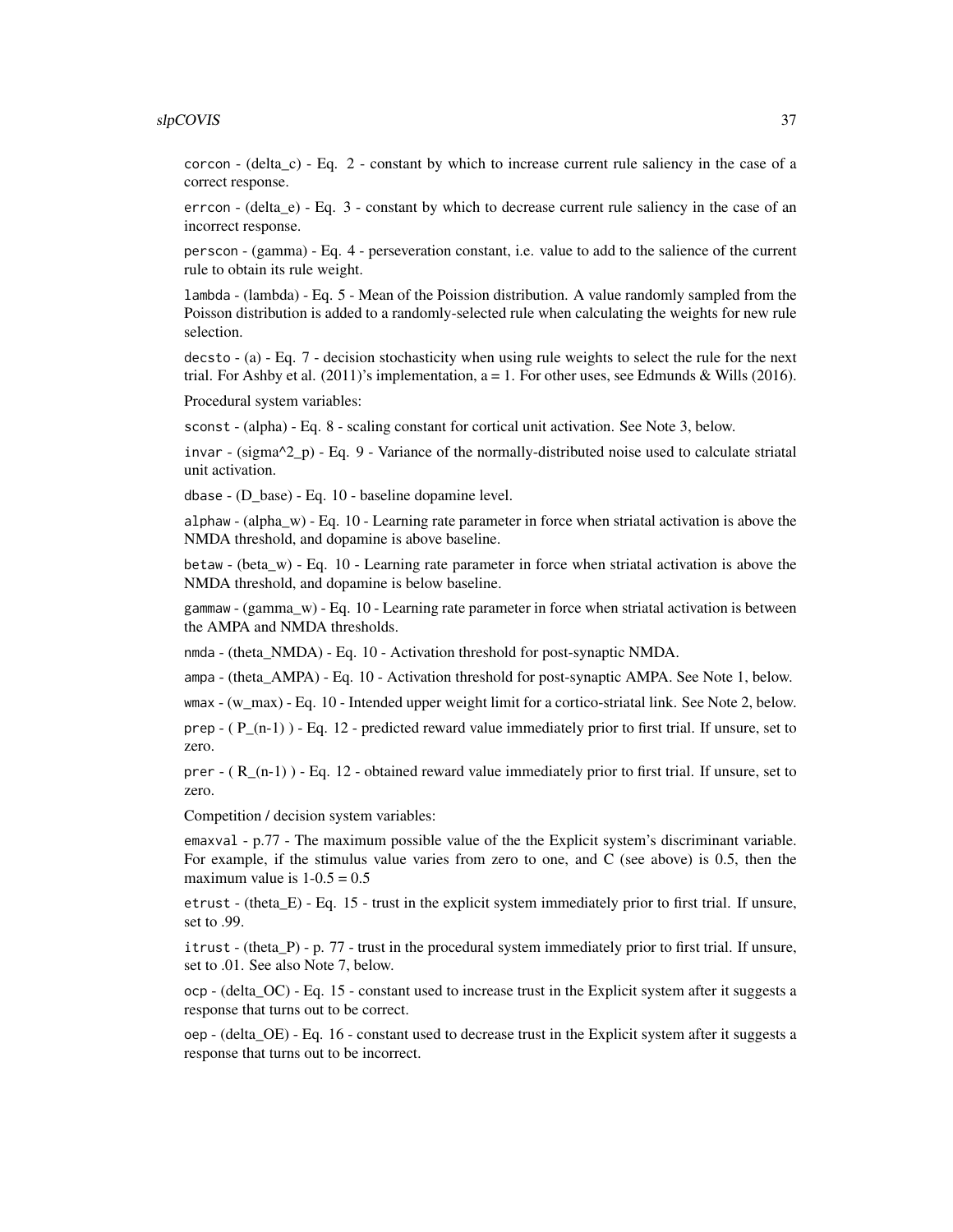Initial state of model:

initrules - vector of length stimdim, representing the initial salience of each single-dimensional rule in the Explicit system.

crule - a number indicating which rule is in use immediately prior to the first trial  $(1 =$  dimension 1, 2 = dimension 2, etc). If this is not meaningful in the context of your simulation, set it to zero, and ensure  $ctrl = 1$  in the first row of your training matrix (see below). This will then randomly pick an initial rule.

initsy - matrix of stimdim rows and two columns - contains the initial values for the corticostriatal connection strengths.

scups - matrix of stimdim columns and as many rows as you wish to have cortical input units. Each row represents the position of a cortical unit in N-dimensional stimulus space.

And finally, a couple of things slpCOVIS needs to interpret your tr matrix (see below):

stimdim - number of stimulus dimensions in the input representation.

colskip - skip the first N columns of the tr array, where  $N = \text{colskip}$ . colskip should be set to the number of optional columns you have added to matrix tr, PLUS ONE. So, if you have added no optional columns, colskip = 1. This is because the first (non-optional) column contains the control values, see below.

Argument tr must be a matrix, where each row is one trial presented to the network. Trials are always presented to the model in the order specified. The columns must be as described below, in the order described below:

 $ctrl - vector$  of control codes. Available codes are:  $0 = normal trial$ ,  $1 = reset$  network (i.e. set back to the state defined in list st and randomly select an initial rule for the Explicit System using Eq. 7),  $2 =$  Freeze learning. Control codes are actioned before the trial is processed.

opt1, opt2, ... - optional columns, which may have any names you wish, and you may have as many as you like, but they must be placed after the ctrl column, and before the remaining columns (see below). These optional columns are ignored by this function, but you may wish to use them for readability. For example, you might include columns for block number, trial number, and stimulus ID number. The argument colskip (see above) must be set to the number of optional columns plus 1.

x1, x2, ... - stimulus input to the model; there must be one column for each stimulus dimension.

t1 - teaching signal to model. If the correct response is Category 1,  $t = 1$ . If the correct response is Category 2,  $t = -1$ . Experiments with something other than two categories are not supported in the current implementation.

optend1, optend2, ... - optional columns, which may have any names you wish, and you may have as many as you like, but they must be placed after the t1 column. These optional columns are ignored by this function, but may help with cross-compatibility with other model implementations. For example, the additional 't' and 'm' columns of input representations generated for slpALCOVE will be safely ignored by slpCOVIS.

#### Value

Returns a List containing eight components:

foutmat A two-column matrix, representing the model's response on each trial. For any given trial, [1,0] indicates a Category 1 response; [0,1] indicates a Category 2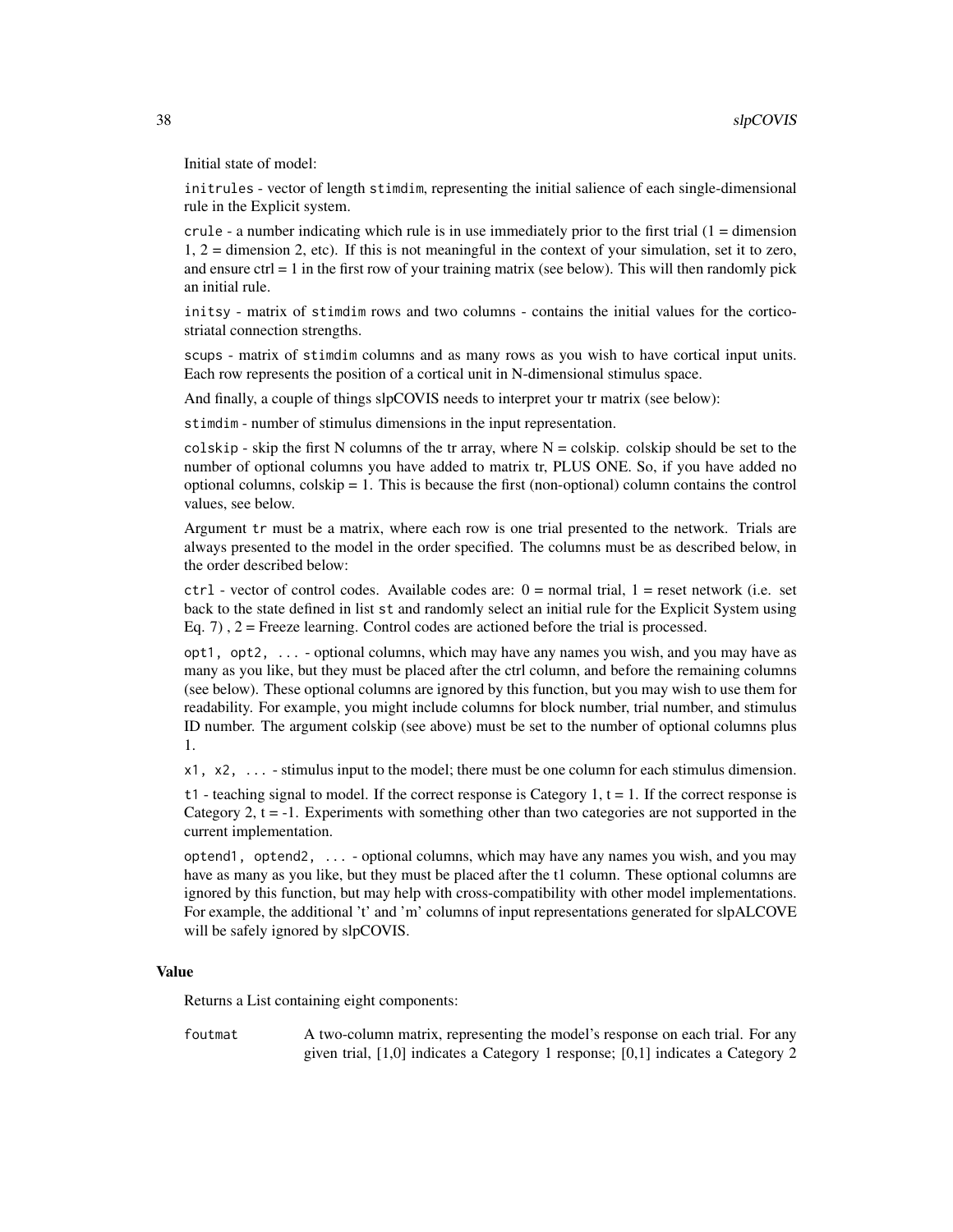|         | response. Responses are reported in this manner to facilitate cross-compatibility<br>with models that produce response probabilities on each trial. |
|---------|-----------------------------------------------------------------------------------------------------------------------------------------------------|
| frules  | Explicit system - rule saliences after final trial                                                                                                  |
| fsystr  | Procedural system - cortico-striatal synaptic strengths after final trial)                                                                          |
| fetrust | Decision system - trust in explicit system after final trial                                                                                        |
| fitrust | Decision system - trust in procedural system after final trial                                                                                      |
| frule   | Explicit system - rule used by explicit system on final trial                                                                                       |
| fprep   | Implicit system - predicted reward value on final trial                                                                                             |
| fprer   | Implicit system - obtained reward value on final trial                                                                                              |

#### **Note**

1. Ashby et al. (2011) state (p. 74) that the intended operation of COVVIS is theta\_NMDA > theta\_AMPA, but the values they report are theta\_NMDA =  $.0022$ , theta\_AMPA =  $.01$ .

2. Ashby et al. (2011) did not specify a value for w\_max; Edmunds & Wills (2016) assumed the intended value was 1.

3. Ashby et al. (2011) do not use Eq. 8 in their simulation, they manually set sensory cortex activation to 1 for the presented stimulus and 0 for all the others (p. 78). They thus do not have a value for alpha. Edmunds & Wills (2016) set alpha to 0.14, which produces similar behaviour for 0,1 coded stimulus dimensions, without having to manually set the activations.

4. In Ashby et al. (2011) and Edmunds & Wills (2016), sigma $^2$ <sub>E</sub> is set to zero. In this implementation of slpRW, positive values should also work but have not been extensively tested.

5. In the descriptions provided by Ashby et al. (2011, p. 69 & p. 75), there is some ambiguity about the meaning of the term 'response' - does this mean the response of a system (e.g. the Explicit system), or the overall response (i.e. the output of the decision system). In the current implementation, the response of the Explicit System is compared to the feedback to determine whether the Explicit System was correct or incorrect, and the response of the Procedural System is compared to the feedback to determine whether the Procedural System was correct or incorrect.

6. It seems that in Ashby et al.'s (2011) simulations, each dimension generates only one singledimension rule for a two-category problem, rather than two as one might expect (e.g. small  $= A$ ,  $\text{large} = B$ , but also large = A, small = B). Rules that would produce below-chance responding are excluded from the rule set.

7. Ashby et al. (2011) state that theta  $E +$  theta  $P = 1$ . However, slpCOVIS does not perform this check on the initial state, so it is important to check this manually.

#### Author(s)

Angus Inkster, Andy Wills, Charlotte Edmunds

# References

Ashby, F.G., Alfonso-Reese, L.A., Turken, A.U. & Waldron, E.M. (1998). A neuropsychological theory of multiple systems in category learning. *Psychological Review, 105*, 442-481.

Ashby, F.G., Paul, E.J., & Maddox, W.T. (2011). COVIS. In Pothos, E.M. & Wills, A.J. (2011). *Formal approaches in categorization*. Cambridge, UK: Cambridge University Press.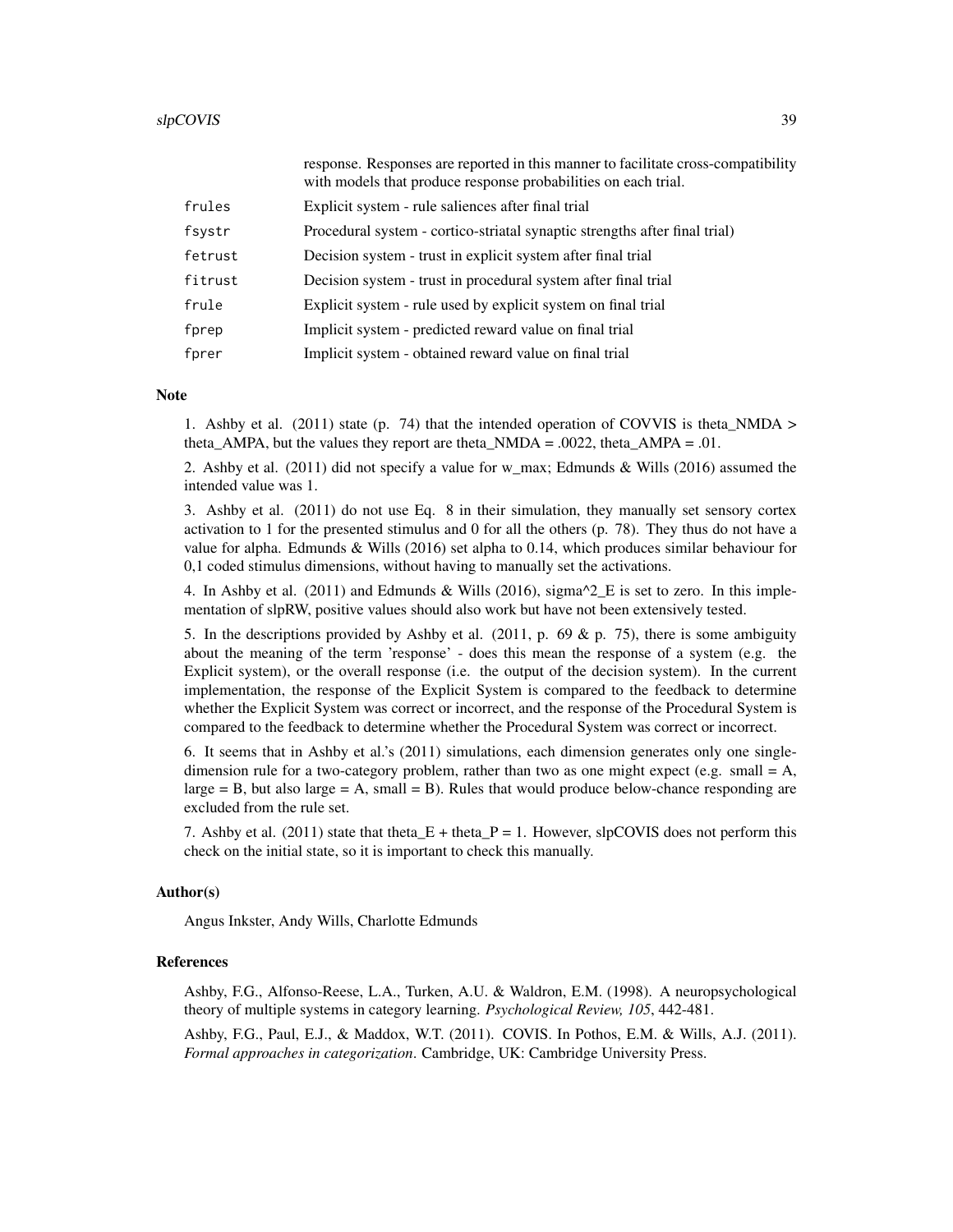<span id="page-39-0"></span>Edmunds, C.E.R., & Wills, A.J. (2016). Modeling category learning using a dual-system approach: A simulation of Shepard, Hovland and Jenkins (1961) by COVIS. In A. Papfragou, D. Grodner, D. Mirman, & J.C. Trueswell (Eds.). *Proceedings of the 38th Annual Conference of the Cognitive Science Society* (pp. 69-74). Austin, TX: Cognitive Science Society.

Inkster, A.B., Edmunds, C.E.R., & Wills, A.J. (n.d.). A distributed-collaboration resource for dualprocess modeling in category learning. *Manuscript in preparation*.

Pothos, E.M. & Wills, A.J.(2011). *Formal approaches in Categorisation.*Cambridge: University Press.

Wills, A.J., O'Connell, G., Edmunds, C.E.R., & Inkster, A.B.(2017). Progress in modeling through distributed collaboration: Concepts, tools, and category-learning examples. *Psychology of Learning and Motivation, 66*, 79-115.

slpDIVA *DIVA category learning model*

# Description

DIVergent Autoencoder (Kurtz, 2007; 2015) artificial neural network category learning model

#### Usage

slpDIVA(st, tr, xtdo = FALSE)

#### Arguments

| st   | List of model parameters                  |
|------|-------------------------------------------|
| t.r  | R-by-C matrix of training items           |
| xtdo | When set to TRUE, produce extended output |

#### Details

This function works as a stateful list processor (Wills et al., 2017). Specifically, it takes a matrix as an argument, where each row is one trial for the network, and the columns specify the input representation, teaching signals, and other control signals. It returns a matrix where each row is a trial, and the columns are the response probabilities for each category. It also returns the final state of the network (connection weights and other parameters), hence its description as a 'stateful' list processor.

Argument st must be a list containing the following items:

st must contain the following principal model parameters:

learning\_rate - Learning rate for weight updates through backpropagation. The suggested learning rate default is learning\_rate =  $0.15$ 

beta\_val - Scalar value for the Beta parameter. beta\_val controls the degree of feature focusing (not unlike attention) that the model uses to make classification decisions (see: Conaway  $\&$  Kurtz, 2014; Kurtz, 2015). beta\_val =  $\theta$  turns feature focusing off.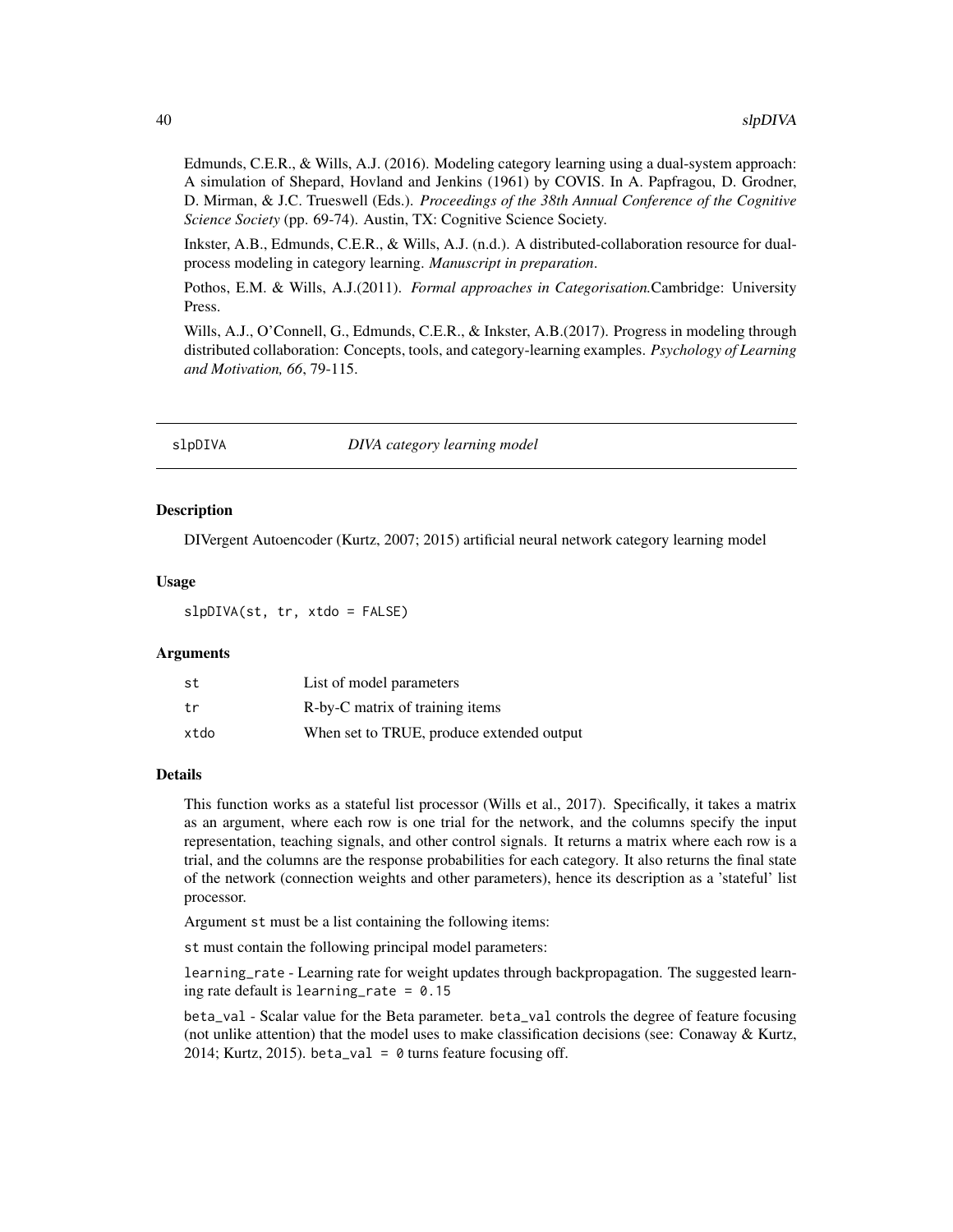phi - Scalar value for the phi parameter. phi is a real-valued mapping constant, see Kruschke (1992, Eq. 3).

st must also contain the following information about network architecture:

num\_feats - Number of input features.

num\_hids - Number of hidden units. A rough rule of thumb for this hyperparameter is to start with num\_feats = 2 and add additional units if the model fails to converge.

num\_cats - Number of categories.

continuous - A Boolean value to indicate if the model should work in continuous input or binary input mode. Set continuous = TRUE when the inputs are continuous.

st must also contain the following information about the initial state of the network:

in\_wts - A matrix of initial input-to-hidden weights with num\_feats + 1 rows and num\_hids columns. Can be set to NULL when the first line of the  $tr$  matrix includes control code 1,  $ctrl = 1$ .

out\_wts - A matrix of initial hidden-to-output weights with num\_feats + 1 rows, num\_hids columns and with the third dimension being num\_cats in extent. Can be set to NULL when the first line of the tr matrix includes control code 1,  $ctrl = 1$ .

st must also contain the following information so that it can reset these weights to random values when  $ctrl = 1$  (see below):

wts\_range - A scalar value for the range of the randomly-generated weights. The suggested weight range deafult is wts\_range = 1

wts\_center - A scalar value for the center of the randomly-generated weights. This is commonly set to  $wts_c$  center = 0

st must also contain the following parameters that describe your tr array:

colskip - Skip the first N columns of the tr array, where  $N = \text{colskip}$ . colskip should be set to the number of optional columns you have added to matrix tr, PLUS ONE. So, if you have added no optional columns, colskip = 1. This is because the first (non-optional) column contains the control values, below.

Argument tr must be a matrix, where each row is one trial presented to the network. Trials are always presented in the order specified. The columns must be as described below, in the order described below:

 $ctrl - column$  of control codes. Available codes are:  $0 = normal$  learning trial,  $1 = reset$  network (i.e. initialize a new set of weights following the st parameters), 2 = Freeze learning. Control codes are actioned before the trial is processed.

opt1, opt2, ... - optional columns, which may have any names you wish, and you may have as many as you like, but they must be placed after the ctrl column, and before the remaining columns (see below). These optional columns are ignored by this function, but you may wish to use them for readability. For example, you might include columns for block number, trial number, and stimulus ID number. The argument colskip (see above) must be set to the number of optional columns plus 1.

 $x1, x2, \ldots$  - input to the model, there must be one column for each input unit. Each row is one trial. Dichotomous inputs should be in the format -1, 1. Continuous inputs should be scaled to the range of  $-1$ , 1. As the model's learning objective is to accurately reconstruct the inputs, the input to the model is also the teaching signal. For testing under conditions of missing information, input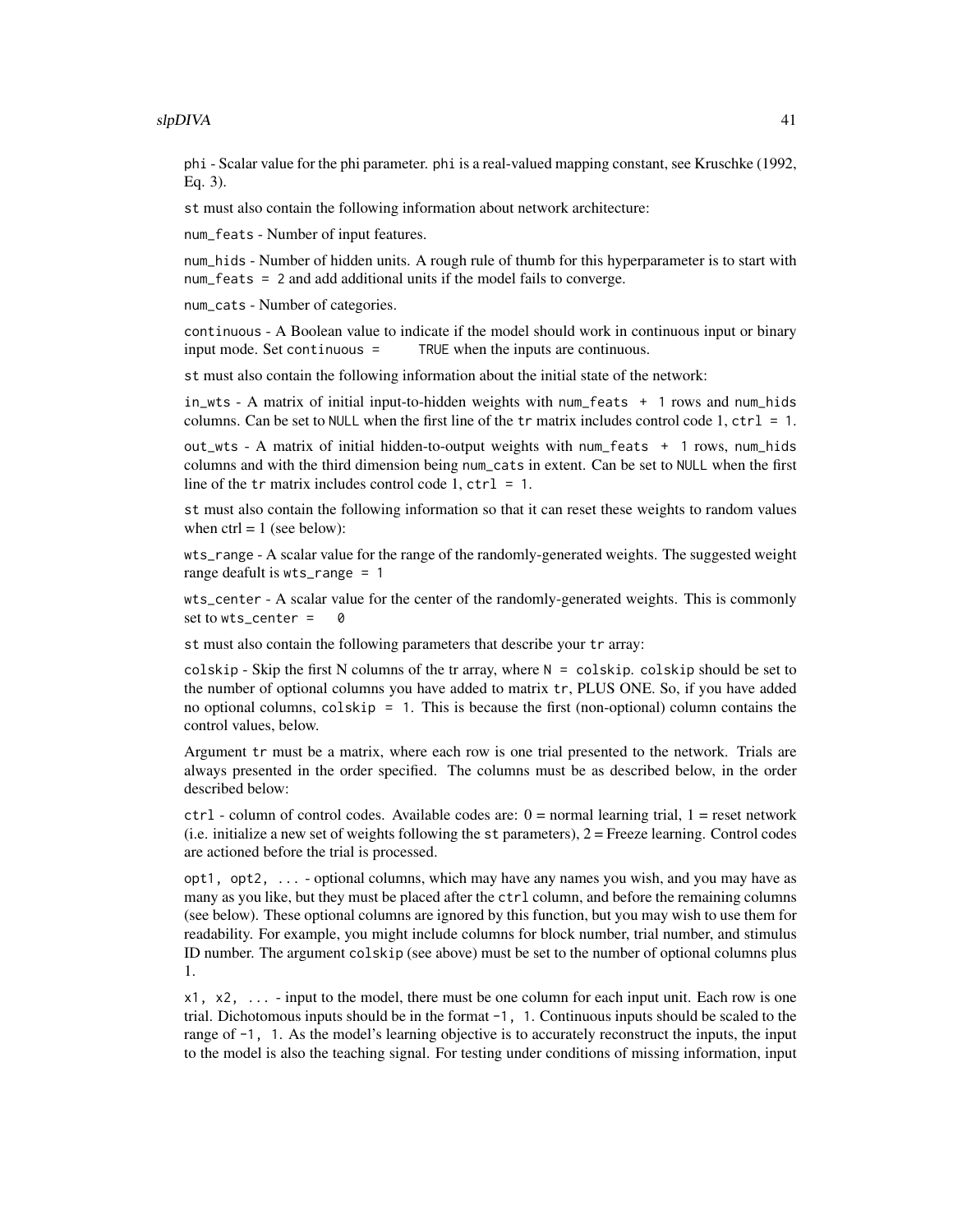features can be set to 0 to negate the contribution of the feature(s) for the classification decision of that trial.

t1, t2, ... - Category membership of the current stimulus. There must be one column for each category. Each row is one trial. If the stimulus is a member of category X, then the value in the category X column must be set to +1, and the values for all other category columns must be set to -1.

#### Value

Returns a list containing two components: (1) matrix of response probabilities for each category on each trial, (2) an st list object that contains the model's final state. A weight initialization history is also available when the extended output parameter is set  $x \cdot \text{tdo} = \text{TRUE}$  in the slpDIVA call.

#### Note

A faster (Rcpp) implementation of slpDIVA is planned for a future release of catlearn.

# Author(s)

Garrett Honke, Nolan B. Conaway, Andy Wills

#### References

Conaway, N. B., & Kurtz, K. J. (2014). Now you know it, now you don't: Asking the right question about category knowledge. In P. Bello, M. Guarini, M. McShane, & B. Scassellati (Eds.), *Proceedings of the Thirty-Sixth Annual Conference of the Cognitive Science Society* (pp. 2062-2067). Austin, TX: Cognitive Science Society.

Kruschke, J. (1992). ALCOVE: an exemplar-based connectionist model of category learning. *Psychological Review, 99*, 22-44

Kurtz, K.J. (2007). The divergent autoencoder (DIVA) model of category learning. *Psychonomic Bulletin & Review, 14*, 560-576.

Kurtz, K. J. (2015). Human Category Learning: Toward a Broader Explanatory Account. *Psychology of Learning and Motivation, 63*.

Wills, A.J., O'Connell, G., Edmunds, C.E.R., & Inkster, A.B.(2017). Progress in modeling through distributed collaboration: Concepts, tools, and category-learning examples. *The Psychology of Learning and Motivation, 66*, 79-115.

slpMBMF *MB/MF reinforcement learning model*

# **Description**

Gillan et al.'s (2015) model-free / model-based hybrid Reinforcement Learning model (see Note 1).

#### Usage

slpMBMF(st, tr, xtdo = FALSE)

<span id="page-41-0"></span>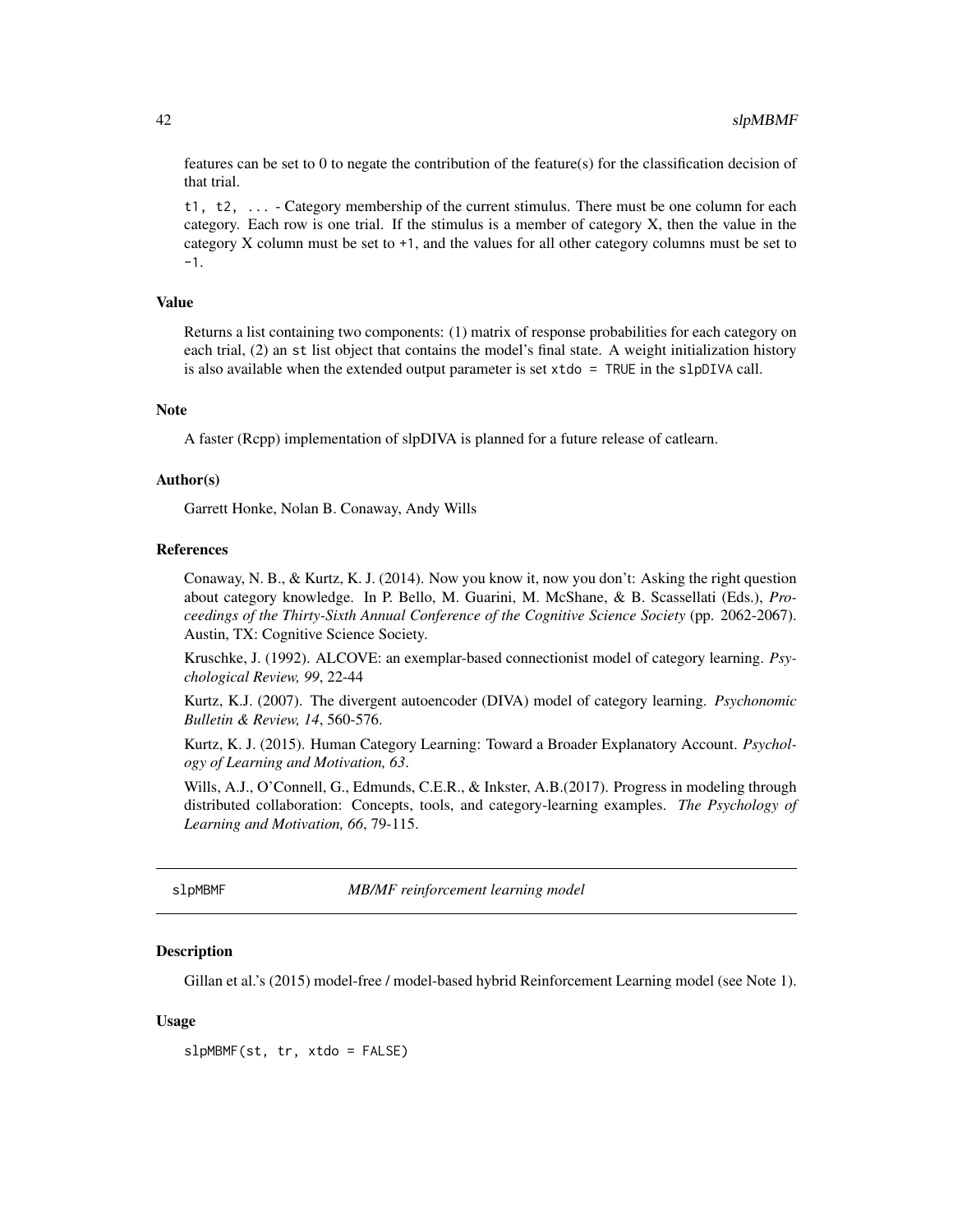#### $slpMBMF$  and the set of the set of the set of the set of the set of the set of the set of the set of the set of the set of the set of the set of the set of the set of the set of the set of the set of the set of the set of t

#### Arguments

| .st  | List of model parameters                                   |
|------|------------------------------------------------------------|
| t.r  | Matrix of training items                                   |
| xtdo | Boolean. When TRUE, extended output is provided, see below |

#### Details

The contents of this help file are relatively brief; a more extensive discussion of this model can be found in the supplementary materials of Gillan et al. (2015).

The function operates as a stateful list processor (slp; see Wills et al., 2017). Specifically, it takes a matrix (tr) as an argument, where each row represents a single training trial, while each column represents the different types of information required by the model. It returns a matrix of predicted response probabilities for each stage 1 action on each trial. The slpMBMF function also returns the final Q values for the model.

The current implementation of slpMBMF deals only with relatively simple Reinforcement Learning experiments, of which Gillan et al. (2015, Exp. 2) is one example. Specifically, each trial has two stages. In the first stage of the trial, there is a single state, and the participant can emit one of x actions. In the second stage, there are y states. A reward follows (or doesn't) without a further action from the participant.

A hybrid MB/MF model thus has 2x Q-values at stage 1 (x for the model-based system, and x for the model-free system), and y Q-values at stage 2 (one for each state; there are no actions at stage 2, and the MB and MF systems evaluate stage 2 Q-values the same way in this model). See Note 3.

Argument st must be a list containing the following items:

alpha - the model-free learning rate (range: 0-1)

lambda - the eligibility trace parameter (range: 0-1)

w - A number between 0 and 1, representing the relative contribution of the model-based and modelfree parts of the model to the response  $(0 = pure model-free, 1 = pure model-based)$ .

beta - Decision stochasticity parameter

 $p -$  Decision perseveration ( $p > 0$ ) or switching ( $p < 0$ ) parameter

tprob - A 2 x 2 matrix of transition probabilities, used by the model-based system. The rows are the actions at stage 1. The columns are the states at stage 2. The cells are transition probabilities (e.g. tprob[2,1] is the probability of arriving at stage 2 state #1 given action #2 at stage 1).

q1.mf - A vector of initial model-free Q values for the actions at stage 1.

q1.mb - A vector of initial model-based Q values for the actions at stage 1.

q2 - A vector of initial Q values for the states at stage 2 (the MB and MF systems share common Q values at stage 2).

If you are unsure what initial Q values to use, set all to 0.5.

Argument tr must be a matrix, where each row is one trial. Trials are always presented to the model in the order specified. The matrix must contain the following named columns (other columns will be ignored):

s1.act - The action made by the participant at stage 1, for each trial; must be an integer in the range 1-x.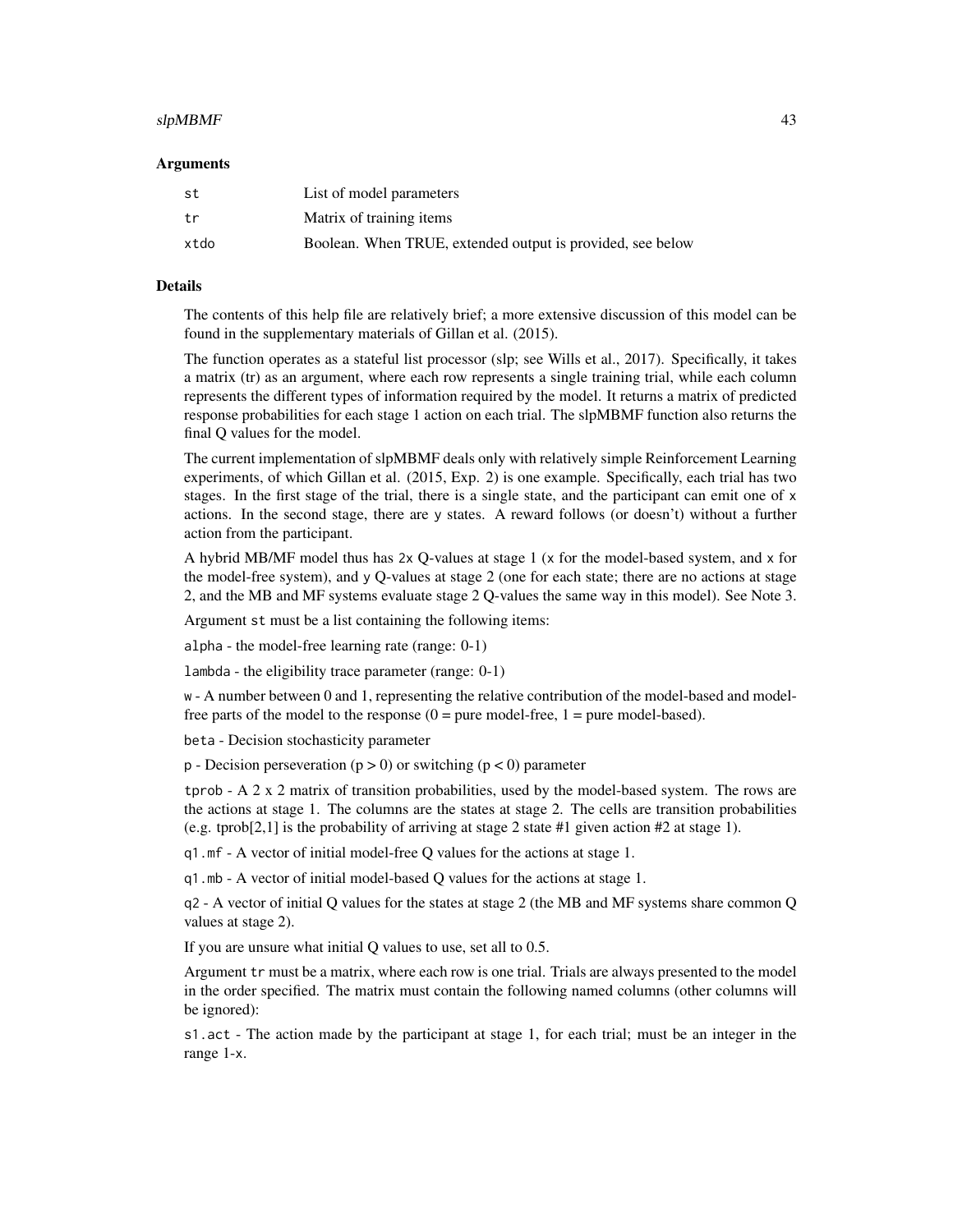s2. state - State of environment at stage 2, for each trial; must be an integer in the range 1-y.

t - Reward signal for trial; must be a real number. If you're unsure what to use here, use  $1 =$ rewarded,  $0 =$  not rewarded.

#### Value

When xtdo = FALSE, returns a list containing these components:

out - Matrix of response probabilities, for each stage 1 action on each trial.

q1.mf - A vector of final model-free Q values for the actions at stage 1.

q1.mb - A vector of final model-based Q values for the actions at stage 1

q2 - A vector of final Q values for the states at stage 2 (the MB and MF systems share common Q values at stage 2).

When xtdo = TRUE, the list also contains the following model-state information :

xout - A matrix containing the state of the model at the end of each trial. Each row is one trial. It has the following columns:

q1.mb.1, q1.mb.2, ... - One column for each model-based Q value at stage 1.

q1.mf.1, q1.mf.2, ... - One column for each model-free Q value at stage 1.

 $q2.1$ ,  $q2.2$ ,  $\ldots$  - One column for each Q value at stage 2.

 $q1.h.1$ ,  $q1.h.2$ ,  $\ldots$  - One column for each hybrid Q value at stage 1.

s1.d.mf - Model-free delta at stage 2, wrt. stage 1 action.

s2.d.mf - Model-free delta at outcome.

In addition, when xtdo = TRUE, the list also contains the following information that is not used by the model (but which might be handy as potential neural regressors).

s1.d.mb - Model-based delta at stage 2, wrt. stage 1 action.

s1.d.h - Hybrid delta (based on stage 1 hybrid Q values) at stage 2, wrt. stage 1 action.

s1.d.diff - s1.d.mf - s1.d.mb

#### Note

1. Gillan et al.'s (2015) choice rule, at least as stated in their supplementary materials, would lead to the response probabilities being infinite on switch trials, which is presumably an error. The current implementation uses Daw et al. (2011, suppl. mat., Eq. 2).

2. Gillan et al. (2015) decay Q values for unselected actions by (1-alpha). This is not part of the current implementation.

3. In the current implementation of the model,  $x$  must be 2 and  $y$  must be two, otherwise the model will fail or behave unpredictably. If you'd like to develop a more general version of this implementation, contact the author.

# Author(s)

Andy Wills ( andy@willslab.co.uk ), Tom Sambrook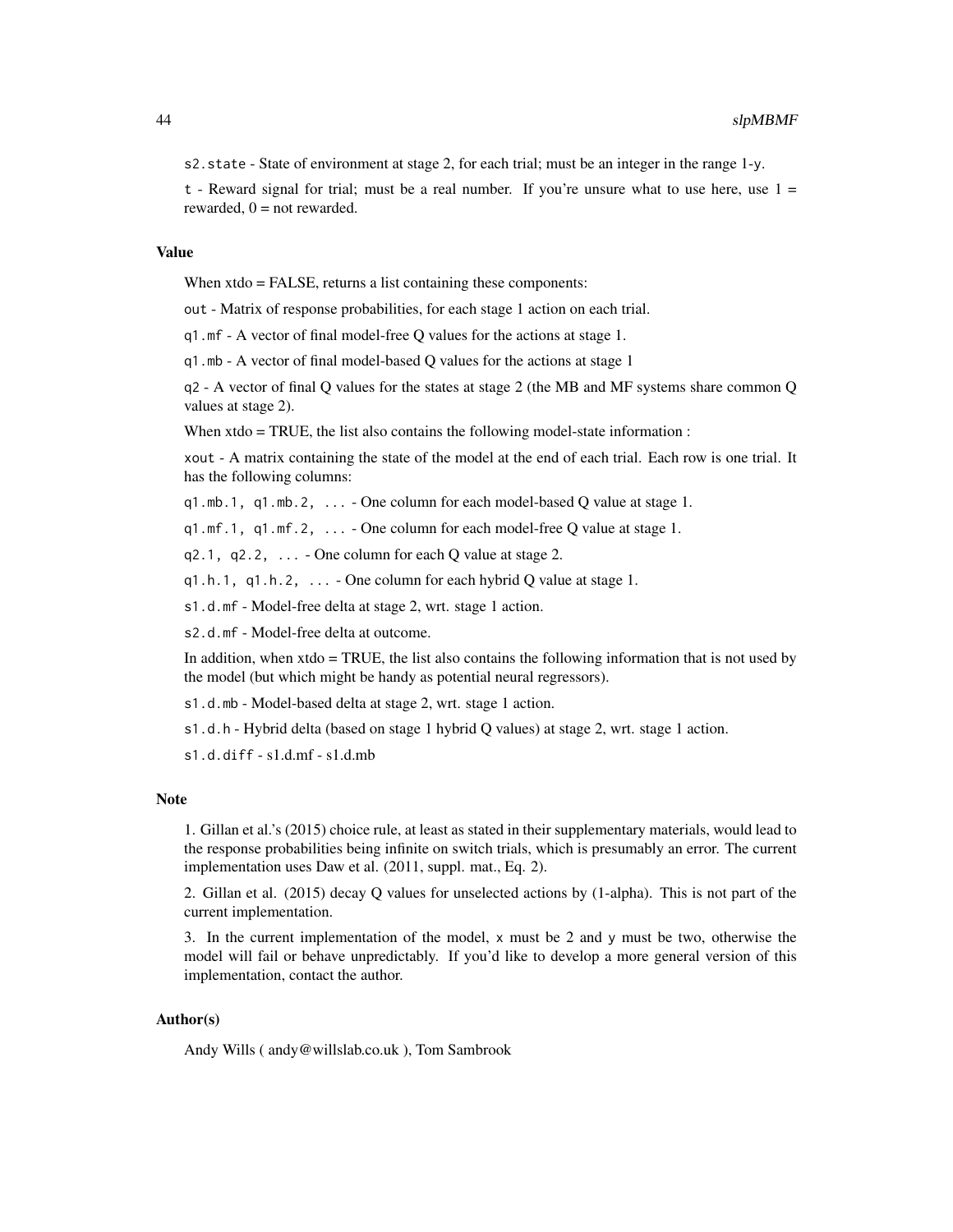#### <span id="page-44-0"></span> $slpRW$  and the set of the set of the set of the set of the set of the set of the set of the set of the set of the set of the set of the set of the set of the set of the set of the set of the set of the set of the set of th

#### References

Daw, N.D., Gershman, S.J., Seymour, B., Dayan, P., & Dolan, R.J. (2011). Model-based influences on humans' choices and striatal prediction errors. *Neuron, 69*, 1204-1215.

Gillan, C.M., Otto, A.R., Phelps, E.A. & Daw, N.D. (2015). Model-based learning protects against forming habits. *Cogn. Affect. Behav. Neurosci., 15*, 523-536.

Wills, A.J., O'Connell, G., Edmunds, C.E.R., & Inkster, A.B.(2017). Progress in modeling thrX-Sough distributed collaboration: Concepts, tools, and category-learning examples. *Psychology of Learning and Motivation, 66*, 79-115.

slpRW *Rescorla-Wagner (1972) associative learning model.*

#### Description

Rescorla & Wagner's (1972) theory of Pavlovian conditioning.

# Usage

slpRW(st, tr, xtdo = FALSE)

#### Arguments

| st   | List of model parameters                                                                |
|------|-----------------------------------------------------------------------------------------|
| tr   | Matrix of training items                                                                |
| xtdo | Boolean specifying whether to include extended information in the output (see<br>below) |

# Details

The contents of this help file are relatively brief; a more extensive tutorial on using slpRW can be found in Spicer et al. (n.d.).

The function operates as a stateful list processor (slp; see Wills et al., 2017). Specifically, it takes a matrix (tr) as an argument, where each row represents a single training trial, while each column represents the different types of information required by the model, such as the elemental representation of the training stimuli, and the presence/absence of an outcome. It returns the output activation on each trial (a.k.a. sum of associative strengths of cues present on that trial), as a vector. The slpRW function also returns the final state of the model - a vector of associative strengths between each stimulus and the outcome representation.

Argument st must be a list containing the following items:

lr - the learning rate (fixed for a given simulation). In order to calculate lr, calculate the product of Rescorla-Wagner parameters alpha and beta. For example, if you want alpha  $= 0.1$  and beta  $=$ 0.2, set  $Ir = 0.02$ . If you want different elements to differ in salience (different alpha values) use the input activations  $(x1, x2, \ldots)$ , see below) to represent element-specific salience. For example, if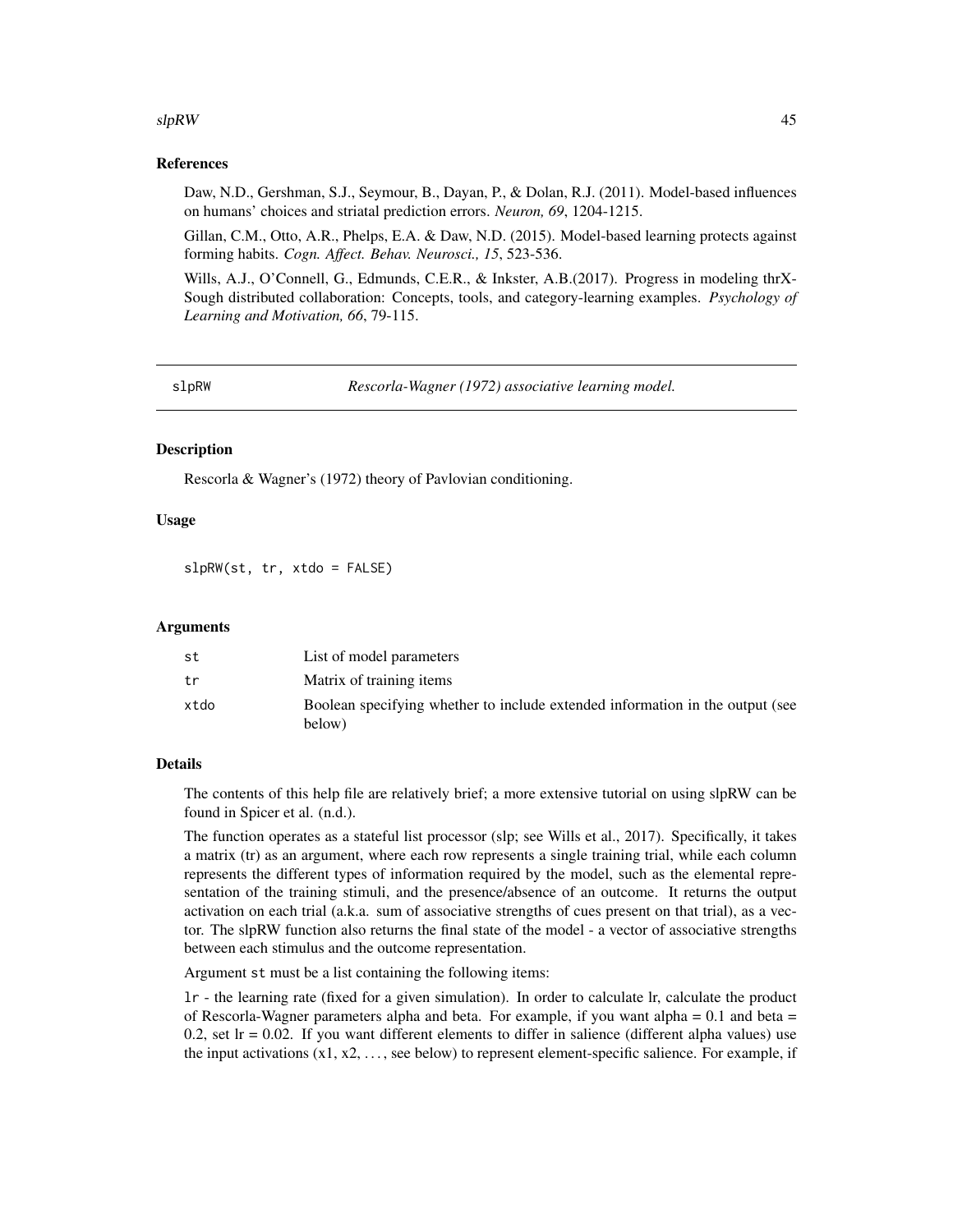alpha\_A = 0.4, alpha\_X = 0.2, and beta = 0.1, then set lr = 0.1, and the activations of A and B to 0.4 and 0.2, respectively.

w - a vector of initial associative strengths. If you are not sure what to use here, set all values to zero.

colskip - the number of optional columns to be skipped in the tr matrix. colskip should be set to the number of optional columns you have added to the tr matrix, PLUS ONE. So, if you have added no optional columns, colskip=1. This is because the first (non-optional) column contains the control values (details below).

Argument tr must be a matrix, where each row is one trial presented to the model. Trials are always presented in the order specified. The columns must be as described below, in the order described below:

ctrl - a vector of control codes. Available codes are: 0 = normal trial; 1 = reset model (i.e. set associative strengths (weights) back to their initial values as specified in w (see above));  $2 =$  Freeze learning. Control codes are actioned before the trial is processed.

opt1, opt2, ... - any number of preferred optional columns, the names of which can be chosen by the user. It is important that these columns are placed after the control column, and before the remaining columns (see below). These optional columns are ignored by the slpRW function, but you may wish to use them for readability. For example, you might choose to include columns such as block number, trial number and condition. The argument colskip (see above) must be set to the number of optional columns plus one.

x1, x2, ... - activation of any number of input elements. There must be one column for each input element. Each row is one trial. In simple applications, one element is used for each stimulus (e.g. a simulation of blocking (Kamin, 1969), A+, AX+, would have two inputs, one for A and one for X). In simple applications, all present elements have an activation of 1 and all absence elements have an activation of 0. However, slpRW supports any real number for activations, e.g. one might use values between 0 and 1 to represent differing cue saliences.

t - Teaching signal (a.k.a. lambda). Traditionally, 1 is used to represent the presence of the outcome, and 0 is used to represent the absence of the outcome, although slpRW suports any real values for lambda.

Argument xtdo (eXTenDed Output) - if set to TRUE, function will return associative strength for the end of each trial (see Value).

# Value

Returns a list containing two components (if xtdo = FALSE) or three components (if xtdo = TRUE, xout is also returned):

| suma | Vector of output activations for each trial              |
|------|----------------------------------------------------------|
| st   | Vector of final associative strengths                    |
| xout | Matrix of associative strengths at the end of each trial |

# Author(s)

Stuart Spicer, Lenard Dome, Andy Wills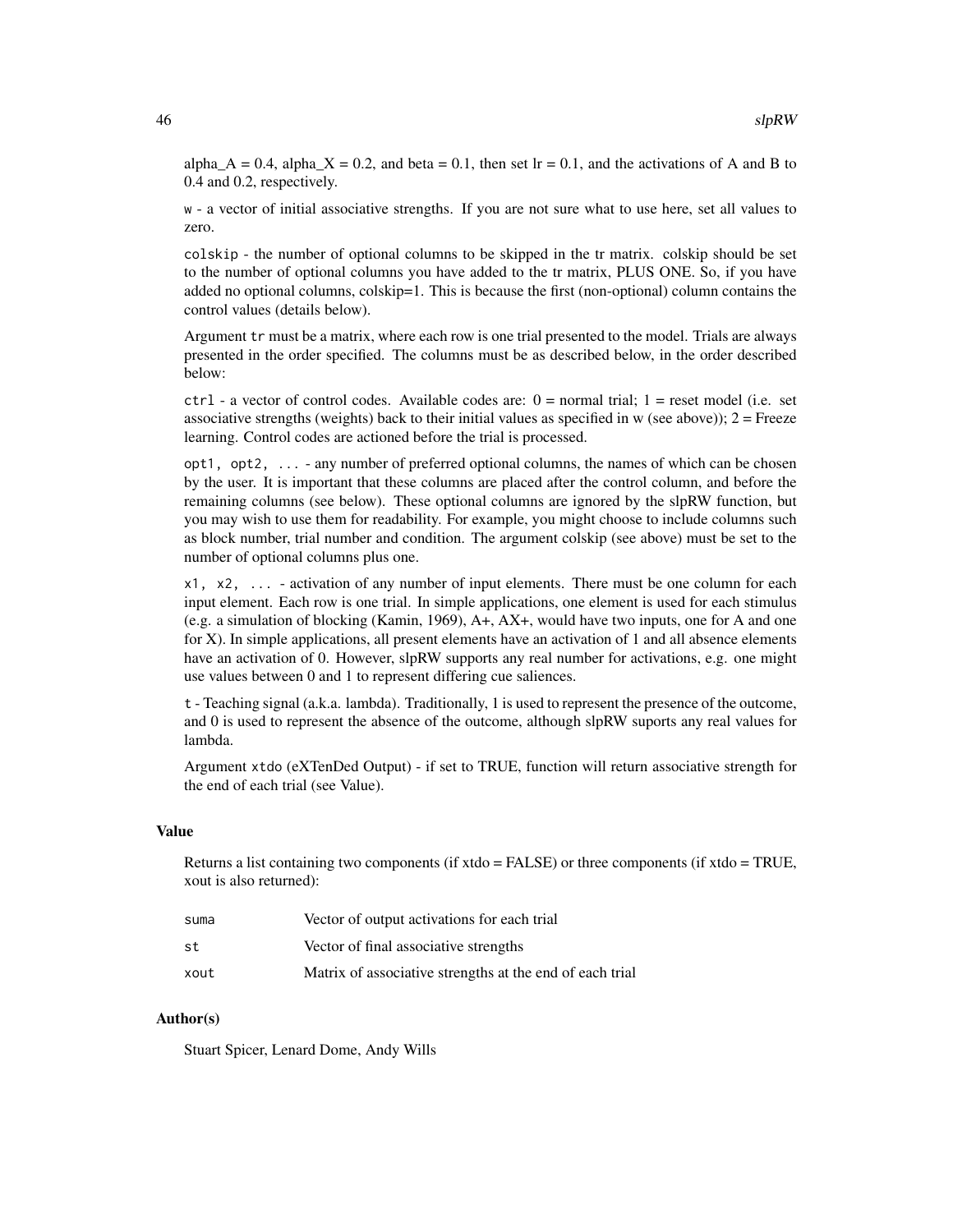<span id="page-46-0"></span>ssecl<sub>1</sub> and the second state of the second state of the second state of the second state of the second state of the second state of the second state of the second state of the second state of the second state of the secon

#### References

Kamin, L.J., (1969) Predictability, surprise, attention and conditioning. In Campbell, B.A. & Church, R.M. (eds.), *Punishment and Aversive Behaviour*. New York: Appleton-Century-Crofts, 1969, pp.279-296.

Rescorla, R. A., & Wagner, A. R. (1972). A theory of Pavlovian conditioning: Variations in the effectiveness of reinforcement and nonreinforcement. In A. H. Black & W. F. Prokasy (Eds.), *Classical conditioning II: Current research and theory* (pp. 64-99). New York: Appleton-Century-Crofts.

Spicer, S.G., Jones, P.M., Inkster, A.B., Edmunds, C.E.R. & Wills, A.J. (n.d.). Progress in learning theory through distributed collaboration: Concepts, tools, and examples. *Manuscript in preparation*.

Wills, A.J., O'Connell, G., Edmunds, C.E.R., & Inkster, A.B.(2017). Progress in modeling through distributed collaboration: Concepts, tools, and category-learning examples. *Psychology of Learning and Motivation, 66*, 79-115.

#### ssecl *Sum of squared errors*

#### Description

Calculate sum of squared errors

#### Usage

ssecl(obs,exp)

#### Arguments

| obs | Vector of observed values |
|-----|---------------------------|
| exp | Vector of expected values |

#### Value

Returns sum of the squared differences.

#### Author(s)

Andy Wills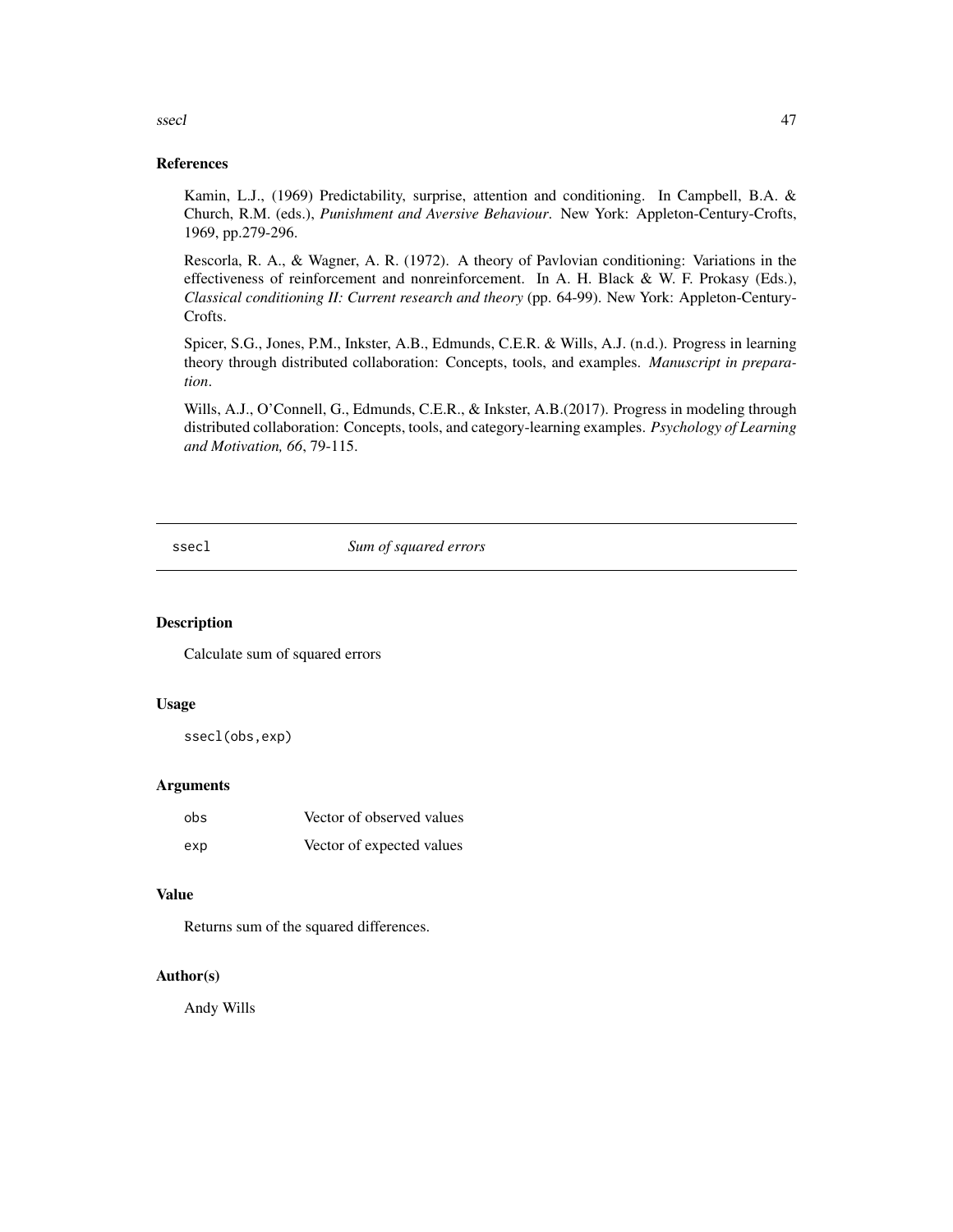<span id="page-47-0"></span>

#### Description

Nosofsky's (1984, 2011) Generalized Context Model; an exemplar-based model of categorization.

#### Usage

stsimGCM(st)

#### Arguments

st List of model parameters

#### Details

Argument st must be a list containing the following required items: training\_items, tr, nCats, nFeat, sensitivity, weights, choice\_bias, p, r\_metric, mp, and gamma

nCats - integer indicating the number of categories

nFeat - integer indicating the number of stimulus dimensions

tr - the stimuli presented to the model, for which the choice probabilities will be predicted. tr has to be a matrix or dataframe with one row for each stimulus. tr requires the following columns.

x1, x2, ... - columns for each dimension carrying the corresponding values (have to be coded as numeric values) for each exemplar (trial) given in the row. Columns have to start with x1 ascending with dimensions  $\dots$ ,  $x^2$ ,  $x^3$ ,  $\dots$  at adjacent columns.

tr may have any number of additional columns with any desired name and position, e.g. for readability. As long as the feature columns  $x1$ ,  $x2$ ,  $\ldots$  are given as defined (i.e. not scattered, across the range of matrix columns), the output is not affected by optional columns.

training\_items - all unique exemplars assumed to be stored in memory; has to be a matrix or dataframe with one row for each exemplar. The rownames have to start with 1 in ascending order. training\_items requires the following columns:

x1, x2, ... - columns for each feature dimension carrying the corresponding values (have to be coded as numeric values) for each exemplar (row). Columns have to start with x1 ascending with dimensions ..., x2, x3, ... at adjacent columns.

cat1, cat2, ... - columns that indicate the category assignment of each exemplar (row). For example, if the exemplar in row 2 belongs to category 1 the corresponding cell of cat1 has to be set to 1, else 0. Columns have to start with cat1 ascending with categories ..., cat2, cat3, ... at adjacent columns.

mem - (optional) one column that indicates whether an exemplar receives an extra memory weight, yes = 1, no = 0. For each exemplar (row) in the training\_items with mem set to 0 the corresponding memory strength parameter is set to 1. When mem for an exemplar is set to 1 the memory strength parameter is set as defined in mp, see below.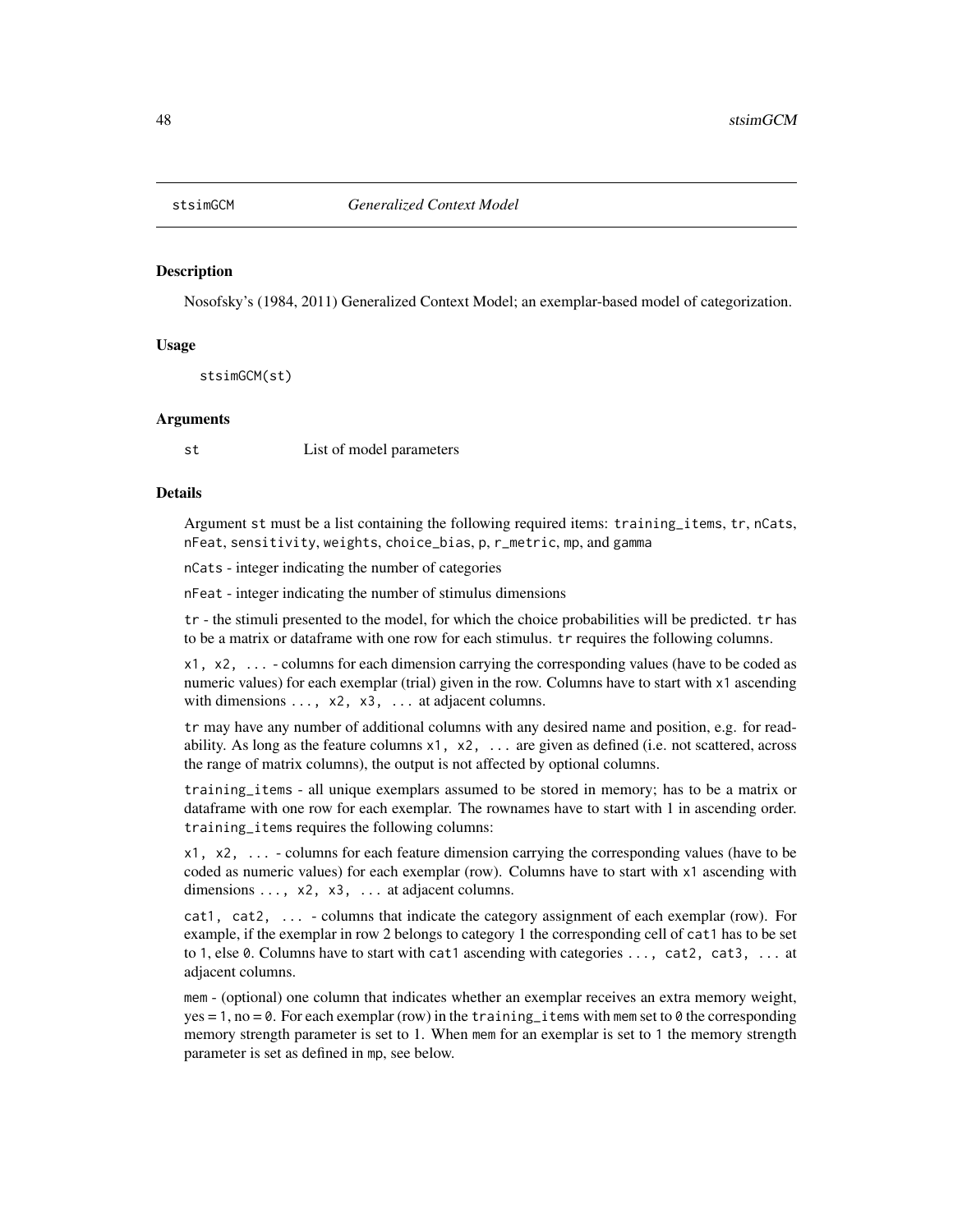#### stsimGCM 49

training\_items may have any number of additional columns with any desired name and position, e.g. for readability. As long as the feature columns x1, x2, ... and cat1, cat2, ... are given as defined (i.e. not scattered, across the range of matrix columns), the output is not affected by optional columns.

NOTE: The current model can be implemented as a prototype model if the training\_items only carry one row for each category representing the values of the corresponding prototypes (e.g. see Minda & Smith, (2011).

mp - memory strength parameter (optional). Can take any numeric value between -Inf and +Inf. The default is 1, i.e. all exemplars have the same memory strength. There are two ways of specifying mp, i.e. either *globally* or *exemplar specific*:

When *globally* setting mp to a single integer, e.g. to 5, then all exemplars in training\_items with  $m = 1$  will receive a memory strength 5 times higher than the memory strengths for the remaining exemplars.

For setting *exemplar specific* memory strengths mp has to be a vector of length n, where n is the overall number of of exemplars with mem  $= 1$  in the training items. The order of memory strengths defined in this vector exactly follows their row-wise ascending order of appearence in the training items. E.g. if there are two exemplars with mem  $= 1$  in the training items, the first one in row 2 and the second one in row 10, then setting mp to  $c(3,2)$  will result in assigning a memory strength of 3 to the first exemplar (in row 2) and a memory strength of 2 to the second exemplar (in row 10). The memory strengths for all other exemplars will be set to 1. See Note 1.

sensitivity - sensitivity parameter c; can take any value between 0 (all exemplars are equally similar) and +infinity (towards being insensitive to large differences). There are two ways of specifying sensitivity, i.e. either *globally* or *exemplar specific*: When *globally* setting sensitivity to a single value, e.g. sensitivity=3, then the same parameter is applied to all exemplars. On the other hand, *exemplar specific* sensitivity parameters can be used by defining sensitivity as a vector of length n, where n is the number of rows in training\_items. The sensitivity vector values then represent the sensitivity parameters for all exemplars in training\_items at the corresponding row positions. E.g. if there are 3 exemplars (rows) in training\_items, then setting sensitivity to  $c(1,1,3)$  assigns sensitivity = 1 to the first two exemplars, and sensitivity = 3 for the third exemplar. See Note 2.

weights - dimensional attention weights. Order corresponds to the definitions of  $x1$ ,  $x2$ , ... in tr and training\_items. Has to be a vector with length n-1 , where n equals to nFeat dimension weights, e.g. of length 2 when there are three features, leaving out the *last* dimension. A constraint in the GCM is that all attentional weights sum to 1. Thus, the sum of n-1 weights should be equal to or smaller than 1, too. The last n-th weight then is computed within the model with: 1 - (sum of n-1 feature weights). When setting the weights to  $1/n$  Feat = equal weights. See Note 3.

choice\_bias - Category choice biases. Has to be a vector with length n-1, where n equals to nCats category biases, leaving out the last category bias, under the constraint that all biases sum to 1. Order corresponds to the definitions of cat1, cat2 in the training\_items. The sum of  $n-1$  choice biases has to be equal to or smaller than 1. Setting the weights to  $1/nC$ ats = no choice bias. The bias for the last category then is computed in the model with: 1 - (sum of nCats-1 choice biases). See Note 3.

gamma - decision constant/ response scaling. Can take any value between 0 (towards more probabilistic) and +infinity (towards deterministic choices). Nosofsky (2011) suggests setting gamma higher than 1 when individual participants' data are considered. See Note 2.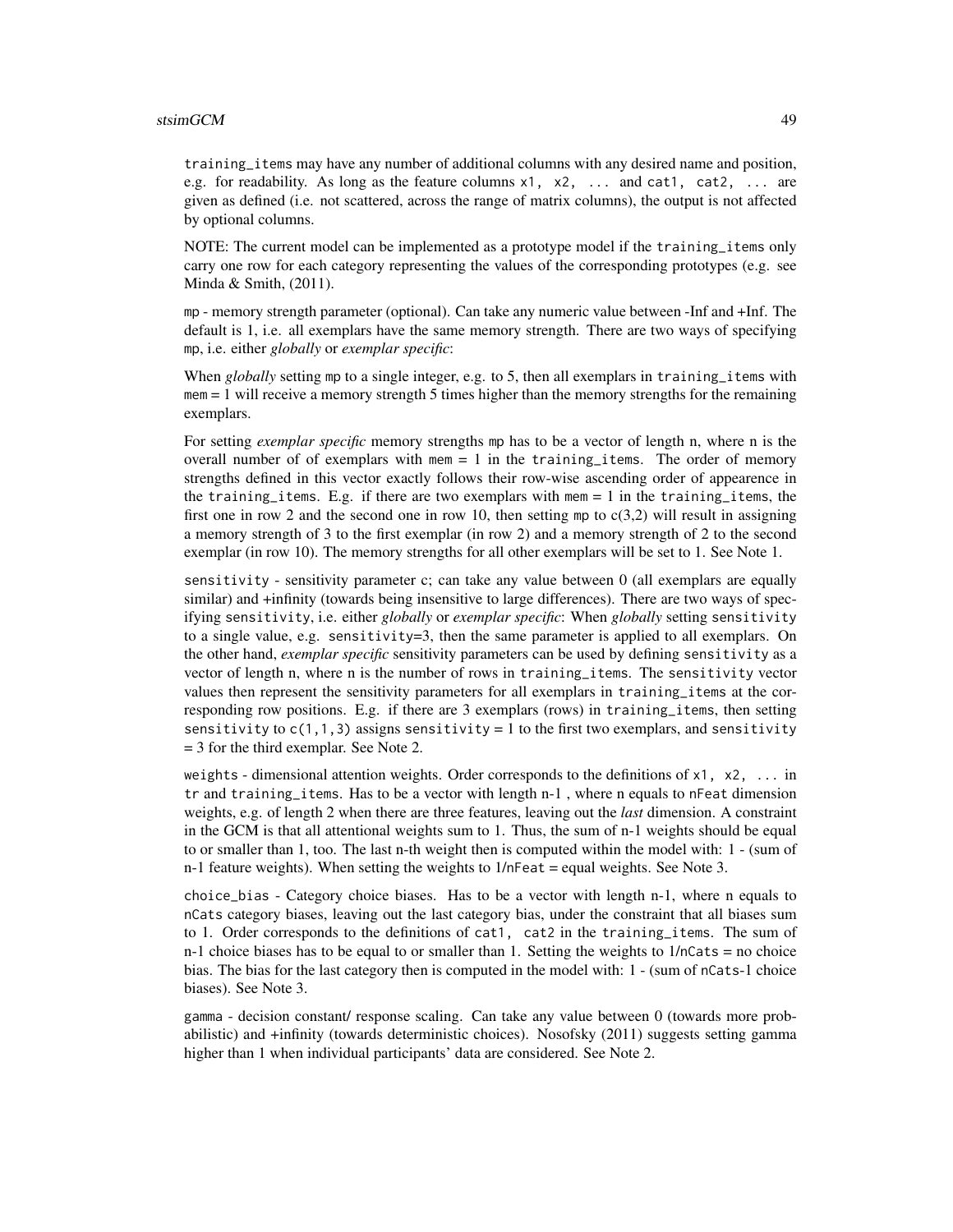r\_metric - distance metric. Set to 1 (city-block) or 2 (Euclidean). See Nosofsky (2011), and Note 4, for more details.

p - similarity gradient. Set to 1 (exponential) or 2 (Gaussian). See Nosofsky (2011), for more details.

#### Value

A matrix of probabilities for category responses (columns) for each stimulus (rows) presented to the model (e.g. test trials). Stimuli and categories are in the same order as presented to the model in st, see below.

#### Note

1. Please note that setting  $mp = 1$  or e.g.  $mp = 5$  globally, will yield identical response probabilities. Crucially, memory strength is indifferent from the category choice bias parameter, if (and only if) mp's vary between categories, without varying within categories. Thus, the memory strength parameter can therefore be interpreted in terms of an exemplar choice bias (potentially related to categorization accuracy). In addition, if exemplar specific mp's are assigned during parameter fitting, one might want to calculate the natural log of the corresponding estimates, enabling direct comparisons between mp's indicating different directions, e.g.  $-log(.5) = log(2)$ , for loss and gain, respectively, which are equal regarding their extent into different directions.

2. Theoretically, increasing global sensitivity indicates that categorization mainly relies on the most similar exemplars, usually making choices less probabilistic. Thus sensitivity c is likely to be correlated with gamma. See Navarro (2007) for a detailed discussion. However, it is possible to assume exemplar specific sensitivities, or specificity. Then, exemplars with lower sensitivity parameters will have a stronger impact on stimulus similarity and thus categorization behavior for stimuli. See Rodrigues & Murre (2007) for a related study.

3. Setting only the n-1 instead of all n feature weights (or bias parameters) eases model fitting procedures, in which the last weight always is a linear combination of the n-1 weights.

4. See Tversky & Gati (1982) for further info on r. In brief summary,  $r=2$  (usually termed Euclidean), then a large difference on only one feature outweighs small differences on all features. In contrast, if r=1 (usually termed City-Block or Manhattan distance) both aspects contribute to an equal extent to the distance. Thus,  $r = 2$  comes with the assumption that small differences in all features may be less recognized, than a large noticable differences on one feature, which may be depend on confusability of the stimuli or on the nature of the given task domain (perceptual or abstract).

#### Author(s)

Rene Schlegelmilch, Andy Wills

#### References

Minda, J. P., & Smith, J. D. (2011). Prototype models of categorization: Basic formulation, predictions, and limitations. Formal approaches in categorization, 40-64.

Navarro, D. J. (2007). On the interaction between exemplar-based concepts and a response scaling process. Journal of Mathematical Psychology, 51(2), 85-98.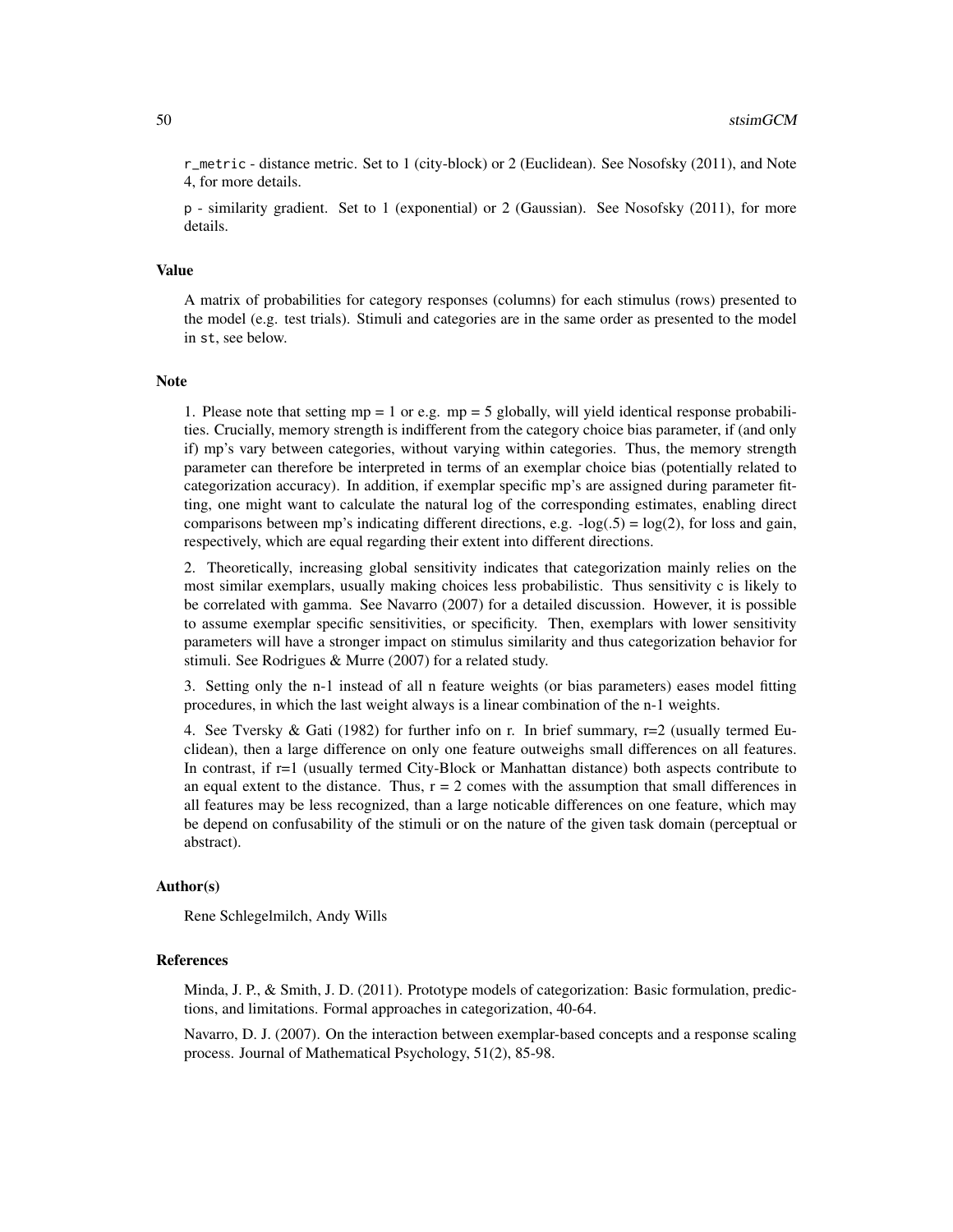Nosofsky, R. M. (1984). Choice, similarity, and the context theory of classification. *Journal of Experimental Psychology: Learning, memory, and cognition, 10*(1), 104.

Nosofsky, R. M. (2011). The generalized context model: An exemplar model of classification. In Pothos, E.M. & Wills, A.J. *Formal approaches in categorization*. Cambridge University Press.

Rodrigues, P. M., & Murre, J. M. (2007). Rules-plus-exception tasks: A problem for exemplar models?. *Psychonomic Bulletin & Review, 14*(4), 640-646.

Tversky, A., & Gati, I. (1982). Similarity, separability, and the triangle inequality. *Psychological review, 89*(2), 123.

#### Examples

```
## Three Categories with 2 Training Items each, and repeatedly presented
## transfer/test items (from nosof94train()). Each item has three
## features with two (binary) values: memory strength (st$mp and
## 'mem' column in st$training_items are optional) is
## equal for all exemplars
st<-list(
    sensitivity = 3,
    weights = c(.2,.3),
   choice_bias = c(1/3),
   gamma = 1,
   mp = 1,
   r_metric = 1,
    p = 1,
    nCats = 2,
    nFeat=3
\lambda## training item definitions
st$training_items <- as.data.frame(
    t(matrix(cbind(c(1,0,1,1,1,0,0),c(1,1,0,2,1,0,0),
                   c(0,1,0,5,0,1,0), c(0,0,1,1,0,1,0)),ncol=4, nrow=7,
             dimnames=list(c("stim","x1", "x2", "x3",
                             "cat1", "cat2", "mem"),
                           c(1:4))))
st$tr <- nosof94train()
```
## get the resulting predictions for the test items

## columns of the output correspond to category numbers as defined ## above rows correspond to the column indices of the test\_items

stsimGCM(st)

## columns of the output correspond to category numbers as defined ## above rows correspond to the column indices of the test\_items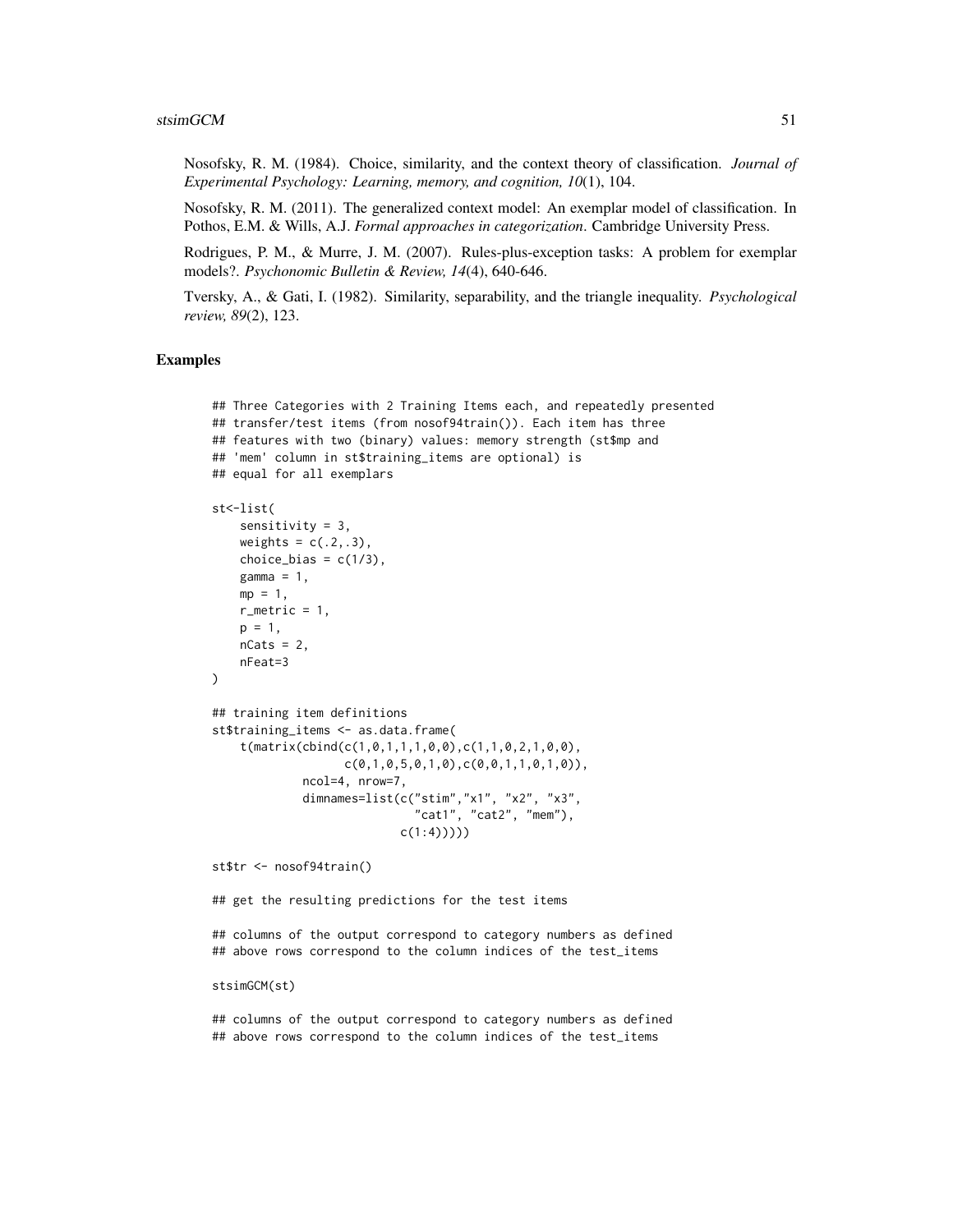#### <span id="page-51-0"></span> $52$  thegrid

```
## Example 2
## Same (settings) as above, except: memory strength is 5 times higher
## for for some exemplars
st$mp<-5
## which exemplars?
## training item definitions
st$training_items <- as.data.frame(
    t(matrix(cbind(c(1,0,1,1,1,0,1),c(1,1,0,2,1,0,0),
                   c(0,1,0,5,0,1,0), c(0,0,1,1,0,1,1)),ncol=4, nrow=7,
             dimnames=list(c("stim","x1", "x2", "x3",
                             "cat1", "cat2", "mem"),
                           c(1:4)))))
## exemplars in row 1 and 4 will receive a memory strength of 5
## get predictions
stsimGCM(st)
## Example 3
## Same (settings) as above, except: memory strength is item specific
## for the two exemplars i.e. memory strength boost is not the same
## for both exemplars (3 for the first in row 1, and 5 for the
## second exemplar in row 4)
st$mp<-c(3,5)
## get predictions
stsimGCM(st)
```
thegrid *Ordinal adequacy results for all catlearn simulations*

#### Description

Records results of all ordinal adequacy tests registered in the catlearn package.

#### Usage

data(thegrid)

#### Format

A data frame with the following columns:

- id Unique identifier number for each entry into the grid. When making a new entry, use the next available integer.
- cirp The CIRP (Canonical Independently Replicated Phenomenon) against which a model was tested. This must correspond precisely to the name of a data set in the catlearn package.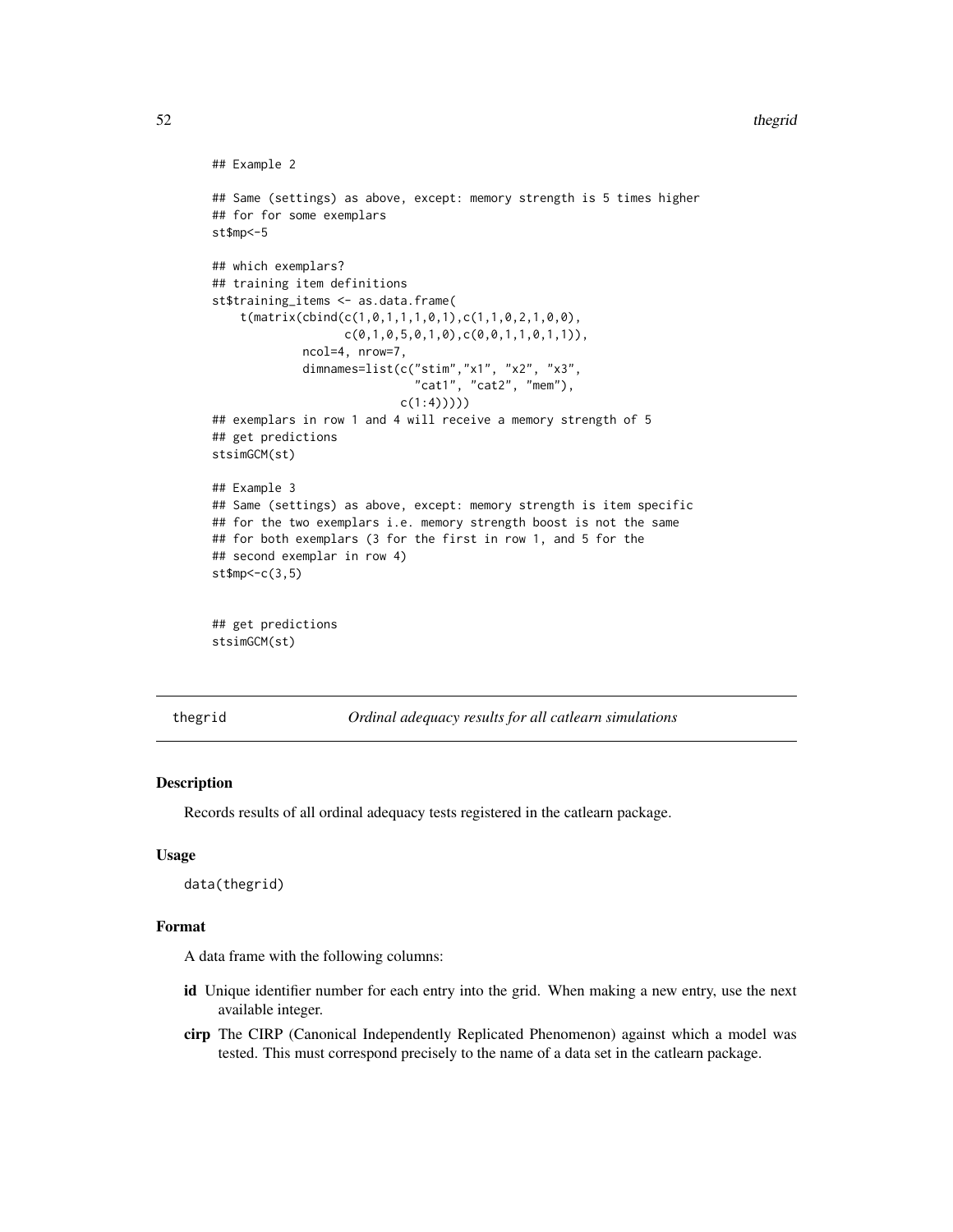- model A one-word description of the model being tested. Simulations in the same row of The Grid must have precisely the same one-word description. Note, this is not the name of the function used to run the simulation, nor the name of the model implementation function. It is a descriptive term, defined by the modeler.
- **result** Indicates the result of the simulation.  $1 =$  passes ordinal adequacy test,  $0 =$  fails ordinal adequacy test, OES = outside explanatory scope (in other words, this is not a result the model was designed to accommodate), 'pending' = the function listed in 'sim' is currently being written or tested.
- sim The name of the catlearn function used to run the simulation.
- oat The name of the catlearn function used to perform the Ordinal Adequacy Test.

#### Details

The Grid is a means of centrally recording the results of model simulations centrally, within the catlearn package. For further discussion, see Wills et al. (2016).

#### Author(s)

Andy J. Wills <andy@willslab.co.uk>

#### Source

citation('catlearn')

#### References

Wills, A.J., O'Connell, G., Edmunds, C.E.R. & Inkster, A.B. (2016). Progress in modeling through distributed collaboration: Concepts, tools, and category-learning examples. *The Psychology of Learning and Motivation*.